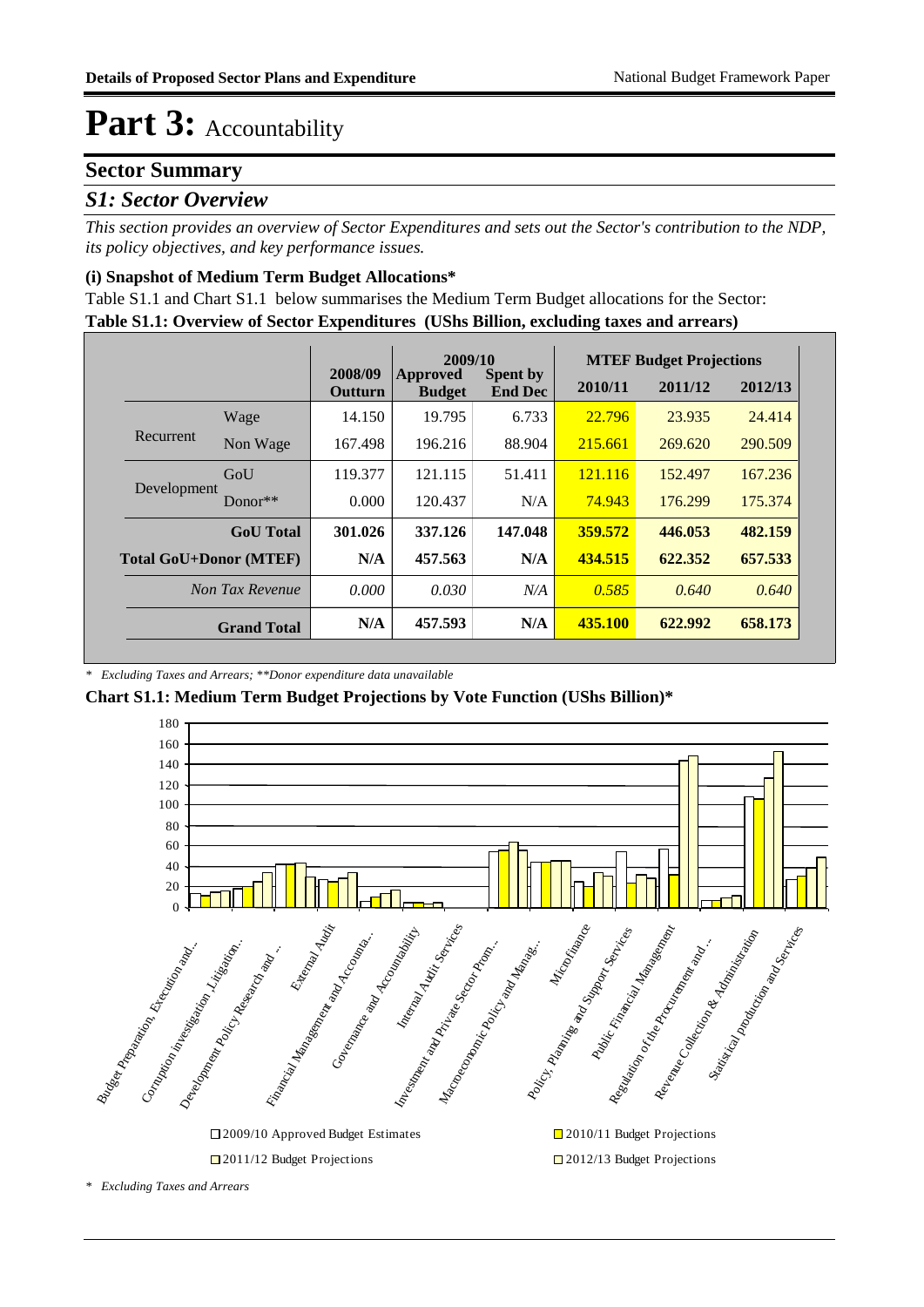### **Sector Summary**

#### **(ii) Sector Contributions to the National Development Plan**

The Sector goal is Enhanced service delivery to the people of Uganda through transparent, accountable, efficient and effective utilisation of public resources. The Accountability Sector strategies facilitate the incorporation of accountability issues into the broader national framework. To enhance the people's quality of life and standards of living, the Accountability Sector seeks to increase the power of citizens to demand for quality services and accountability from service providers. In addition, the sector seeks increase effective use of public resources, fortify mechanism to fight corruption, improve financial management systems and enhance value for money principles.

The Accountability Sector also ensures that systems of budgeting, economic management, financial management and accountability are in place and operating efficiently and effectively to deliver quality services. Enhancing accountability across sectors will greatly contribute to delivery of quality and consistent services. If Uganda is to attain its MDG targets, then sectors need to address accountability in a structured and comprehensive manner.

#### **(iii) Medium Term Sector Policy Objectives**

The sector objectives which guide medium term outputs and resource allocations are:

*Culture of increasing Citizen's demand for Accountability and Value for Money principal in service delivery promoted; Compliance to Accountability Policies, Service delivery standards and Regulations strengthened Research and usage of sector information to promote public awareness promoted* 

*Accountability Sector's contribution to economic growth and development enhanced*

*The fight against corruption and measures for poverty eradication intensified*

#### **(iv) Key Policy Implementation Issues to be addressed over the Medium Term**

The sector considers the following issues crucial to address over the medium term, to improve sector performance and the achievement of sector objectives

- *Low citizen demand for accountability.*
- *Non compliance to implementation of policies, regulations and recommendations by the sector institu*
- *Inadequate human resource capacity of the sector institutions to enable them address the new accoun*
- *Non existance of joint monitoring and evaluation frameworks for the sector institutions*

### *S2: Past Sector Performance and Medium Term Plans*

*This section describes past and future performance, in terms of sector outcomes, key sector outputs, costs and plans to address key sector performance issues.* 

#### **(i) Sector Outcomes and the Achievement of Sector Objectives**

1. Increasing Citizens' demand for accountability and Value for Money principle in service delivery. The level of public involvement is key in determining the quality of accountability and VFM in service delivery which impacts on the utilization of public resources in the long run. Previously, Accountability in Uganda had been pursued from the supply side thus service providers were at liberty to provide any kind of accountability to financiers without citizens' opinion about the validity of the accountability. Strengthening Accountability from the demand side of the Public with application of VFM policy and audits across government expenditures increases the quality and consistency of public service accountability

2. Compliance to Accountability Policies, Service delivery standards and Regulations

The existing low level of compliance with sector rules, regulations and standards has been attributed to lack of information on the service standards, limited monitoring of service delivery; and limited application of sanctions to errant public officials. To address that challenge, the sector reviewed current service standards and developed guidelines for use by MDAs to develop their service standards. This will promote the use of service standards and thus the quality of accountability in public resource utilisation. There has been also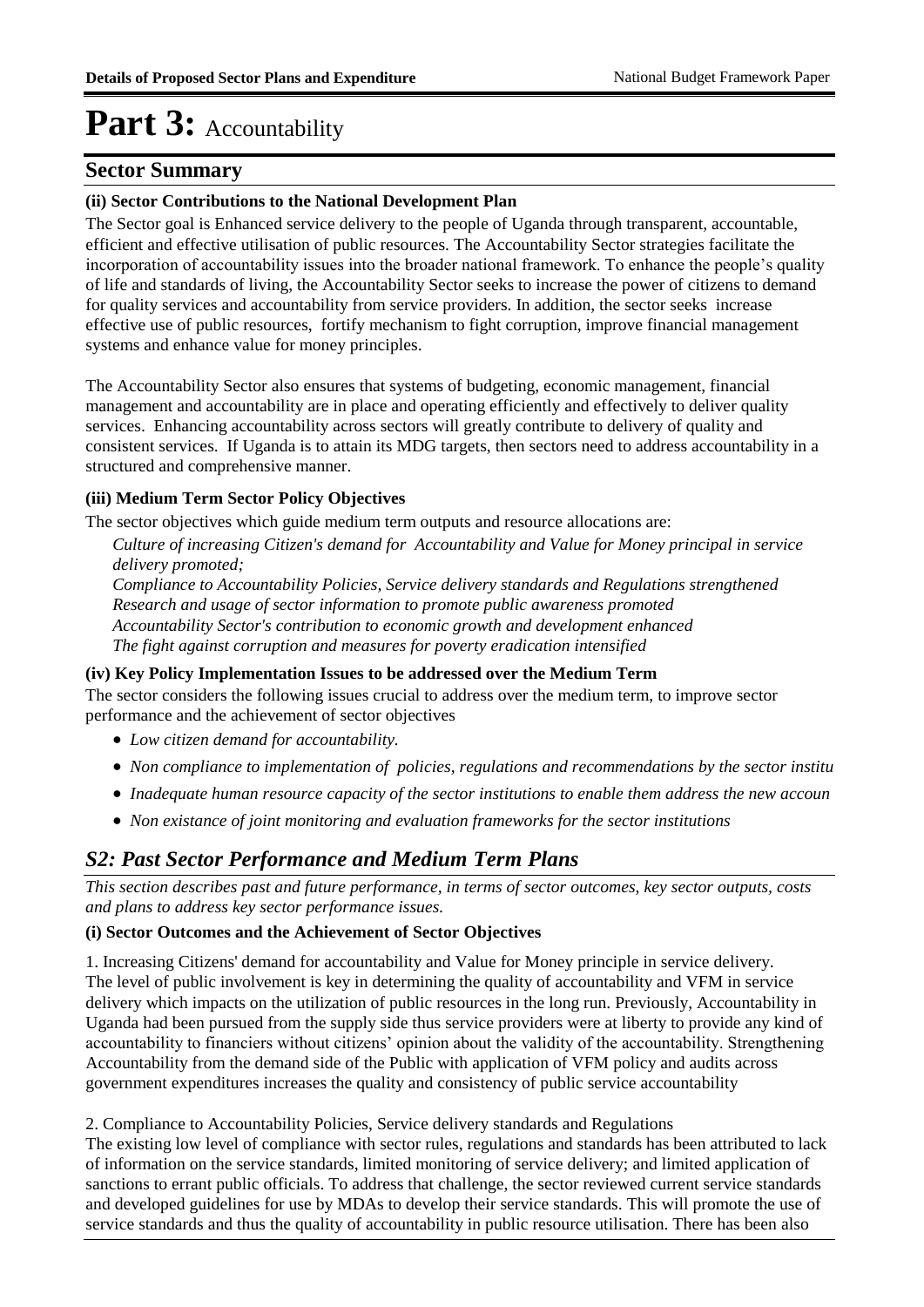### **Sector Summary**

roll out of the use of public service charters in districts as an effective method of monitoring compliance and taking corrective action where necessary.

3. The fight against corruption and measures for poverty eradication

The Government has put in place a strong legal and policy framework to facilitate the fight against corruption. Currently, the Whistle Blowers Protection Bill 2008 is before parliament and the Anti Corruption Act 2009 has been enacted into law. The National Anti Corruption Strategy (NACS) has been developed, Zero Tolerance to Corruption Policy and National Values Policy are now before cabinet. The mandate of the Inspectorate of Government has been strenghten to fight corruption.

4. Accountability Sector's contribution to economic growth and development

To enhance the Sector's contribution to economic growth and development, Uganda Revenue Authority has refocused its strategic direction to sustainably achieve its mandate of domestic revenue mobilisation to reduce dependence of fiscal operations on donor support. There are also plans to set up a comprehensive macroeconomic model to support macroeconomic policies through macroeconomic management and implement the debt sustainability strategy to further donor dependence

5. Research and usage of sector information to promote public awareness

To spearhead policy research and use of information through public awareness campaigns: the sector has increased economic and scientific research and as well used the study and research findings to foster economic growth and development; establishment of incubation centres for scientific research and development as well as training of youths to reduce unemployment

| <b>Table S2.1: Current Status and Future Forecasts for Sector Outcomes</b> |  |
|----------------------------------------------------------------------------|--|
|----------------------------------------------------------------------------|--|

| <b>Outcome and Outcome Indicator</b>                                                             | <b>Baseline</b>                                               | <b>Medium Term Forecast</b>                      |  |  |  |  |
|--------------------------------------------------------------------------------------------------|---------------------------------------------------------------|--------------------------------------------------|--|--|--|--|
| Efficient service delivery through formulation and monitoring of credible budgets.<br>Outcome:   |                                                               |                                                  |  |  |  |  |
| d) Compliance ratings and reports                                                                | Sector average from<br>reports of institutions<br>(FY2009/10) | 10% above sector baseline<br>average $(2010/11)$ |  |  |  |  |
| Accountability Sector's contribution to economic growth and development enhanced<br>Outcome:     |                                                               |                                                  |  |  |  |  |
| e) Number of accountability related research studies completed                                   | 2 (FY2008/09)                                                 | 3(2009/10)                                       |  |  |  |  |
| The fight against corruption and measures for poverty eradication intensified<br><b>Outcome:</b> |                                                               |                                                  |  |  |  |  |
| Corruption index                                                                                 | CPI position 126th<br>(FY2008/09)                             | <b>CPI</b> 122nd position<br>(2009/10)           |  |  |  |  |
| c) Poverty head count                                                                            | 31% (FY2005/06)                                               | <b>Below 30% (2009/10)</b>                       |  |  |  |  |
| b) GDP growth rate                                                                               | 8.9% (FY2007/08)                                              | $6.2\%$ (2009/10)                                |  |  |  |  |

#### **(ii) Past and Future Planned Sector Outputs**

*Performance for the first half of the 2009/10 financial year*

#### 1. Revenue Collection

Net revenue collection for December 2009 recorded a surplus of UGX 8.20Billion, an increased by 24.63% compared to December 2008. The cumulative net revenue collections for the period July to December 2009 was UGX 2073.10Billion. This is partly attributed to better tax administration and ongoing audits that prompted better than expected returns; For example Domestic taxes performed at 113.24% with a surplus of 27.27billion while indirect taxes performed at 109.96% with a surplus of UGX 6.94Billion. The domestic tax base grew by 3515 tax payers and overall annual cost of collection target of 2.3% has been realised in the first half of FY2009/2010 against standard global cost of collection of 5%

#### 2. Macroeconomic management

17 grant Agreements and 4 credits were concluded with Bilateral and Multilateral Development Partners to support and supplement government efforts in implementation of programmes. The sector also produced the National Development Plan (NDP) Macroeconomic and Financing Plan which was the basis for the new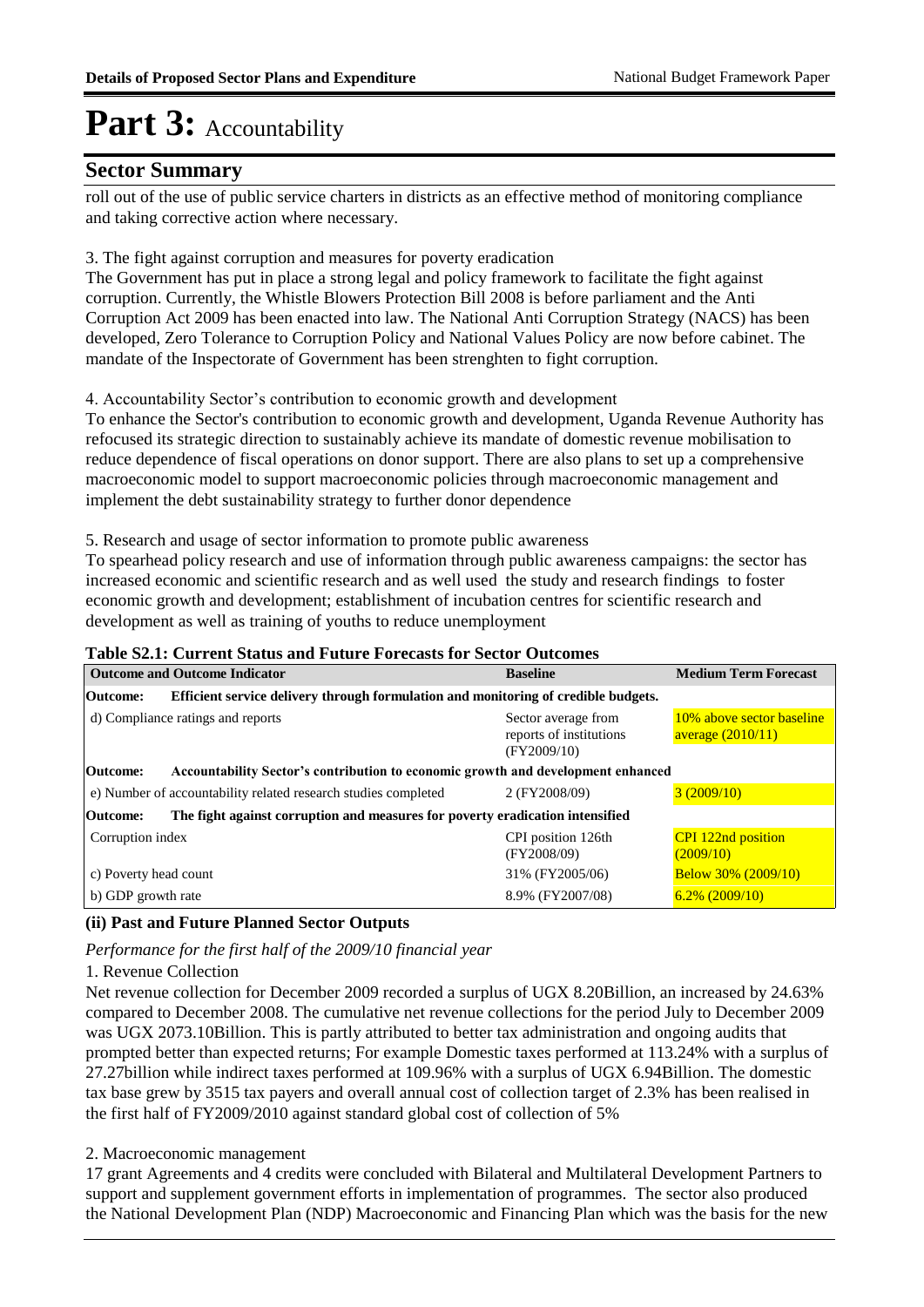### **Sector Summary**

budget cycle for the FY 2010/11. Economic performance reports for the months of September, October and November were produced to aid monitoring and tracking the performance of the economy.

#### 3. Budget preparation, execution & monitoring

The sector through MFPED approved Estimates Book for FY 2009/10 and disseminated to align sectors expenditure to the available resource envelope. The Budget Call Circular with guideless for the budget process was also issued for increased budget transparency and efficiency. Quarterly work plans and progress reports from MDAs were analyzed and releases made in line with performance to curb wastage of resources and improve service delivery to the people. Also Prepared the Semi-Annual Budget Performance Report for FY 2009/10 and annual report for FY 2008/09, and Budget monitoring reports in priority sectors of government produced to enhance tracking value for money in service delivery.

#### 4. Public Financial Management

During this period, the Sector reconciled monthly Consolidated Fund accounts and Treasury General accounts to support efficiency in resource utilisation. IFMS Users were trained, IFMS Links and connectivity were provided; the IFMS enhances transparency in public resource utilisation and curbs leakages of public financial resources. Quarter 1 Public debt report and Donor Funded Project Monitoring Report were finalised. This has helped in assessment of implementation of the debt strategy. Asset Management Database in eight additional votes in central government undertaken to track status and usage of government resources. Consolidated report on audit of MDAs, 10 Inspection reports of local governments & 16 mission audit report were prepared. These facilitate risk mitigation in public systems and resource utilisation.64 staff under OAG and AGO supported for Professional Training to equip them with necessary skills to adequately advise on public finance matters.

#### 5. Investment & Private Sector Development

To promote private sector and investment, 50% of Database on investments compiled to aid monitoring implementation. Also Private Public Partnership guidelines were drafted to guide Government investments. This will support infrastructure development in the country. Regarding entrepreneur skills development, 1,467 youth were trained in Kampala, Mbarara and Bushenyi. Another 1,792 youth in Pakwach, Kampala, Mbarara and Bushenyi were mentored in business, while 224 women were equipped with skills in marketing, financial, management, and farming as a business among. In an effort to support private sector development which for a long time has been the propeller for economic development, KIBP earthworks are 100% completed, and 80% of the Roads in KIBP done to a sub-grade level. The Soroti Industrial Park land; Bweyogerere Industrial Estate land; and Luzira Industrial Park land boundaries were opened. The cost of doing business is envisaged to come down after the support given to the land registry in computerising the system, and setting up of renewable energy facilities in rural areas to aid cottage industries.

#### 6. Microfinance

SACCO monitoring, analysis and evaluation was carried out in Kampala District. This augments the effort to provide affordable credit to the poor communities involved in economic activities. To enhance capacity for SACCOs, Audit services for 34 SACCOS was undertaken to curb misuse of resources and causing financial losses to members. Disbursed 219 loans to 5 Unions, 214 SACCOs and MFIs (Equivalent to Ushs.15,534 Million) spread all over the country to avail

#### 7. Policy, Planning & Support Services

Formulated, reviewed and disseminated policies and plans to support implementation of government programmes. Efficient and effective management of Ministry's financial, physical and human resources was undertaken for effective service delivery to stakeholders. Also Staff were trained in Public sector management & governance, Employee coaching and mentoring programme, change management strategy, fiscal decentralisaton of the budget and the economy, performance reporting & communication skills to support efficient delivery of services. Assembly of Tractors was done and tractors were distributed to farmers to enhance farm productivity for increased incomes.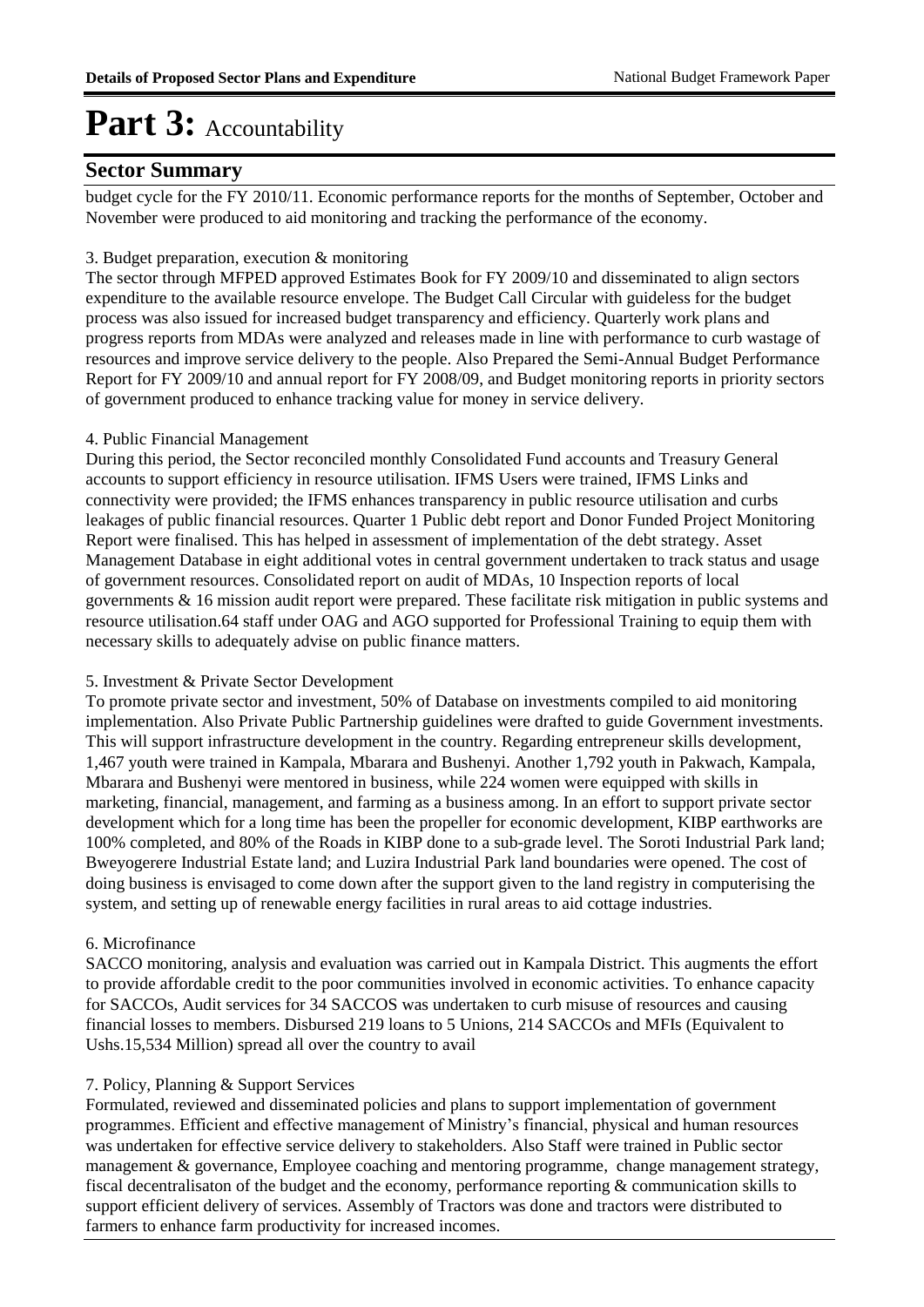### **Sector Summary**

8. Compliance to accountability policies, service delivery standards and regulations

By mid FY2009/10 Office of Auditor General Government had completed and issued 846 LLG backlog audit reports, 60 statutory audit reports, 16 special audit reports and 10 draft VFM reports, 10 inspection reports of local government and 16 mission audit report. Public Procurement Disposal of Public Asset Aouthority carried 21 out procurement disposal audits, 30 investigations and recommendations were made for follow up, 56 compliant checks were doneand capacity building carried out in 20 entities.

#### 9. Fight against corruption

In her endeavor to fight corruption, the Sector through IGG had targeted 1008 complaints and 960 were investigated to conclusion which resulted into 5 suspects for arrest and recommendation were made for administrative actions to conclusion. As far as prosecution is concerned, 6 out of 10 planned cases were concluded including 1 conviction, 1 acquittal, 2 dismissals and 2 withdrawals. In terms of strengthening the Anti Corruption legal framework, DEI reviewed and developed 2 Anti Corruption laws; Whistle Blowers Protection Bill 2008 now before parliament and the Anti Corruption Act 2009 which has been assented to. The National Anti Corruption Strategy (NACS) was completed and disseminated, while Zero Tolerance to Corruption Policy and National Values Policy are now before cabinet

#### 10. Statistical Production and Services

 By December 2009, 9 out of planned 24 districts were mapped in preparation for the 2012 Population and Housing Census, the Census Master Plan and the Census Questionnaire were completed, the urban labour force survey was conducted and awaiting dissemination. The weekly and monthly inflation rates and the quarterly Index of Production were produced and disseminated on time, the monthly import and export trade statistics compiled, the quarterly Index of Industrial Production, the Producer Price Index and the Construction Sector Index were produced and disseminated. A first draft of the Meta data dictionary was also produced. In addition, field data for the 2008/09 Census of agriculture, National Household Survey and National Panel Survey continued.

|                                                                 |                                                         | 2009/10          |                                     | <b>MTEF Projections</b> |                |              |  |  |  |  |  |
|-----------------------------------------------------------------|---------------------------------------------------------|------------------|-------------------------------------|-------------------------|----------------|--------------|--|--|--|--|--|
| Vote Function Key Output<br>Indicators and Costs:               | 2008/09<br>Outturn                                      | Approved<br>Plan | <b>Outturn by</b><br><b>End Dec</b> | 2010/11                 | 2011/12        | 2012/13      |  |  |  |  |  |
|                                                                 | Vote: 008 Ministry of Finance, Planning & Economic Dev. |                  |                                     |                         |                |              |  |  |  |  |  |
| Vote Function:1401 Macroeconomic Policy and Management          |                                                         |                  |                                     |                         |                |              |  |  |  |  |  |
| Key macro economic Policies,<br>reports produced                | 4                                                       | 4                | $\overline{c}$                      | 4                       | 4              |              |  |  |  |  |  |
| Level of financing for capitalising<br>financial institutions   | Shs.10bn                                                | Shs.37bn         | Not reported                        | Shs.37bn                | Shs.40bn       | Shs40bn      |  |  |  |  |  |
| Number and value of tax disputes<br>reported and those resolved | 7bn                                                     | 130bn            | Not Reported                        | 130bn                   | 130bn          | Not reported |  |  |  |  |  |
| <b>Vote Function Cost (UShs bn)</b>                             | 19.388                                                  | 44.163           | 21.360                              | 44.863                  | 45.629         | 45.307       |  |  |  |  |  |
| Vote Function:1402 Budget Preparation, Execution and Monitoring |                                                         |                  |                                     |                         |                |              |  |  |  |  |  |
| No. of Budget monitoring reports<br>produced                    | 4                                                       |                  | 4                                   | $\overline{4}$          | $\overline{4}$ |              |  |  |  |  |  |
| % Difference between approved<br>budget and releases            | 4%                                                      | 2%               | 1.1%                                | $0\%$                   | Not reported   | Not reported |  |  |  |  |  |
| <b>Vote Function Cost (UShs bn)</b>                             | N/A                                                     | 11.548           | N/A                                 | 11.930                  | 15.349         | 15.598       |  |  |  |  |  |
| VF Cost Excluding Donor                                         | 6.292                                                   | 13.181           | 3.305                               | 11.930                  | N/A            | N/A          |  |  |  |  |  |
| Vote Function:1403 Public Financial Management                  |                                                         |                  |                                     |                         |                |              |  |  |  |  |  |
| Number of IFMS sites supported                                  | 36                                                      | 38               | 38                                  | 55                      | 88             | 90           |  |  |  |  |  |
| <b>Vote Function Cost (UShs bn)</b>                             | N/A                                                     | 56.598           | N/A                                 | 31.827                  | 143.056        | 148.057      |  |  |  |  |  |
| VF Cost Excluding Donor                                         | 16.540                                                  | 15.613           | 6.023                               | 16.241                  | N/A            | N/A          |  |  |  |  |  |

#### **Table S2.2: Past and Medum Term Key Sector Output Indicators\***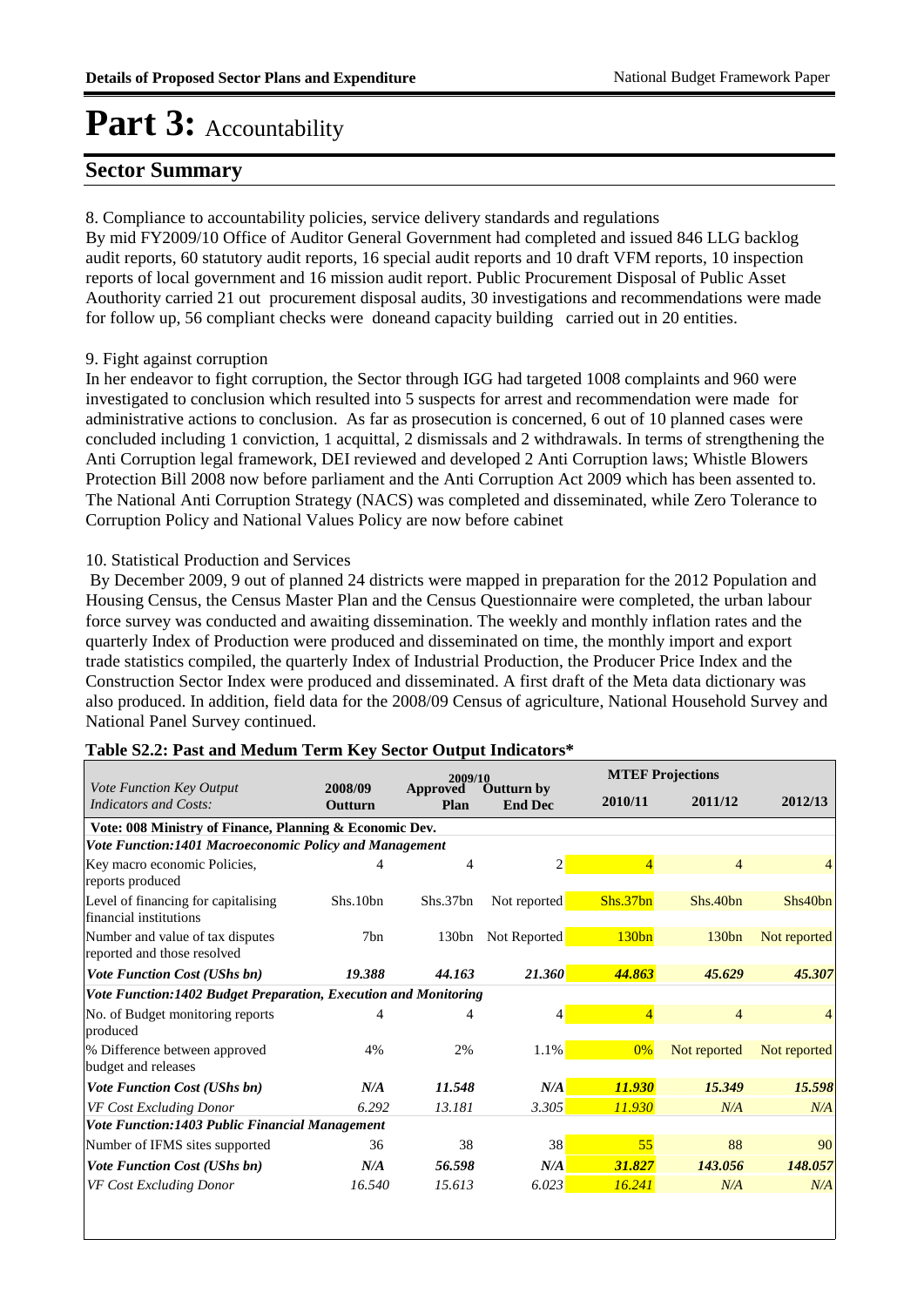|                                                                                              |                    | 2009/10                   |                                     | <b>MTEF Projections</b> |                |              |
|----------------------------------------------------------------------------------------------|--------------------|---------------------------|-------------------------------------|-------------------------|----------------|--------------|
| Vote Function Key Output<br><b>Indicators and Costs:</b>                                     | 2008/09<br>Outturn | Approved<br>Plan          | <b>Outturn by</b><br><b>End Dec</b> | 2010/11                 | 2011/12        | 2012/13      |
| Vote Function:1404 Development Policy Research and Monitoring                                |                    |                           |                                     |                         |                |              |
| No. of Technical Research Reports                                                            | 336                | 350                       | 206                                 | 400                     | 450            | 500          |
| <b>Vote Function Cost (UShs bn)</b>                                                          | N/A                | 41.811                    | N/A                                 | 42.137                  | 43.168         | 29.958       |
| VF Cost Excluding Donor                                                                      | 26.580             | 26.768                    | 15.854                              | 26.817                  | N/A            | N/A          |
| Vote Function:1406 Investment and Private Sector Promotion                                   |                    |                           |                                     |                         |                |              |
| No. of Designated Industrial Parks                                                           | 22                 | 20                        | Not reported                        | 20                      | 20             | 20           |
| No of investors and value of<br>investments                                                  |                    | Not reported Not Reported | Not Reported                        | Not Reported            | Not reported   | Not reported |
| Vote Function Cost (UShs bn)                                                                 | N/A                | 54.235                    | N/A                                 | 56.125                  | 63.863         | 56.007       |
| VF Cost Excluding Donor                                                                      | 35.836             | 24.474                    | 7.982                               | 26.875                  | N/A            | N/A          |
| Vote Function:1408 Microfinance                                                              |                    |                           |                                     |                         |                |              |
| No. of SACCOs registered                                                                     | 105                | 500                       | Not Reported                        | 1000                    | 1500           | 2000         |
| No of SACCOs received training                                                               | 315                | 457                       | Not Reported                        | 517                     | 577            | Not reported |
| Vote Function Cost (UShs bn)                                                                 | N/A                | 24.970                    | N/A                                 | 20.283                  | 34.092         | 30.997       |
| VF Cost Excluding Donor                                                                      | 30.594             | 15.363                    | 5.637                               | 15.243                  | N/A            | N/A          |
| Vote Function: 1449 Policy, Planning and Support Services                                    |                    |                           |                                     |                         |                |              |
| Number of Staff deployed                                                                     | 435                | 490                       | 490                                 | 550                     | 550            | 550          |
| <b>Vote Function Cost (UShs bn)</b>                                                          | N/A                | 28.864                    | N/A                                 | 24.273                  | 32.318         | 28.088       |
| VF Cost Excluding Donor                                                                      | 14.116             | 44.349                    | 6.243                               | 22.343                  | N/A            | N/A          |
| <b>Cost of Vote Services (UShs Bn)</b>                                                       | N/A                | 262.189                   | N/A                                 | 231.438                 | 377.474        | 354.011      |
| Vote Cost Excluding Donor                                                                    | 149.346            | 183.911                   | 66.404                              | 164.312                 | N/A            | N/A          |
| Vote: 103 Inspectorate of Government (IG)                                                    |                    |                           |                                     |                         |                |              |
| Vote Function:1451 Corruption investigation , Litigation & Awareness                         |                    |                           |                                     |                         |                |              |
| Number of complaints                                                                         | Not reported       | 192                       | 316                                 | 400                     | 400            | 400          |
| investigated/completed and number<br>of arrests made<br>(Investigations/Operations)          |                    |                           |                                     |                         |                |              |
| Number of cases prosecuted and                                                               | 11                 | 12                        | 12                                  | 35                      | 35             | 35           |
| concluded                                                                                    |                    |                           |                                     |                         |                |              |
| Percentage of cases successfully<br>concluded/won                                            | 73%                | 48%                       | 48%                                 | 100%                    | 100%           | 100%         |
| Number of complaints investigated/<br>completed and number of arrests<br>made (Decntralised) | Not reported       | 672                       | 476                                 | 672                     | 672            | 672          |
| Vote Function Cost (UShs bn)                                                                 | N/A                | 16.077                    | $N\!/\!A$                           | 18.471                  | 20.808         | 25.313       |
| VF Cost Excluding Donor                                                                      | 11.479             | 13.264                    | 3.991                               | 17.230                  | N/A            | N/A          |
| <b>Cost of Vote Services (UShs Bn)</b>                                                       | N/A                | 16.077                    | N/A                                 | 18.471                  | 20.808         | 25.313       |
| Vote Cost Excluding Donor                                                                    | 11.479             | 13.264                    | 3.991                               | 17.230                  | N/A            | N/A          |
| <b>Vote: 112 Ethics and Integrity</b>                                                        |                    |                           |                                     |                         |                |              |
| Vote Function:1452 Governance and Accountability                                             |                    |                           |                                     |                         |                |              |
| No. of policies, guidelines, strategies<br>against planned.                                  | Not reported       | 3                         | $\overline{2}$                      | $\overline{2}$          | $\overline{c}$ | $\mathbf{1}$ |
| Functional IAF working groups                                                                | 2                  | 3                         | 2                                   | 3                       | 3              | $\mathbf{1}$ |
| Percentage of Value for Money<br>audits reviewed and<br>recommendations implemented          | Not reported       | 40%                       | Not reported                        | 65%                     | 80%            | Not reported |
| Percentage of sub-counties covered<br>by a functional community                              | Not reported       | 30%                       | Not reported                        | 60%                     | 90%            | Not reported |
| monitoring system and preparing<br>quarterly feedback reports to the<br>sector for review;   |                    |                           |                                     |                         |                |              |
| <b>Vote Function Cost (UShs bn)</b>                                                          | N/A                | 4.020                     | N/A                                 | 4.071                   | 3.913          | 4.787        |
| VF Cost Excluding Donor                                                                      | 2.946              | 3.414                     | 0.470                               | 3.154                   | N/A            | N/A          |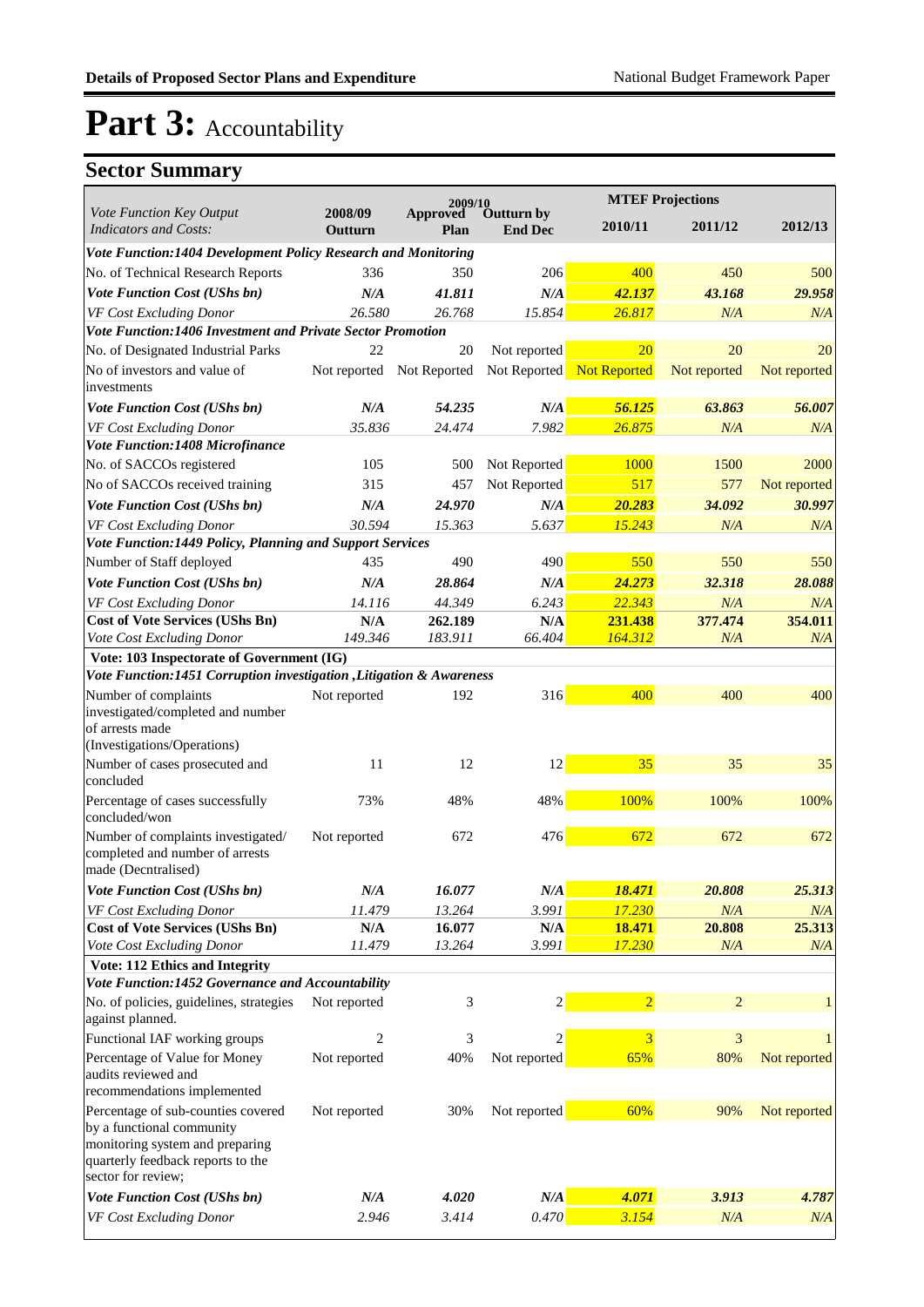|                                                                                   |                    | 2009/10                 |                              | <b>MTEF Projections</b> |              |              |
|-----------------------------------------------------------------------------------|--------------------|-------------------------|------------------------------|-------------------------|--------------|--------------|
| Vote Function Key Output<br><b>Indicators and Costs:</b>                          | 2008/09<br>Outturn | <b>Approved</b><br>Plan | Outturn by<br><b>End Dec</b> | 2010/11                 | 2011/12      | 2012/13      |
| <b>Cost of Vote Services (UShs Bn)</b>                                            | N/A                | 4.020                   | N/A                          | 4.071                   | 3.913        | 4.787        |
| Vote Cost Excluding Donor                                                         | 2.946              | 3.414                   | 0.470                        | 3.154                   | N/A          | N/A          |
| <b>Vote: 130 Treasury Operations</b>                                              |                    |                         |                              |                         |              |              |
| <b>Vote Function:1451 Treasury Operations</b>                                     |                    |                         |                              |                         |              |              |
| % of Domestic Interest Payments<br>made against approved budget                   | Not reported       | Not reported            | Not reported                 | Not reported            | 12.6         | 12.726       |
| % of External Interest payments<br>made against approved budget                   | Not reported       | Not reported            | Not reported                 | Not reported            | Yes          | Yes          |
| <b>Vote Function Cost (UShs bn)</b>                                               | 0.000              | 2.000                   | 0.000                        | 2.000                   | 4.174        | 8.572        |
| <b>Cost of Vote Services (UShs Bn)</b>                                            | 0.000              | 2.000                   | 0.000                        | 2.000                   | 4.174        | 8.572        |
| <b>Vote: 131 Auditor General</b>                                                  |                    |                         |                              |                         |              |              |
| Vote Function:1453 External Audit                                                 |                    |                         |                              |                         |              |              |
| No of MDAs and Projects Audited                                                   | 198                | 198                     | 4                            | 217                     | 217          | 217          |
| No of LGs Audited (including Town<br>councils and sub-counties)                   | 1,081              | 1,081                   | 1628                         | 1115                    | 1115         | 1115         |
| No of Statutory Bodies Audited                                                    | 32                 | 72                      | 68                           | 80                      | 80           | 80           |
| No of VFM Audits carried out                                                      | 8                  | <b>10 VFM</b><br>Audits | 10                           | 11                      | 13           | 15           |
| <b>Vote Function Cost (UShs bn)</b>                                               | N/A                | 26.800                  | N/A                          | 25,470                  | 28.790       | 33.957       |
| VF Cost Excluding Donor                                                           | 19.554             | 24.733                  | 10.462                       | 24.493                  | N/A          | N/A          |
| <b>Cost of Vote Services (UShs Bn)</b>                                            | N/A                | 26.800                  | N/A                          | 25.470                  | 28.790       | 33.957       |
| Vote Cost Excluding Donor                                                         | 19.554             | 24.733                  | 10.462                       | 24.493                  | N/A          | N/A          |
| Vote: 141 URA                                                                     |                    |                         |                              |                         |              |              |
| Vote Function:1454 Revenue Collection & Administration                            |                    |                         |                              |                         |              |              |
| Customs tax Revenue (Ush bn)                                                      | 1.957.8            | 2,349.2                 | 1,022.4                      | 2,562.2                 | 2818.42      | 3100.262     |
| Value of Tax Enforcement<br>Recoveries (Ush Bn)                                   | 7.13               | N/A                     | 5.10                         | N/A                     | Not reported | Not reported |
| Domestic Tax Revenue Ush bn)                                                      | 1,910.4            | 2,296.2                 | 1,162.0                      | 2,959.8                 | 3255.758     | 3581.358     |
| <b>Vote Function Cost (UShs bn)</b>                                               | N/A                | 107.995                 | N/A                          | 105.450                 | 126.842      | 152.420      |
| VF Cost Excluding Donor                                                           | 85.450             | 105.450                 | 52.725                       | 105.450                 | N/A          | N/A          |
| <b>Cost of Vote Services (UShs Bn)</b>                                            | N/A                | 107.995                 | N/A                          | 105.450                 | 126.842      | 152.420      |
| Vote Cost Excluding Donor                                                         | 85.450             | 105.450                 | 52.725                       | 105.450                 | N/A          | N/A          |
| Vote: 143 Uganda Bureau of Statistics                                             |                    |                         |                              |                         |              |              |
| Vote Function:1455 Statistical production and Services                            |                    |                         |                              |                         |              |              |
| <b>Updated Districts Area Maps</b>                                                | $10\,$             | 12                      | $\overline{\mathbf{4}}$      | 64                      | Not reported | Not reported |
| Districts implementing Community<br>Information System.                           | 28                 | 28                      | 28                           | 38                      | 58           | 100          |
| Higher Local Government compiling<br><b>District Annual Statistical Abstracts</b> | 30                 | 65                      | 1                            | 80                      | 120          | 120          |
| Higher Local Government profiles                                                  | 93                 | 93                      | 93                           | 120                     | 120          | 120          |
| reports produced and disseminated<br>Vote Function Cost (UShs bn)                 | N/A                | 25.660                  | $N\!/\!A$                    | 30.500                  | 38.248       | 49.534       |
| VF Cost Excluding Donor                                                           | 19.170             | 21.932                  | 8.203                        | 25.817                  | N/A          | N/A          |
| <b>Cost of Vote Services (UShs Bn)</b>                                            | N/A                | 25.660                  | N/A                          | 30.500                  | 38.248       | 49.534       |
| Vote Cost Excluding Donor                                                         | 19.170             | 21.932                  | 8.203                        | 25.817                  | N/A          | N/A          |
| Vote: 153 PPDA                                                                    |                    |                         |                              |                         |              |              |
| Vote Function:1456 Regulation of the Procurement and Disposal System              |                    |                         |                              |                         |              |              |
| No. of procurement audits completed                                               | 51                 | 50                      | 32                           | 85                      | 100          | 100          |
| No. of follow-ups of audit &                                                      | 29                 | 30                      | 19                           | 40                      | 50           | 50           |
| investigations recommendations                                                    |                    |                         |                              |                         |              |              |
| No. of Compliance checks                                                          | 120                | 120                     | 11                           | 120                     | 120          | 133          |
| Vote Function Cost (UShs bn)                                                      | 3.568              | 7.031                   | $N\!/\!A$                    | 7.551                   | 9.547        | 11.963       |
| <b>Cost of Vote Services (UShs Bn)</b>                                            | 3.568              | 7.031                   | $\mathbf{N}/\mathbf{A}$      | 7.551                   | 9.547        | 11.963       |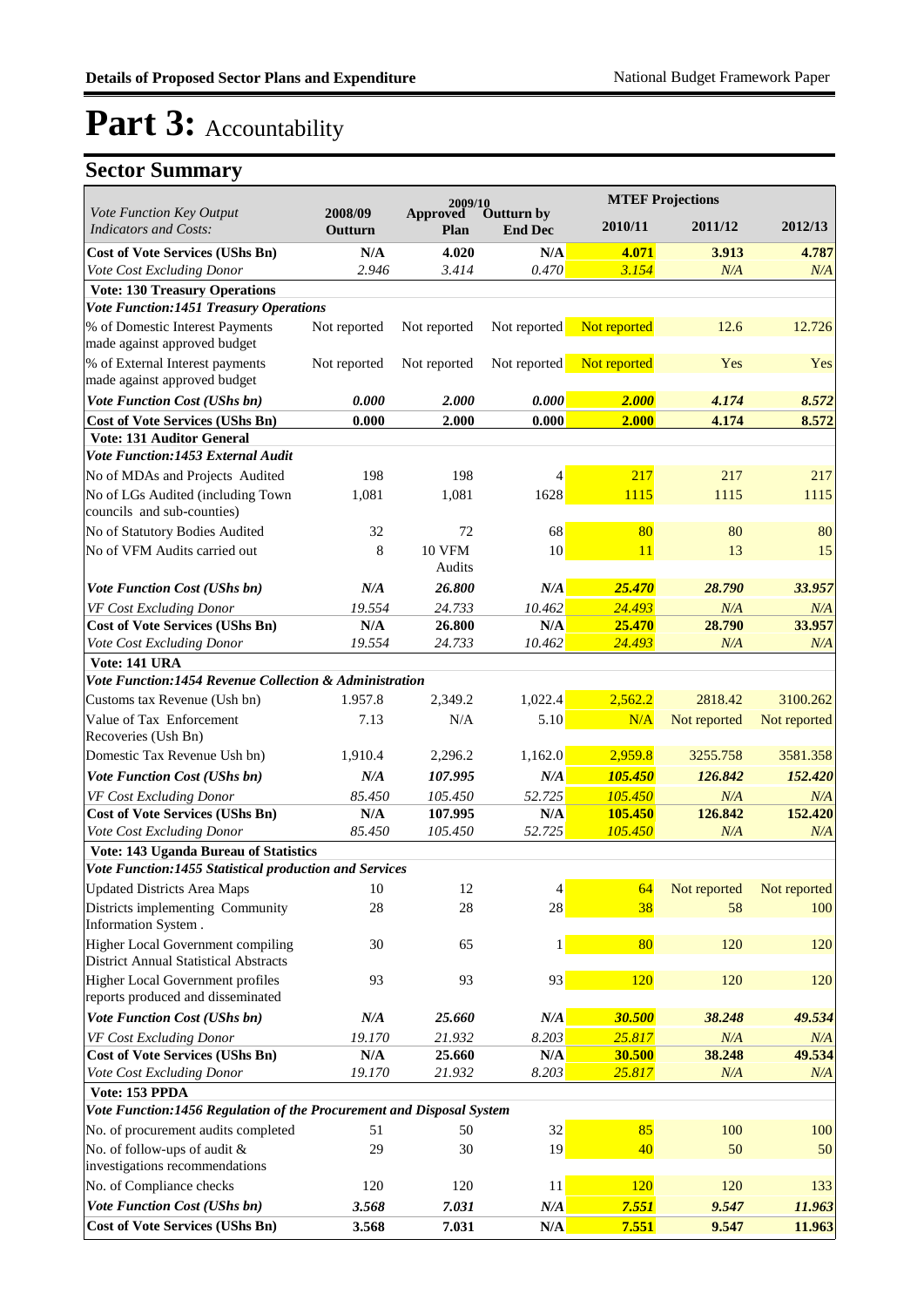### **Sector Summary**

|                                                                |                           |                         |                                     |               | <b>MTEF Projections</b> |         |  |  |
|----------------------------------------------------------------|---------------------------|-------------------------|-------------------------------------|---------------|-------------------------|---------|--|--|
| Vote Function Key Output<br>Indicators and Costs:              | 2008/09<br><b>Outturn</b> | Approved<br><b>Plan</b> | <b>Outturn by</b><br><b>End Dec</b> | 2010/11       | 2011/12                 | 2012/13 |  |  |
| Vote: 500 501-850 Local Governments                            |                           |                         |                                     |               |                         |         |  |  |
| Vote Function:1481 Financial Management and Accountability(LG) |                           |                         |                                     |               |                         |         |  |  |
| <i>Vote Function Cost (UShs bn)</i>                            | 9.512                     | 5.822                   | 2.795                               | <b>10.150</b> | 13.195                  | 17.616  |  |  |
| <b>Vote Function: 1482 Internal Audit Services</b>             |                           |                         |                                     |               |                         |         |  |  |
| <i>Vote Function Cost (UShs bn)</i>                            |                           |                         | 0.000                               |               | 0.000                   | 0.000   |  |  |
| <b>VF Cost Excluding Donor</b>                                 |                           |                         | 0.000                               |               | N/A                     | N/A     |  |  |
| <b>Cost of Vote Services (UShs Bn)</b>                         | 9.512                     | 5.822                   | 2.795                               | <b>10.150</b> | 13.195                  | 17.616  |  |  |
| <b>Cost of Sector Services (UShs Bn)</b>                       | N/A                       | 457.593                 | N/A                                 | 435.100       | 622.992                 | 658.173 |  |  |
| <b>Sector Cost Excluding Donor</b>                             | 301.026                   | 367.560                 | N/A                                 | 360.157       | N/A                     | N/A     |  |  |

*\* Excludes taxes and arrears; NB Table S5.1 at the end of this section provides more details of outputs planned for 2009/10 and achievements in the first half of 2008/09*

#### *2010/11 Planned Outputs*

#### 1. Revenue Collection and Administration

This vote output function aims at strengthening taxpayer service delivery to mobilize more tax revenues so as to reduce dependence of fiscal operations on donor support, This output will aim at providing accessibility to Revenue Authority Digital Data Exchange (RADDEX) information to all customers clients, implementing the reengineering business processes, rolling out e-Tax to stations outside Kampala, establishing and implementing taxpayer expansion, compliance enhancement programme, establishment of risk management in all operations as well as implementing the wellness of staff.

#### 2. Financial Management

This output aims at implementing and coordinating policies concerning the management and inspecting of public funds. This will include rolling out IFMS for improved accountability of public resources by enhancing budgeting, accounting and reporting as well as harmonizing public finance regulation for increased value for money and professionalizing accounting, auditing and procurement through building capacity of staff.

#### 3. Policy, Planning and Support Services

This aims at formulating and disseminating economic and financial management policies. This output ensures that Budget Framework Paper (BFP), Ministerial Policy Statement and periodic performance reports are periodically produced and disseminated, maintenance, of financial systems integrity as well as ensuring that government projects and programmes are implemented and monitored.

#### 4. Microfinance

The microfinance vote output function aims at formulating policies for promoting the microfinance sector programmes and providing matching grants to micro finance institutions and affordable finances for economic activities to the communities. The outputs include establishment of SACCOs, microfinance data base development and establishment of Tier 4 micro finance regulatory framework.

#### 5. Investment and Private Sector Promotion

This vote function is to formulate and coordinate investment policies that support implementation of private sector development. The outputs include provision business development services for enterprise competitiveness, Investment legal and policy framework strengthened; finalization of free trade zone, investment Bill, SME policy framework and PPP, in addition, youth equipped with entrepreneurial skills to start business, build a data bank of all investors. Industrial Master Plan for Bukwo, Mbale, Gulu, Masaka, Kasese and Mbarara developed and acquisition of land for Industrial parks in Jinja and Iganga. Operationalising fruits processing industries in Soroti, investments licenced, facilitated and monitored, the establishment of UDC which carries out feasibility study and impact assessment to promote investments, doing business reform and global competitiveness survey held to benchmark Uganda's competiveness.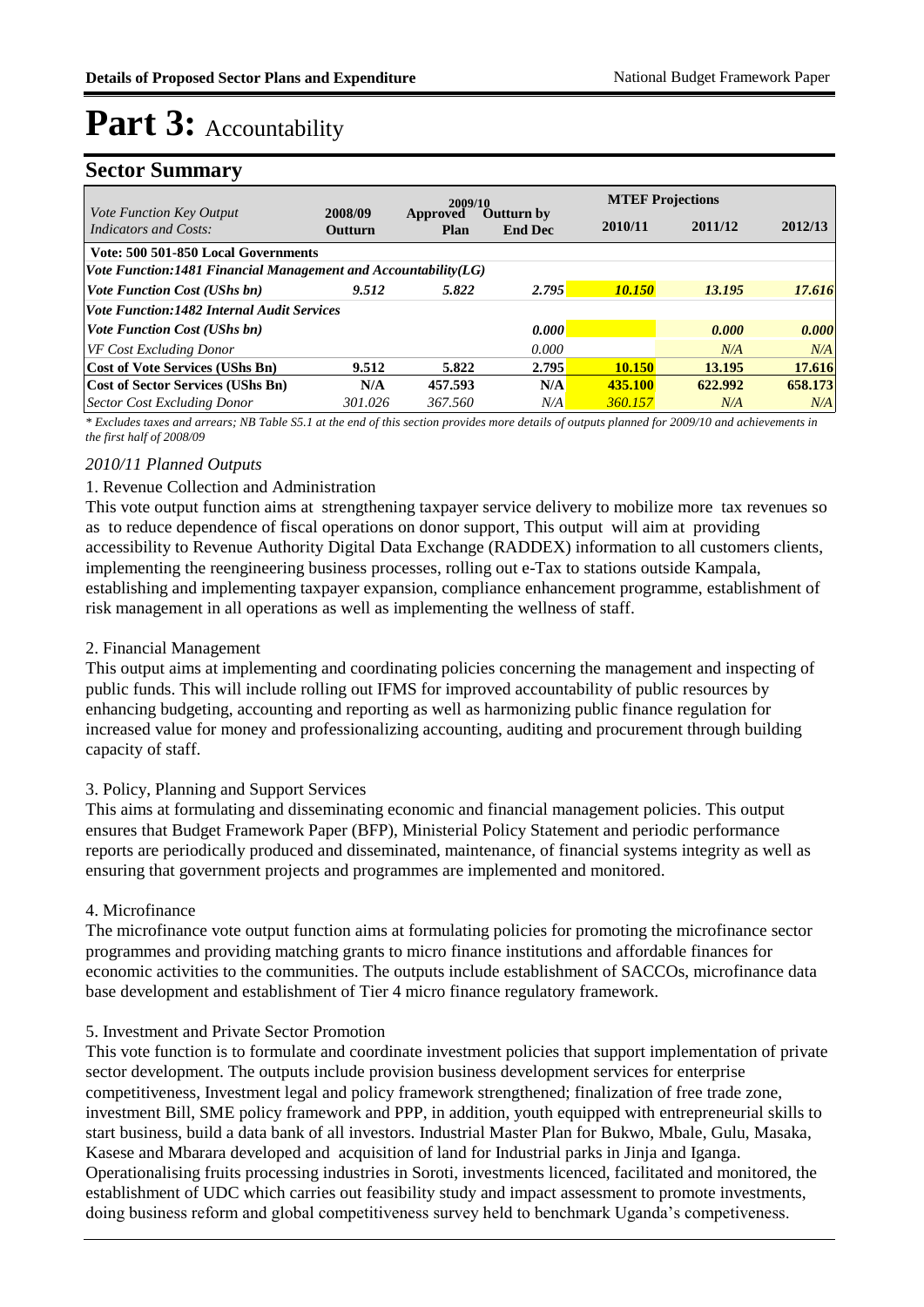### **Sector Summary**

#### 6. Corruption Investigation and litigation

This output aims at strengthening efforts to combat corruption and involves ensuring that received complaints are investigated and concluded, corruption cases prosecuted and concluded, declaration verified, recommendations of policy and system studies implemented by relevant institutions, implementation of the NACS, ensuring that popular versions of Anti Corruption Act, Whistle Blowers Protection Bill, leadership code are disseminated and also developing the Qui Tam Bill.

#### 7. Statistical Production and Services

This vote output function aims at developing and maintaining the national statistical system (NSS) so as to ensure collection, analysis and publication of integrated, relevant, reliable and timely statistical information. The outputs include production of regular statistics on inflation, GDP estimates, Government consumption, Terms of Trade, Unemployment rate, Population projections, Index of Production, Producer Price Index and, the Construction Sector Index. Other outputs include the rolling out of Community Information System, the district annual statistical abstract, Producer Price Index for Hotels and higher local government profiles.

#### 8. External Audit Function

The vote output function is to establish the propriety and regularity of the manner in which public funds are spent. The outputs will include Compiling and submitting five volume of annual audit report containing 217 entities audited under central government, 118 audit reports for statutory enterprises, 1115 audit reports from local government and 11 VFM reports. 3 branches and Audit house will be constructed to strengthen the audit function.

#### 9. Procurement Audits

Procurement Audit vote output function aims at promoting transparency, accountability and value for money in the public procurement and disposal function. Outputs include audits carried out in 75 entities, follow ups on recommendations for procurement audits and contract audits in five entities.

#### *Medium Term Plans*

#### 1. Revenue collection and administration

Also the Sector hopes to strengthen the tax payers' delivery by enhancing accessibility and tailoring communication and outreach programmes to meet the needs of specific tax payers, implementing a compliance communication strategy to encourage compliance and deter non compliance

#### 2. Macroeconomic management

To ensure macro economic stability, the sector will ensure that fiscal and monetary policies are in place to guarantee a conducive macroeconomic environment. The sector seeks proper Macroeconomic management to reduce on donor dependence and implement the debt sustainability strategy as well as using Comprehensive macroeconomic model to support economic policies

#### 3. Financial Management

The sector hopes to strengthen accountability of public resources through installation of the Integrated Financial Management System (IFMS) and training IFMS users to enhance transparency and enforce financial discipline. This will reduce resource diversion and over expenditure thereby reducing domestic arrears. To further reduce inefficiency in use of public resources, the sector seeks to increase the number of Value for Money audits through the external audit vote function and sanctions against producers of shoddy work

#### 4. Investment & Private Sector Development

To promote investment and private sector development, the sector through MFPED plans to develop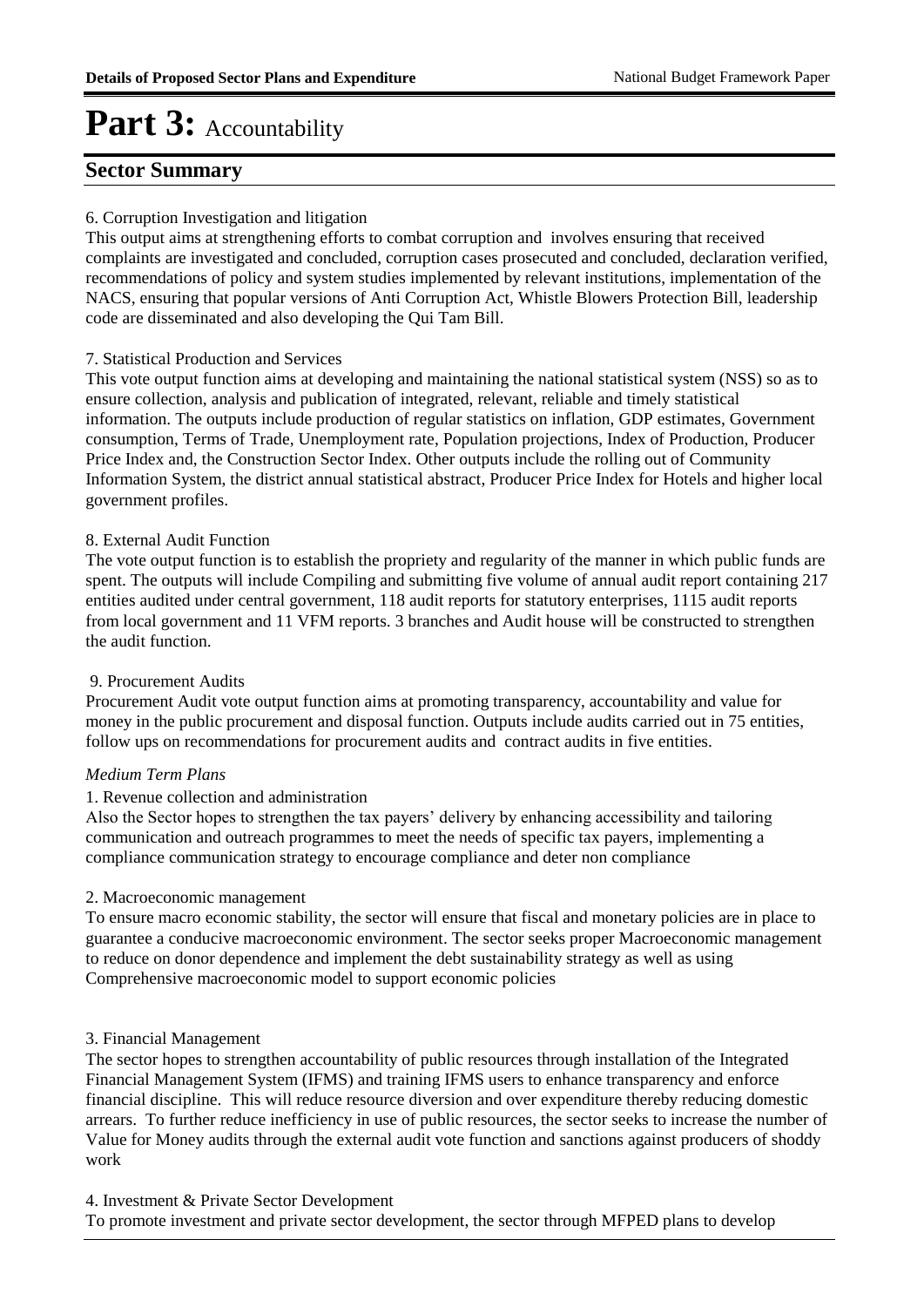### **Sector Summary**

regional industrial parks for increased private sector development. Uganda Development Corporation will be strengthened to spearhead transformation of the economy and PPP unit to be set up to foster BOOT framework for hastened infrastructure development. To reduce on unemployment the sector plans to establish incubation centres for science research and development, and training of graduate youths

#### 5. Corruption Investigation and litigation

The Sector plans to reinforce government efforts to combat corruption, this will involve strengthening the anti corruption legal and policy framework; implementation of NACS and dissemination, monitoring of newly enacted laws such as Anti Corruption Act, Whistle Blowers Protection Bill and leadership code. In addition, there will be undertaking of public education on ethics and integrity and creating public awareness on the danger of corruption. To improve on their capacity to deliver outputs, IGG hopes to build its administrative office, increase outreach coverage by creating more regional offices in Moyo, Adjuman, and Yumbe

6. Compliance to accountability policies, service delivery standards and regulations

In the area of compliance, regulations, service standards in service delivery and accountability in public service organizations, the sector plans to improve service delivery as an incentive for compliance and to educate clients about their rights. Also to roll out the use of public service charters in other districts as an effective method of monitoring compliance and taking corrective action where necessary. To further enhance compliance to the procurement act, the sector plans create Forensic and ICT audit department to conduct special audits, increase procurement audits; disseminate information to third party providers; and establishing a central repository for procurement documents of Uganda as well as enhancing of Out Oriented Budgeting for performance results and value for money

#### 7. Strengthening Citizens' Demand for Accountability

The sector plans to build the civic competence by build capacity in Community Monitors and District Integrity Forum on how to monitor government programmes and avail them with the necessary information to follow implementation of government programs and citizens satisfaction. The sector hopes to enhance information sharing among sector institutions and stakeholders such CSOs and other stakeholders to promote citizens demand for accountability. This will empowers the citizens to demand for compliance thus hold service providers accountable and also ensure that policy makers take responsibility.

#### 8. Capacity Building

In the mid term, the Sector seeks to strengthen its human resource base; efforts will be made train staff in specialized areas such as using IFMS, basic investigation and prosecution skills, compliance skills and sectoral planning. The sector will explore avenues of introducing such courses locally to benefit a number of Ugandans

#### *Unit Costs for Key Services*

N/A

#### **Table S2.3: Key Unit Costs of Services in the Sector (Shs '000)**

#### **(iii) Plans to Improve Sector Performance**

#### 1. Increasing public demand for accountability

 The Accountability Sector has embarked on strengthening the demand side of accountability, this is aimed at increasing Public oversight to ensure improved service delivery through Increase Citizens participation in monitoring local government public expenditure and service delivery, enhance local government's accountability for service delivery programs and Increase citizens' voice in providing feedback to central and local government about service delivery. The Sector through her Secretariat plans to partner with NGOs and CSOs to conduct public awareness campaigns about people's rights to demand accountability for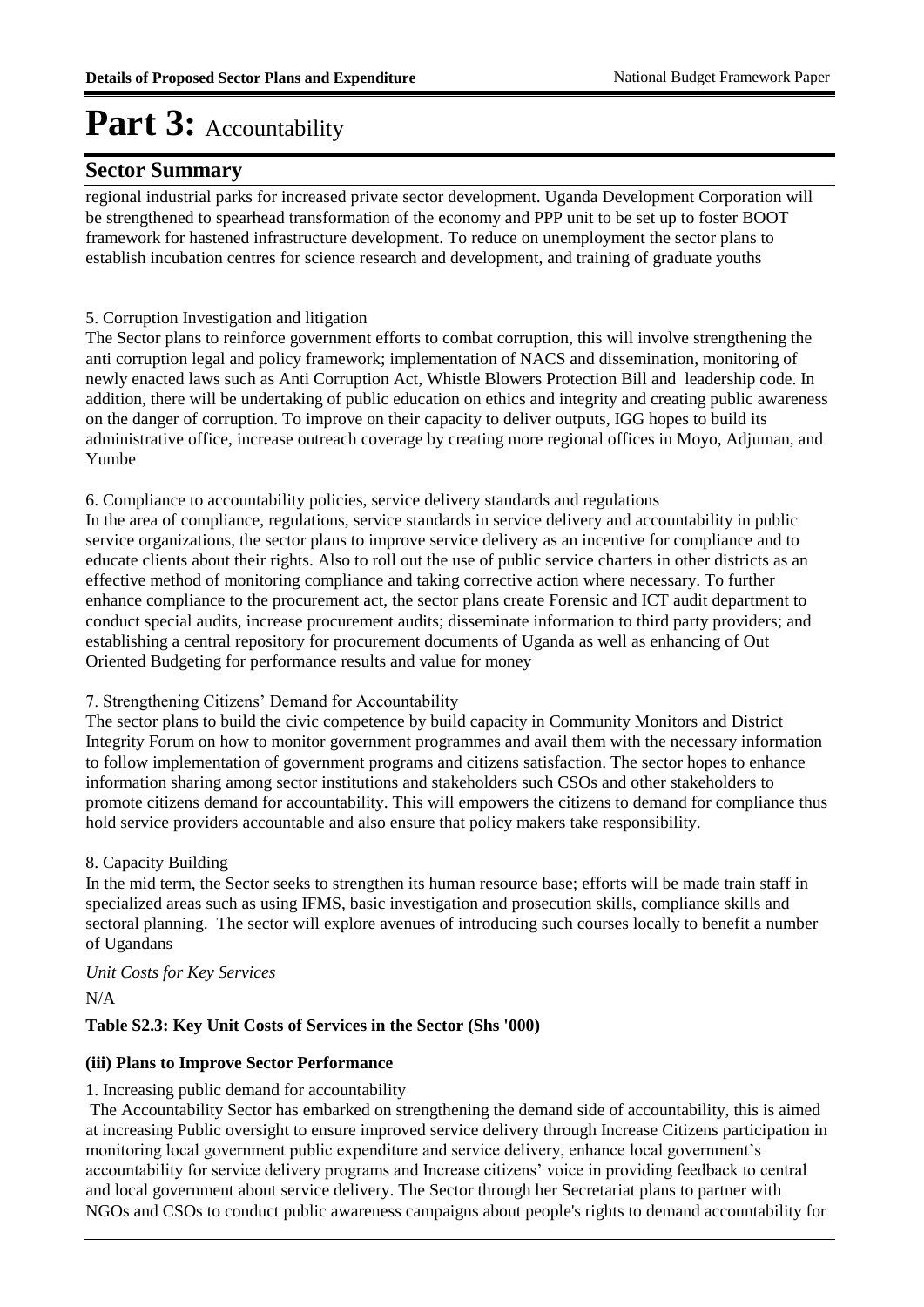### **Sector Summary**

the services delivered by government. Feedback reports compiled by CSOs and NGOs from the views of the citizens or beneficiaries on service delivery will be analysed to gauge citizen's satisfaction and forwarded to the sector Secretariat for discussion by the Accountability Sector Institutions. The sector has already trained Community Monitors in Teso, Acholi and Lango regions and their respective District Integrity Fora.

#### 2. Develop delivery standards to enhance compliance

To address the challenge of low levels of compliance to the government laws and regulations, the Inspection Department in the Ministry of Public Service developed guidelines that are to be used by the different sectors to either update or develop their respective service delivery standards. The sector shall facilitate the process of simplifying the service delivery standards to ensure that they are easily understood by the public. There is also rolling out the use of public service charters in districts as an effective method of monitoring compliance and taking corrective action where necessary. The sector also plans to provide specialized training in compliance skills to the key sector staff charged with the responsibility of enforcing compliance to policies, regulations and service delivery standards. Additionally, the sector shall explore workable approaches strengthening coordination of enforcement strategies to ensure compliance.

#### 3 Capacity building

Concerning competencies of the Sector's human resource base, the sector shall through support the local development of some specialized courses to enhance the skills of key sector officers to enable them cope with the ever growing list of accountability challenges.

#### 4. Strengthening monitoring and evaluation framework

To address the challenge of poor inspection, the Budget Monitoring and Accountability Unit (BMAU) under Ministry of Finance, Planning and Economic Development will be strengthened to track government expenditure and Budget Performance Reports will be produced periodically and accountability issues will be addresses accordingly. Aggressive monitoring by the sector institutions will greatly contribute to the awakening, nurturing and enforcement of the culture of accountability across the country to improve service delivery. The sector has also embarked on joint monitoring and evaluation with the objective of establishing its cost effectiveness.

| 2009/10 Planned Actions:                                                                              | 2009/10 Actions by Dec:                                                                                                   | 2010/11 Planned Actions:                                                                                                                                                                 | <b>MT Strategy:</b>                                                                                   |  |  |  |  |  |
|-------------------------------------------------------------------------------------------------------|---------------------------------------------------------------------------------------------------------------------------|------------------------------------------------------------------------------------------------------------------------------------------------------------------------------------------|-------------------------------------------------------------------------------------------------------|--|--|--|--|--|
| <b>Sector Performance Issue:</b>                                                                      | Inadequate human resource capacity of the sector institutions to enable them address the new<br>accountability challenges |                                                                                                                                                                                          |                                                                                                       |  |  |  |  |  |
|                                                                                                       | Vote: 008 Ministry of Finance, Planning & Economic Dev.                                                                   |                                                                                                                                                                                          |                                                                                                       |  |  |  |  |  |
|                                                                                                       | Vote Function: 1404 Development Policy Research and Monitoring                                                            |                                                                                                                                                                                          |                                                                                                       |  |  |  |  |  |
| Skills development<br>Skills development                                                              |                                                                                                                           | Enhance efficiency in<br>managing research grants,<br>$S&T$ management, and $M&E$<br><b>Provision of conducive</b><br>working environment to<br>faciliate implementation of<br>programs; | Skills developed;<br>improved work environment<br>and high staff retention<br>capacity;               |  |  |  |  |  |
| Vote: 103 Inspectorate of Government (IG)                                                             |                                                                                                                           |                                                                                                                                                                                          |                                                                                                       |  |  |  |  |  |
|                                                                                                       | Vote Function: 1451 Corruption investigation, Litigation & Awareness                                                      |                                                                                                                                                                                          |                                                                                                       |  |  |  |  |  |
| -Proposed training of newly<br>recruited technical staff in<br>basic investigation and<br>prosecution | All technical staff trained in<br>investigation skills                                                                    | Proposed training of newly<br>recruited technical staff in<br><b>basic</b> investigation and<br>prosecution                                                                              | -Annual training of 100<br>technical staff in advanced<br>investigation and prosecution<br>techniques |  |  |  |  |  |
| Salary increments proposed,<br>more staff to be recruited                                             | 5% salary increament in<br>progress                                                                                       | Salary increments proposed,<br>more staff to be recruited                                                                                                                                | Annual increment of salary<br>and recruitment to fill vacant<br>posts                                 |  |  |  |  |  |

#### **Table S2.4: Specific 2010/11 Actions and Medium Term Strategy to Improve Sector Performance**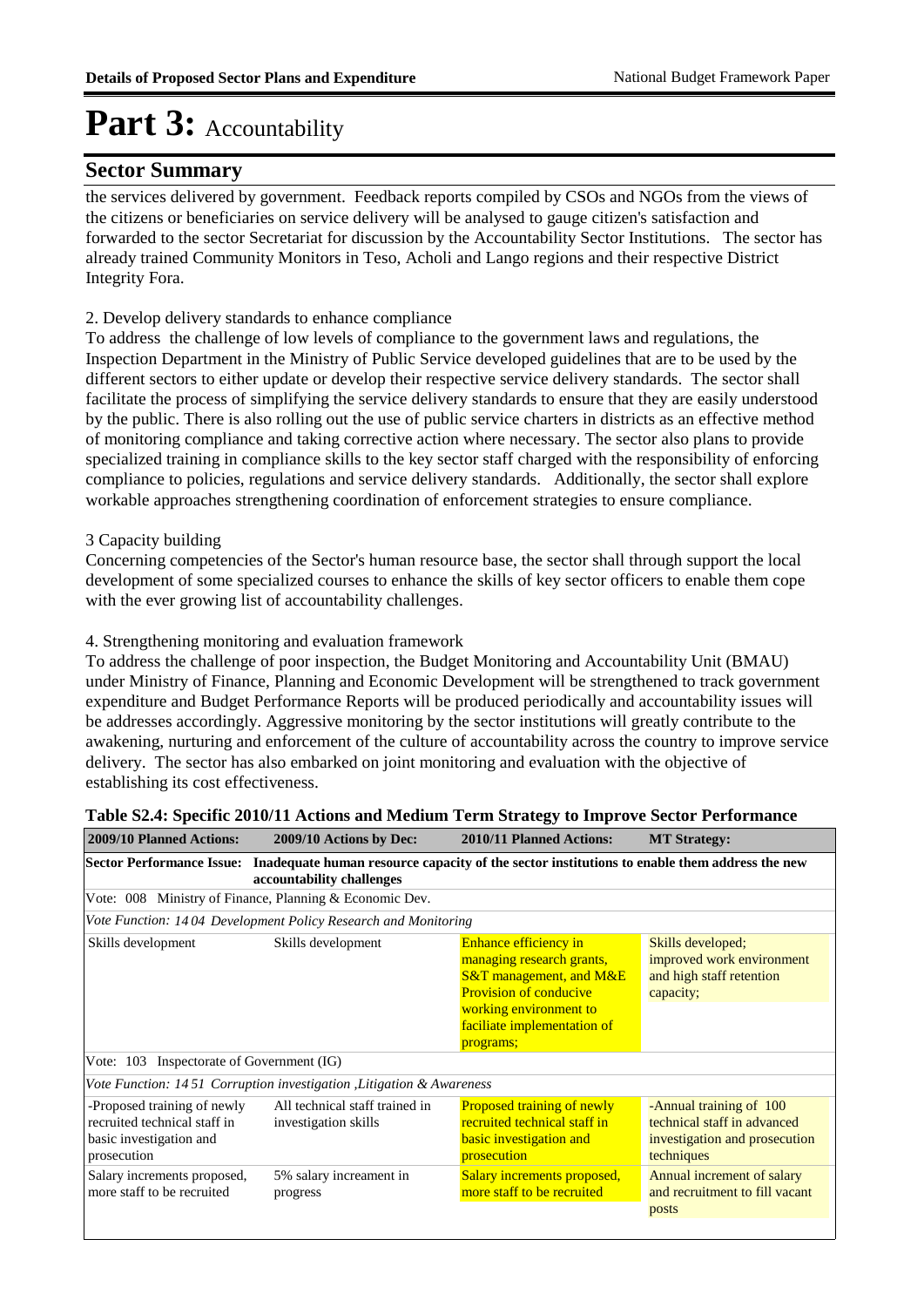| <b>Sector Summary</b>                                                                                                                                                                                                                 |                                                                                                                                                                                                                                                                                      |                                                                                                                                                                                                                                                                 |                                                                                                                                                                                                     |  |  |  |
|---------------------------------------------------------------------------------------------------------------------------------------------------------------------------------------------------------------------------------------|--------------------------------------------------------------------------------------------------------------------------------------------------------------------------------------------------------------------------------------------------------------------------------------|-----------------------------------------------------------------------------------------------------------------------------------------------------------------------------------------------------------------------------------------------------------------|-----------------------------------------------------------------------------------------------------------------------------------------------------------------------------------------------------|--|--|--|
| 2009/10 Planned Actions:                                                                                                                                                                                                              | 2009/10 Actions by Dec:                                                                                                                                                                                                                                                              | 2010/11 Planned Actions:                                                                                                                                                                                                                                        | <b>MT Strategy:</b>                                                                                                                                                                                 |  |  |  |
| Vote: 112 Ethics and Integrity                                                                                                                                                                                                        |                                                                                                                                                                                                                                                                                      |                                                                                                                                                                                                                                                                 |                                                                                                                                                                                                     |  |  |  |
| Vote Function: 1452 Governance and Accountability                                                                                                                                                                                     |                                                                                                                                                                                                                                                                                      |                                                                                                                                                                                                                                                                 |                                                                                                                                                                                                     |  |  |  |
| Recruitment of more staff to<br>fill DEI approved staff<br>establishment. To justify to<br>Parliament thruogh MoFPED<br>the needs for lifting DEI<br>MTEF ceiling.                                                                    | 50% of DEI staffing<br>establishment was filled.DEI<br>MTEF ceiling still very<br>inadequate                                                                                                                                                                                         | <b>Recruitment of more staff to</b><br>fill DEI approved staff<br>establishment. To justify to<br><b>Parliament thruogh MoFPED</b><br>the needs for lifting DEI<br><b>MTEF</b> ceiling.                                                                         | Filling all DEI vacant staff<br>establishment and                                                                                                                                                   |  |  |  |
| Vote: 143 Uganda Bureau of Statistics                                                                                                                                                                                                 |                                                                                                                                                                                                                                                                                      |                                                                                                                                                                                                                                                                 |                                                                                                                                                                                                     |  |  |  |
| Vote Function: 1455 Statistical production and Services                                                                                                                                                                               |                                                                                                                                                                                                                                                                                      |                                                                                                                                                                                                                                                                 |                                                                                                                                                                                                     |  |  |  |
| Improvement in Data<br>Collection, Analysis and<br>Production. Dissemination<br>and Statistical awareness.<br>Resource management<br>improvement and<br>organisational development                                                    | Improvement in Data<br>Collection, Analysis and<br>Production. Dissemination and<br>Statistical awareness.<br>Resource management<br>improvement and<br>organisational development                                                                                                   | <b>Improvement in Data</b><br><b>Collection, Analysis and</b><br><b>Production. Dissemination and</b><br><b>Statistical awareness.</b><br>Resource management<br>improvement and<br>organisational development                                                  | Continous Improvement in<br>Data Collection, Analysis and<br>Production. Dissemination and<br><b>Statistical awareness.</b><br>Resource management<br>improvement and<br>organisational development |  |  |  |
| Vote: 153 PPDA                                                                                                                                                                                                                        |                                                                                                                                                                                                                                                                                      |                                                                                                                                                                                                                                                                 |                                                                                                                                                                                                     |  |  |  |
|                                                                                                                                                                                                                                       | Vote Function: 1456 Regulation of the Procurement and Disposal System                                                                                                                                                                                                                |                                                                                                                                                                                                                                                                 |                                                                                                                                                                                                     |  |  |  |
| Revise Organisational Chart                                                                                                                                                                                                           | Procurement process carried<br>out to recruit a Consultant to<br>assist in the revision of PPDA<br>organisation structure                                                                                                                                                            | implement the revised PPDA<br>organisation structure                                                                                                                                                                                                            | Increase staff numbers and<br>open regional offices                                                                                                                                                 |  |  |  |
|                                                                                                                                                                                                                                       | Sector Performance Issue: Low citizen demand for accountability.                                                                                                                                                                                                                     |                                                                                                                                                                                                                                                                 |                                                                                                                                                                                                     |  |  |  |
| Vote: 103 Inspectorate of Government (IG)                                                                                                                                                                                             |                                                                                                                                                                                                                                                                                      |                                                                                                                                                                                                                                                                 |                                                                                                                                                                                                     |  |  |  |
|                                                                                                                                                                                                                                       | Vote Function: 1451 Corruption investigation , Litigation & Awareness                                                                                                                                                                                                                |                                                                                                                                                                                                                                                                 |                                                                                                                                                                                                     |  |  |  |
| -Proposed creation of one<br>more Regional office at Moyo<br>to cater for Moyo, Adjumani<br>and Yumbe districts<br>Vote: 112 Ethics and Integrity                                                                                     | Moyo opened and is working                                                                                                                                                                                                                                                           | Proposed creation of one more<br>Regional office at Kampala to<br>cater for Central Region,                                                                                                                                                                     | - Annual creation of three<br>Regional offices until the<br>desired number is reached.                                                                                                              |  |  |  |
| Vote Function: 1452 Governance and Accountability                                                                                                                                                                                     |                                                                                                                                                                                                                                                                                      |                                                                                                                                                                                                                                                                 |                                                                                                                                                                                                     |  |  |  |
| Strenghten the Public Private<br>partnership to mobilise the<br>public to demand for service<br>delivery. Also to form<br>integrity promotion forums to<br>provide a platform for the<br>public to dialogue with<br>service providers | An annual review dialogue<br>was conducted to strenghten<br>the Public Private partnership<br>to mobilise the public to<br>demand for service delivery. 5<br>integrity promotion forums to<br>provide a platform for the<br>public to dialogue with service<br>providers was formed. | <b>Continue Strenghtening the</b><br><b>Public Private partnership to</b><br>mobilise the public to demand<br>for service delivery. Also to<br>form integrity promotion<br>forums to provide a platform<br>for the public to dialogue with<br>service providers | Functional district integrity<br>promotion forum and active<br>CSOs participation.                                                                                                                  |  |  |  |
|                                                                                                                                                                                                                                       | Sector Performance Issue: Non compliance to implementation of policies, regulations and recommendations by the sector<br>institutions                                                                                                                                                |                                                                                                                                                                                                                                                                 |                                                                                                                                                                                                     |  |  |  |
| Vote: 008 Ministry of Finance, Planning & Economic Dev.                                                                                                                                                                               |                                                                                                                                                                                                                                                                                      |                                                                                                                                                                                                                                                                 |                                                                                                                                                                                                     |  |  |  |
| Vote Function: 1401 Macroeconomic Policy and Management                                                                                                                                                                               |                                                                                                                                                                                                                                                                                      |                                                                                                                                                                                                                                                                 |                                                                                                                                                                                                     |  |  |  |
| Inspection and monitoring of<br>implementation enhanced                                                                                                                                                                               | Tax laws in place<br>Resolving tax disputes                                                                                                                                                                                                                                          | <b>Review tax Policy</b><br>Monitor tax policy impact on<br>tax payers<br>Sensitise tax payers on tax<br><i>issues</i>                                                                                                                                          | Formulate policies that will<br>enhance tax administration<br>Effective tax issues awareness<br>Bring the services closer to the<br>people                                                          |  |  |  |
| Vote Function: 1403 Public Financial Management                                                                                                                                                                                       |                                                                                                                                                                                                                                                                                      |                                                                                                                                                                                                                                                                 |                                                                                                                                                                                                     |  |  |  |
| Phased roll out                                                                                                                                                                                                                       | Conducted IFMS training for<br>60 officers,                                                                                                                                                                                                                                          | <b>IFMS</b> roll out                                                                                                                                                                                                                                            | Train staff to manage IFMS<br>sites and retain the staff                                                                                                                                            |  |  |  |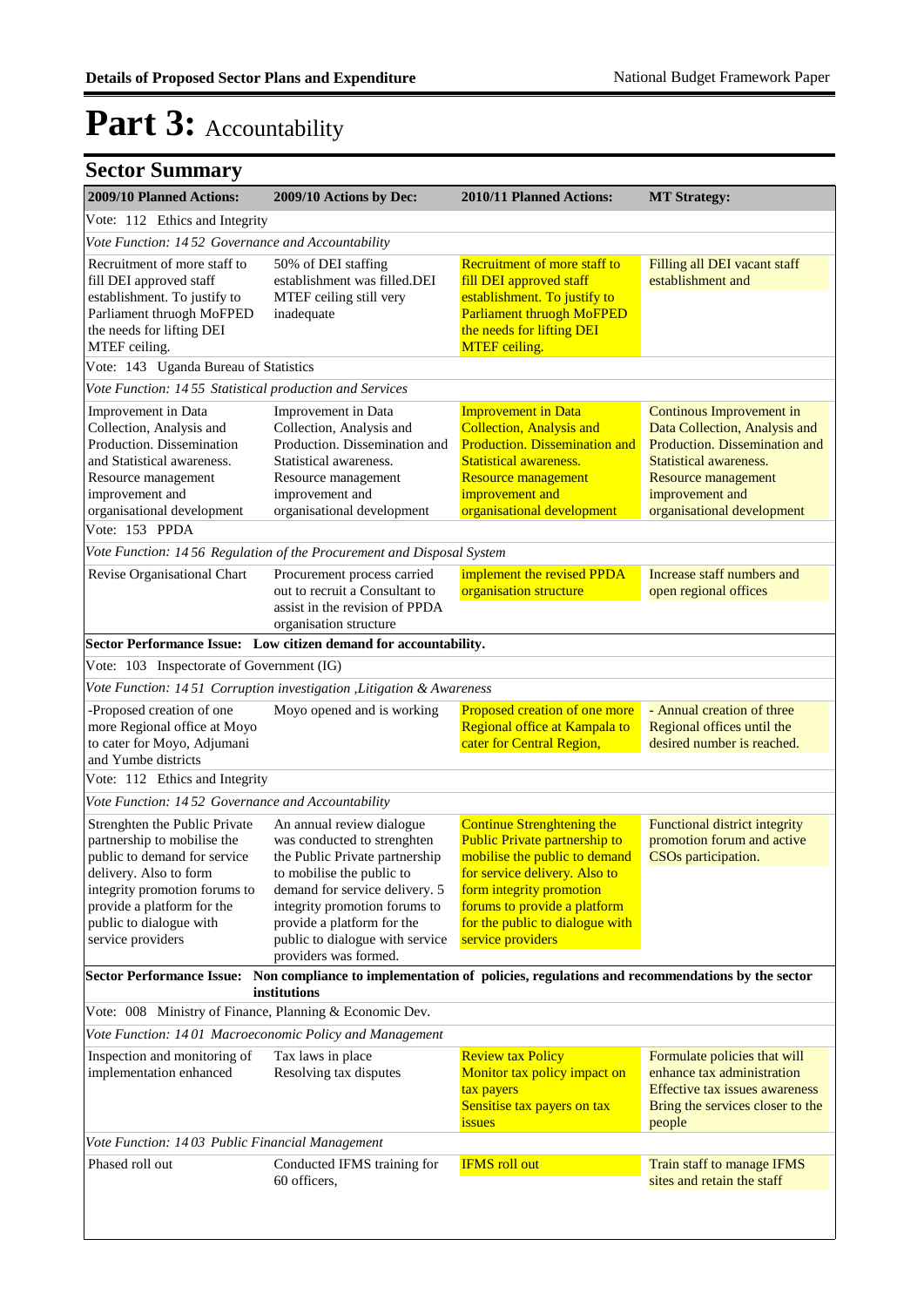| <b>Sector Summary</b>                                                                                                                                                                         |                                                                                                                                                                       |                                                                                                                                                                                                                                                                          |                                                                                                                                       |
|-----------------------------------------------------------------------------------------------------------------------------------------------------------------------------------------------|-----------------------------------------------------------------------------------------------------------------------------------------------------------------------|--------------------------------------------------------------------------------------------------------------------------------------------------------------------------------------------------------------------------------------------------------------------------|---------------------------------------------------------------------------------------------------------------------------------------|
| 2009/10 Planned Actions:                                                                                                                                                                      | 2009/10 Actions by Dec:                                                                                                                                               | 2010/11 Planned Actions:                                                                                                                                                                                                                                                 | <b>MT Strategy:</b>                                                                                                                   |
| Systems in place                                                                                                                                                                              | Financial reporting guidelines<br>Review of the guidelines                                                                                                            | <b>Inspection of PDEs for</b><br>guidance on compliance to<br>PPDA Act, PPDA<br>Performance monitoring,<br>enhanced financial<br>management IT, Procurement<br>and leadership skills<br><b>Harmonisation of financial</b><br>regulations                                 | Enforce compliance to policy<br>requirements                                                                                          |
| Vote: 131 Auditor General                                                                                                                                                                     |                                                                                                                                                                       |                                                                                                                                                                                                                                                                          |                                                                                                                                       |
| Vote Function: 1453 External Audit                                                                                                                                                            |                                                                                                                                                                       |                                                                                                                                                                                                                                                                          |                                                                                                                                       |
|                                                                                                                                                                                               | Connected 2 branches on the<br>ISN for ease of<br>communication with Head<br>Office Outsourced forensic<br>audit of NSSF.                                             | Create a department of<br>Forensic and ICT audits to<br>undertake this responsibility                                                                                                                                                                                    | Training of Forensic auditors<br>and acquisition of<br>sophisticated ICT<br>infrastructure to assist in audit                         |
| Vote: 141 URA                                                                                                                                                                                 |                                                                                                                                                                       |                                                                                                                                                                                                                                                                          |                                                                                                                                       |
| Vote Function: 1454 Revenue Collection & Administration                                                                                                                                       |                                                                                                                                                                       |                                                                                                                                                                                                                                                                          |                                                                                                                                       |
| Cascade the BSC framework<br>by developing Corporate,<br>Departmental, Divisional and<br>Individual Score Cards and<br>Sensitization of key<br>stakeholders and staff                         | -Corporate Scorecard<br>developed and cascaded to<br>Departments and Divisions.                                                                                       | Automation of the perfomance<br>management aspects of<br>balance score card, review and<br>upgrade organisational<br>communication channels,<br>enhance tax payers education                                                                                             | <b>Full Implementation and</b><br>Review of BSC as a Corporate<br>Accountability and<br><b>Performance Management</b>                 |
| Improve the Integration of<br>Processes and Systems in Tax<br>Administration by piloting<br>eTax at one site, Procure and<br>Install the software, sensitize<br>staff on usage of new systems | -Software developed<br>-Piloting of returns $&$ e filing (<br>phase 2) modules complete.<br>Roll out complete at Kla East,<br>LTO & MTO<br>-Over 450 staff trained in | <b>Increased investment in ICT</b><br>infrastructure, train staff on E-<br>Tax, implement various e tax<br>module                                                                                                                                                        | Roll out eTax project beyond<br>the pilot sites, install the<br>necessary infrastructure and<br>implement the various eTax<br>modules |
|                                                                                                                                                                                               | preperation for eTax roll out<br>to other stations                                                                                                                    |                                                                                                                                                                                                                                                                          |                                                                                                                                       |
| Vote: 153 PPDA                                                                                                                                                                                |                                                                                                                                                                       |                                                                                                                                                                                                                                                                          |                                                                                                                                       |
|                                                                                                                                                                                               | Vote Function: 1456 Regulation of the Procurement and Disposal System                                                                                                 |                                                                                                                                                                                                                                                                          |                                                                                                                                       |
| Training and Sensitization of<br>third party providers                                                                                                                                        | Plan to train third party<br>providers on the procurement<br>Law                                                                                                      | <b>build capacity of providers</b>                                                                                                                                                                                                                                       | Information dissemination to<br>Providers                                                                                             |
|                                                                                                                                                                                               |                                                                                                                                                                       | Sector Performance Issue: Non existance of joint monitoring and evaluation frameworks for the sector institutions                                                                                                                                                        |                                                                                                                                       |
| Vote: 008 Ministry of Finance, Planning & Economic Dev.                                                                                                                                       |                                                                                                                                                                       |                                                                                                                                                                                                                                                                          |                                                                                                                                       |
| Vote Function: 1403 Public Financial Management                                                                                                                                               |                                                                                                                                                                       |                                                                                                                                                                                                                                                                          |                                                                                                                                       |
| Update DMFAS Data base to<br>6.0 and Interface it with the<br>Government accounting<br>software-IFMIS                                                                                         | Four officers trained in<br>DMFAS Version 6.0;<br>The DMFAS server was<br>upgraded from Oracle 8g to<br>11g<br>Review of financial guidelines                         | <b>Further training for both</b><br>technical and IT Staff on the<br>use DMFAS 6.0 Software;<br><b>Negotiations with UNCTAD</b><br>on service Agreement, Data<br><b>Conversion Mission, Software</b><br>installation.<br>Review & ammendment of<br>financial regulations | All inflows to be captured in<br>database<br>Training of all involved staff<br>Review of financial packages                           |
| Vote Function: 1408 Microfinance                                                                                                                                                              |                                                                                                                                                                       |                                                                                                                                                                                                                                                                          |                                                                                                                                       |
| Increased monitoring and<br>sensitisation                                                                                                                                                     | SACCO <sub>s</sub> monitored<br>SACCO executives trained                                                                                                              | Enhanced monitoring and<br>evaluation of the SACCOs<br>Increased awareness campaigns                                                                                                                                                                                     | <b>Monitoring framework</b><br><b>Communication strategy</b>                                                                          |
| Vote Function: 1449 Policy, Planning and Support Services                                                                                                                                     |                                                                                                                                                                       |                                                                                                                                                                                                                                                                          |                                                                                                                                       |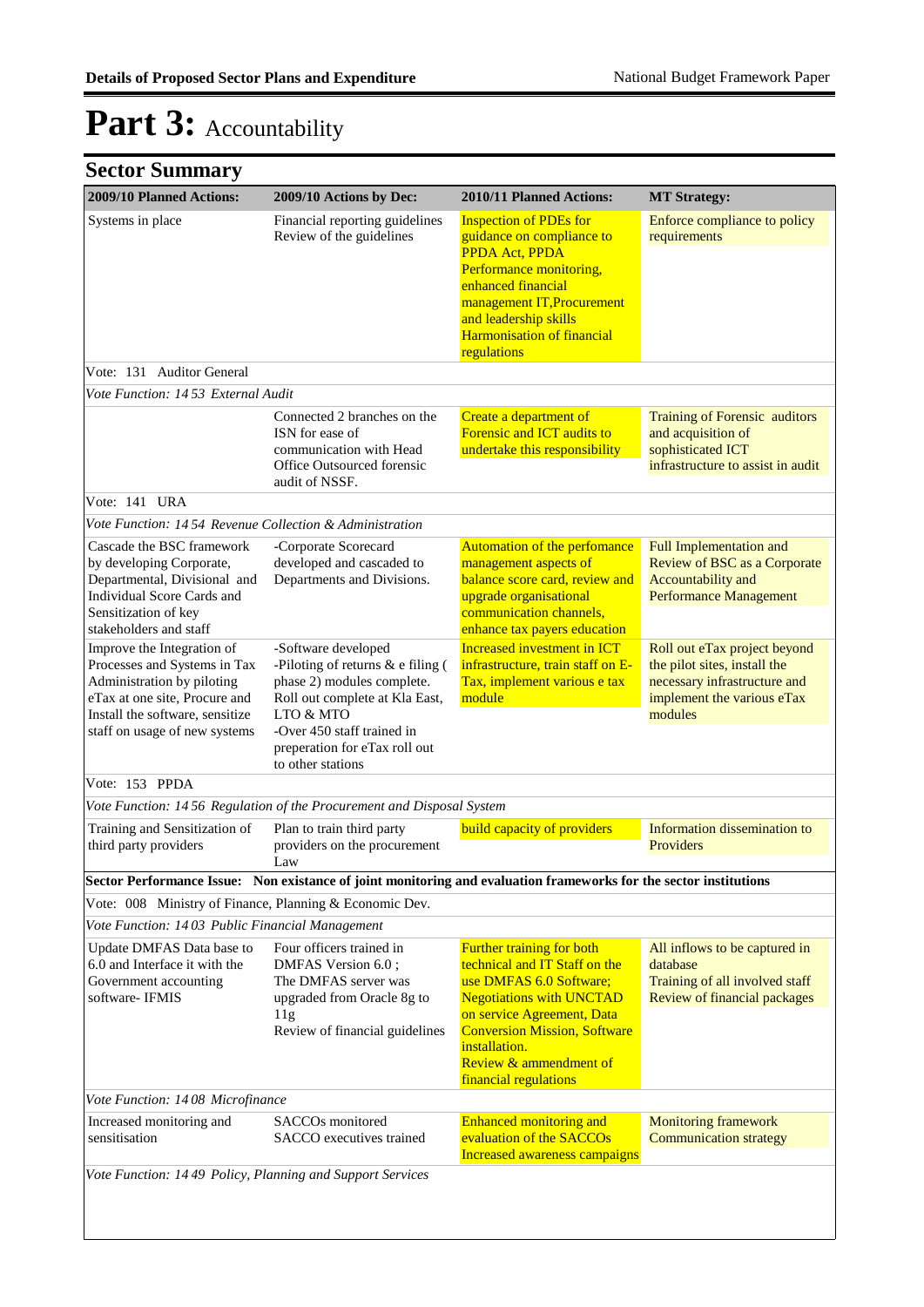### **Sector Summary**

| 2009/10 Planned Actions:                                                                | 2009/10 Actions by Dec:                                                                                | 2010/11 Planned Actions:                                                                       | <b>MT Strategy:</b>                                                                                            |
|-----------------------------------------------------------------------------------------|--------------------------------------------------------------------------------------------------------|------------------------------------------------------------------------------------------------|----------------------------------------------------------------------------------------------------------------|
| To institute a monitoring and<br>evaluation framework                                   | Monitoring and evaluation<br>framework for Ministry<br>projects under design                           | <b>Implement the M&amp;E</b><br><b>Framework</b><br><b>Skills development</b>                  | Monitoring and evaluation of<br>Ministry projects and<br>programmes to be a core<br>activity of the department |
| Vote: 112 Ethics and Integrity                                                          |                                                                                                        |                                                                                                |                                                                                                                |
| Vote Function: 1452 Governance and Accountability                                       |                                                                                                        |                                                                                                |                                                                                                                |
| Pilot Joint Monitoring with<br>sector institutions mandated<br>to undertake monitoring. | Joint Monitoring with sector<br>institutions mandated to<br>undertake monitoring not yet<br>conducted. | <b>Pilot Joint Monitoring with</b><br>sector institutions mandated to<br>undertake monitoring. | <b>Implementation of the NACS</b><br>(creating national ownership)                                             |

### *S3 Proposed Budget Allocations for 2010/11 and the Medium Term*

*This section sets out the proposed sector budget allocations for 2010/11 and the medium term, including major areas of expenditures and any notable changes in allocations.* 

#### **Table S3.1: Past Expenditure and Medium Term Projections by Vote Function**

|                                                         |                    |                        | 2009/10                           | <b>MTEF Budget Projections</b> |         |         |
|---------------------------------------------------------|--------------------|------------------------|-----------------------------------|--------------------------------|---------|---------|
|                                                         | 2008/09<br>Outturn | Appr.<br><b>Budget</b> | <b>Spent by</b><br><b>End Dec</b> | 2010/11                        | 2011/12 | 2012/13 |
| Vote: 008 Ministry of Finance, Planning & Economic Dev. |                    |                        |                                   |                                |         |         |
| 1401 Macroeconomic Policy and Management                | 19.388             | 44.163                 | 21.360                            | 44.863                         | 45.629  | 45.307  |
| 1402 Budget Preparation, Execution and Monitoring       | N/A                | 11.548                 | N/A                               | 11.930                         | 15.349  | 15.598  |
| 1403 Public Financial Management                        | N/A                | 56.598                 | N/A                               | 31.827                         | 143.056 | 148.057 |
| 1404 Development Policy Research and Monitoring         | N/A                | 41.811                 | N/A                               | 42.137                         | 43.168  | 29.958  |
| 1406 Investment and Private Sector Promotion            | N/A                | 54.235                 | N/A                               | 56.125                         | 63.863  | 56.007  |
| 1408 Microfinance                                       | N/A                | 24.970                 | N/A                               | 20.283                         | 34.092  | 30.997  |
| 1449 Policy, Planning and Support Services              | N/A                | 28.864                 | N/A                               | 24.273                         | 32.318  | 28.088  |
| <b>Total for Vote:</b>                                  | N/A                | 262.189                | N/A                               | 231.438                        | 377.474 | 354.011 |
| Vote: 103 Inspectorate of Government (IG)               |                    |                        |                                   |                                |         |         |
| 1451 Corruption investigation , Litigation & Awareness  | N/A                | 16.077                 | N/A                               | 18.471                         | 20.808  | 25.313  |
| <b>Total for Vote:</b>                                  | N/A                | 16.077                 | N/A                               | 18.471                         | 20.808  | 25.313  |
| <b>Vote: 112 Ethics and Integrity</b>                   |                    |                        |                                   |                                |         |         |
| 1452 Governance and Accountability                      | N/A                | 4.020                  | N/A                               | 4.071                          | 3.913   | 4.787   |
| <b>Total for Vote:</b>                                  | N/A                | 4.020                  | N/A                               | 4.071                          | 3.913   | 4.787   |
| <b>Vote: 130 Treasury Operations</b>                    |                    |                        |                                   |                                |         |         |
| 1451 Treasury Operations                                | 0.000              | 2.000                  | 0.000                             | 2.000                          | 4.174   | 8.572   |
| <b>Total for Vote:</b>                                  | 0.000              | 2.000                  | 0.000                             | 2.000                          | 4.174   | 8.572   |
| <b>Vote: 131 Auditor General</b>                        |                    |                        |                                   |                                |         |         |
| 1453 External Audit                                     | N/A                | 26.800                 | N/A                               | 25.470                         | 28.790  | 33.957  |
| <b>Total for Vote:</b>                                  | N/A                | 26.800                 | N/A                               | 25.470                         | 28.790  | 33.957  |
| <b>Vote: 141 URA</b>                                    |                    |                        |                                   |                                |         |         |
| 1454 Revenue Collection & Administration                | N/A                | 107.995                | N/A                               | 105.450                        | 126.842 | 152.420 |
| <b>Total for Vote:</b>                                  | N/A                | 107.995                | N/A                               | 105.450                        | 126.842 | 152.420 |
| Vote: 143 Uganda Bureau of Statistics                   |                    |                        |                                   |                                |         |         |
| 1455 Statistical production and Services                | N/A                | 25.660                 | N/A                               | 30.500                         | 38.248  | 49.534  |
| <b>Total for Vote:</b>                                  | N/A                | 25.660                 | N/A                               | 30.500                         | 38.248  | 49.534  |
| Vote: 153 PPDA                                          |                    |                        |                                   |                                |         |         |
| 1456 Regulation of the Procurement and Disposal System  | 3.568              | 7.031                  | N/A                               | 7.551                          | 9.547   | 11.963  |
| <b>Total for Vote:</b>                                  | 3.568              | 7.031                  | N/A                               | 7.551                          | 9.547   | 11.963  |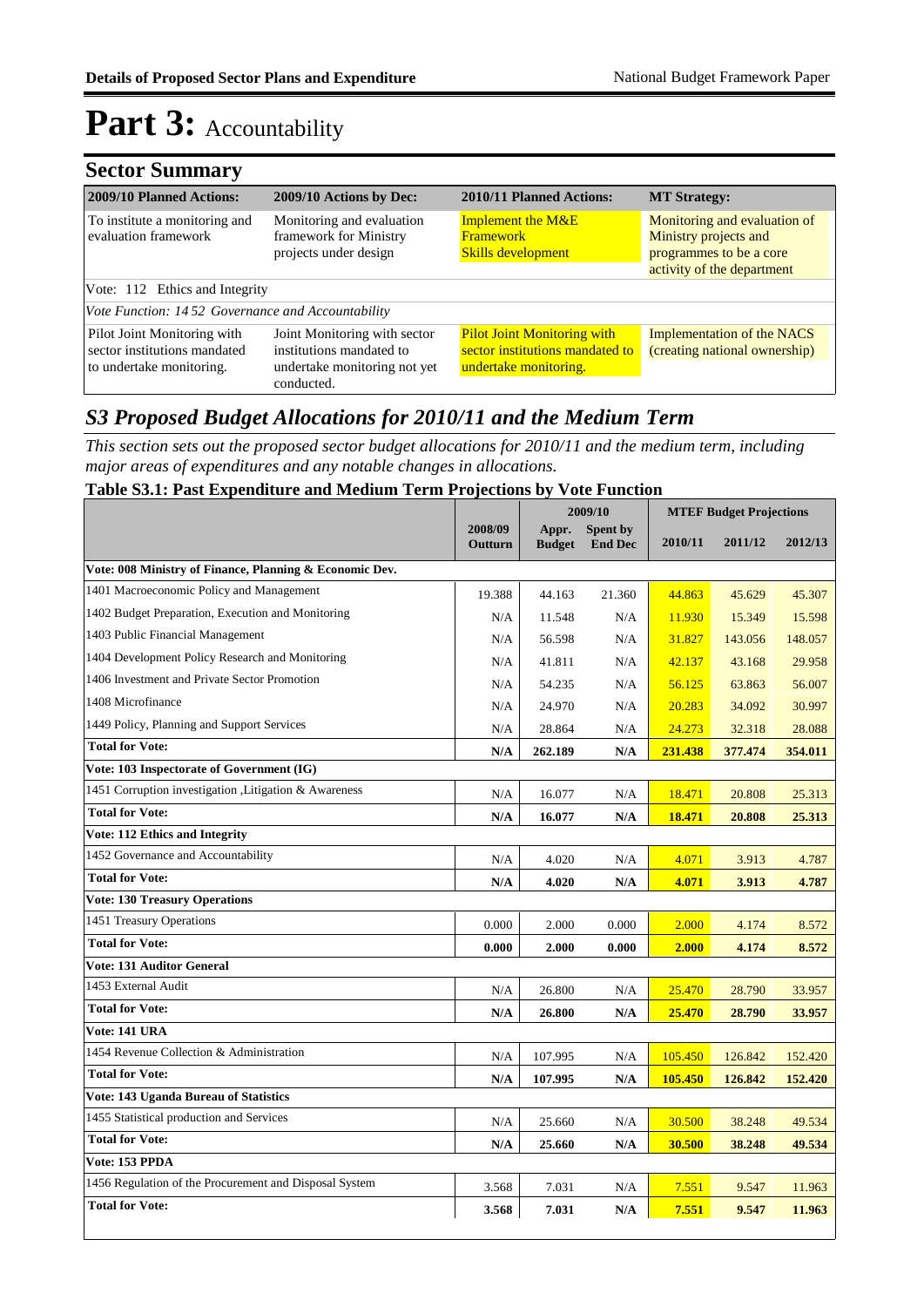#### **Sector Summary**

|                                                  |                           |                        | 2009/10                    |               | <b>MTEF Budget Projections</b> |         |
|--------------------------------------------------|---------------------------|------------------------|----------------------------|---------------|--------------------------------|---------|
|                                                  | 2008/09<br><b>Outturn</b> | Appr.<br><b>Budget</b> | Spent by<br><b>End Dec</b> | 2010/11       | 2011/12                        | 2012/13 |
| Vote: 500 501-850 Local Governments              |                           |                        |                            |               |                                |         |
| 1481 Financial Management and Accountability(LG) | 9.512                     | 5.822                  | 2.795                      | 10.150        | 13.195                         | 17.616  |
| 1482 Internal Audit Services                     |                           |                        | 0.000                      |               | 0.000                          | 0.000   |
| <b>Total for Vote:</b>                           | 9.512                     | 5.822                  | 2.795                      | <b>10.150</b> | 13.195                         | 17.616  |
| <b>Total for Sector:</b>                         | N/A                       | 457.593                | N/A                        | 435.100       | 622.992                        | 658.173 |

*\* Excluding Taxes and Arrears*

#### **(i) The Total Budget over the Medium Term**

The sector budget for FY2010/11 is projected to be to Ushs 435.773 billion of which 238.457 billions is recurrent and 196.732 is development, registering a decline of 9.4% when compared to Ushs 462.929 billion received in FY2009/10. The budget allocation to the sector will follow an upward trend in the medium term increasing to Ushs 658.17 billion in FY2012/13.

#### **(ii) The major expenditure allocations in the sector**

The Revenue Collection and Administration vote function (as an independent vote function) is taking the lion's share of about 24%. This is followed by the vote function of Investment and Private Sector Promotion taking a share of 13%, then Macroeconomic Policy and Managements with 10%, Development Policy Research and Monitoring with 10%, public finance management 7%, statistical production 7%.

#### **(iii) The major planned changes in resource allocations within the sector**

Overall, the Accountability Sector will register a decline of 9% compared to Ushs 462.9 billion received in FY2009/10. The budget allocation to the sector will follow an upward trend in the medium term increasing to Ushs 624.992 billion FY2011/12.

The resource level for Ministry of Finance, Planning and Economic Development has remained as that of FY09/10 and the main reduction has been on donor development budget which declined from 108billion to 58billion. The changes in the resource allocation are redistributed within the vote to facilitate monitoring of the sector budget performance and tracking service delivery to the people of Uganda.

Uganda Revenue Authority will register a reduction of 2.5 billions (2%) thus consideration should be given to bridge the gap of Ushs 3bn to support URA's efforts to enhance revenue collection so as to reduce dependence of fiscal operations on donor support

PPDA will also registered an increase in her budget from 7.03 billion in FY09/10 to 8.224 in FY10/11.

IG will also registered an increament in her budget from 16.07 billion in FY09/10 to 18.471billion in FY10/11 representing an increament of 2.41billion. To improve on their capacity to deliver outputs, IGG hopes to build its administrative office, increase outreach coverage by creating more regional office in Moyo, Adjuman, and Yumbe. All these requires more resources.

Research indicates that a number of cases of corruption reported arise out of procurement transactions. This calls for the strengthening of the sector's regulatory vote function and bodies such as PPDA to enforce compliance to bring about a reduction in the incidence of procurement related corruption. PPDA's ending project was handling local government programmes where the number of procurement related corruption cases reported has been growing and requires re-dress.

The External Audit vote function has a budget of 25.47billion compared to 26.80billion representing decline of Ushs 1.33 billion. However, since the Office plans to create a new forensic and IT audit department to conduct special audits, increase on the number of Value for Money Audits and diversifying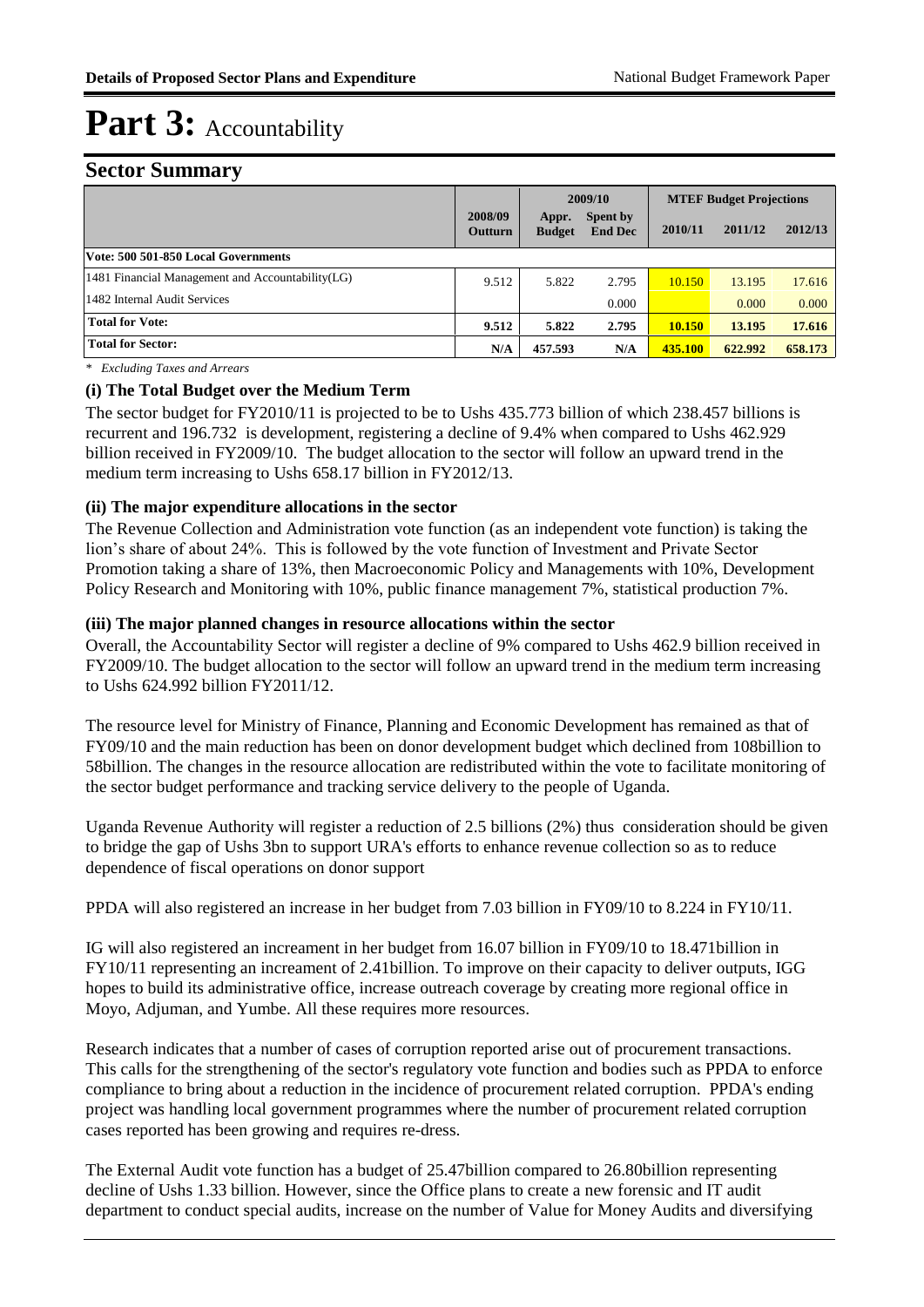### **Sector Summary**

in the audit expertise, an additional Ushs 2 billion is required to bridge the gap.

The budget for the Directorate of Ethics and Integrity that houses the Accountability Sector Secretariat will be 4.071billion which represents an increament of 0.05 compared to 4.020billion for FY09/10.

#### **Table S3.2: Major Changes in Sector Resource Allocation Proposed changes in 2010/11 Allocations and Justification for proposed Changes in Expenditure and Outputs Outputs from those planned for in 2009/10: Vote: 008 Ministry of Finance, Planning & Economic Dev.** *<i>Change in Allocation (UShs Bn)* Increased scientific research, innovation and development *The change is in donor commitment to support scientific research and innovation. Supporting scientific research and innovation is paramount for accelerating industrialization and sustaining economic growth. Significant gains have already been made with government projects like the MSI and Presidential Support to Scientists, and enthusiasm among the S&T community is high. Government therefore ought to consolidate these achievements and sustain the momentum to promote innovation. This is consistent with the NDP goal of increasing research spending to at least 1% of GDP, and developing scientific infrastructure such as the Science Park and Technology Incubation Centre. Providing additional support for scientific research will inevitably result in increased knowledge generation and innovation that will add economic value to Uganda's natural resources and produce internationally competitive goods and services. Products soon to be marketed include: solar pannels, makapads, incenerator, LLSB blocks, establish the snailtox factory, oluwoko, arteminisia and lemon grass factory and irigation schemes.* **Output: 14 04 54 Support to scientific and other research** *Vote Function:1454 Development Policy Research and Monitoring Change in Allocation (UShs Bn) 7.828 Not reported* **Output: 14 03 03 Development and Management of Internal Audit and Controls** *Vote Function:1403 Public Financial Management Change in Allocation (UShs Bn)* As more land acreage is acquired for industrial parks, development. The developed parks will attract private investors into the infrastructure development will be critical to attract investors into the parks. **2.715** Serviced investment infrastructure is critical for economic growth and *regions they will be situated. This will hasten economic transformation of these regions.* **Output: 14 06 51 Provision of serviced investment infrastructure** *Vote Function:1451 Investment and Private Sector Promotion Change in Allocation (UShs Bn) 2.070 Not reported* **Output: 14 02 01 Policy, Coordination and Monitoring of the National Budget Cycle** *Vote Function:1401 Budget Preparation, Execution and Monitoring Change in Allocation (UShs Bn) 1.131 Not reported* **Output: 14 02 02 Policy, Coordination and Monitoring of the Local Government Budget Cycle** *Vote Function:1402 Budget Preparation, Execution and Monitoring Change in Allocation (UShs Bn) 1.056 Not reported* **Output: 14 02 04 Coordination and Monitoring of Sectoral Plans, Budgets and Budget Implementation** *Vote Function:1404 Budget Preparation, Execution and Monitoring Change in Allocation (UShs Bn)* Government is obligated to a number of international resources essential for implementing government programmes. Adequate institutions with which it partners for purposes of resource mobilisation. *The Ministry is mandated to mobilise both external and domestic resources will eneble delivery of the overall manifesto of government.* **Output: 14 49 03 Ministerial and Top Management Services** *Vote Function:1403 Policy, Planning and Support Services Change in Allocation (UShs Bn)* The shift in resources was to streamline the output under the vote function. *The financing had been budgeted for under another vote function. However the level of financing has remained the same. The SME unit is intended to support development of the SME sector, which is considered critical for industrialisaion.* **Output: 14 06 55 SME Services** *Vote Function:1455 Investment and Private Sector Promotion Vote Function:1402 Policy, Planning and Support Services*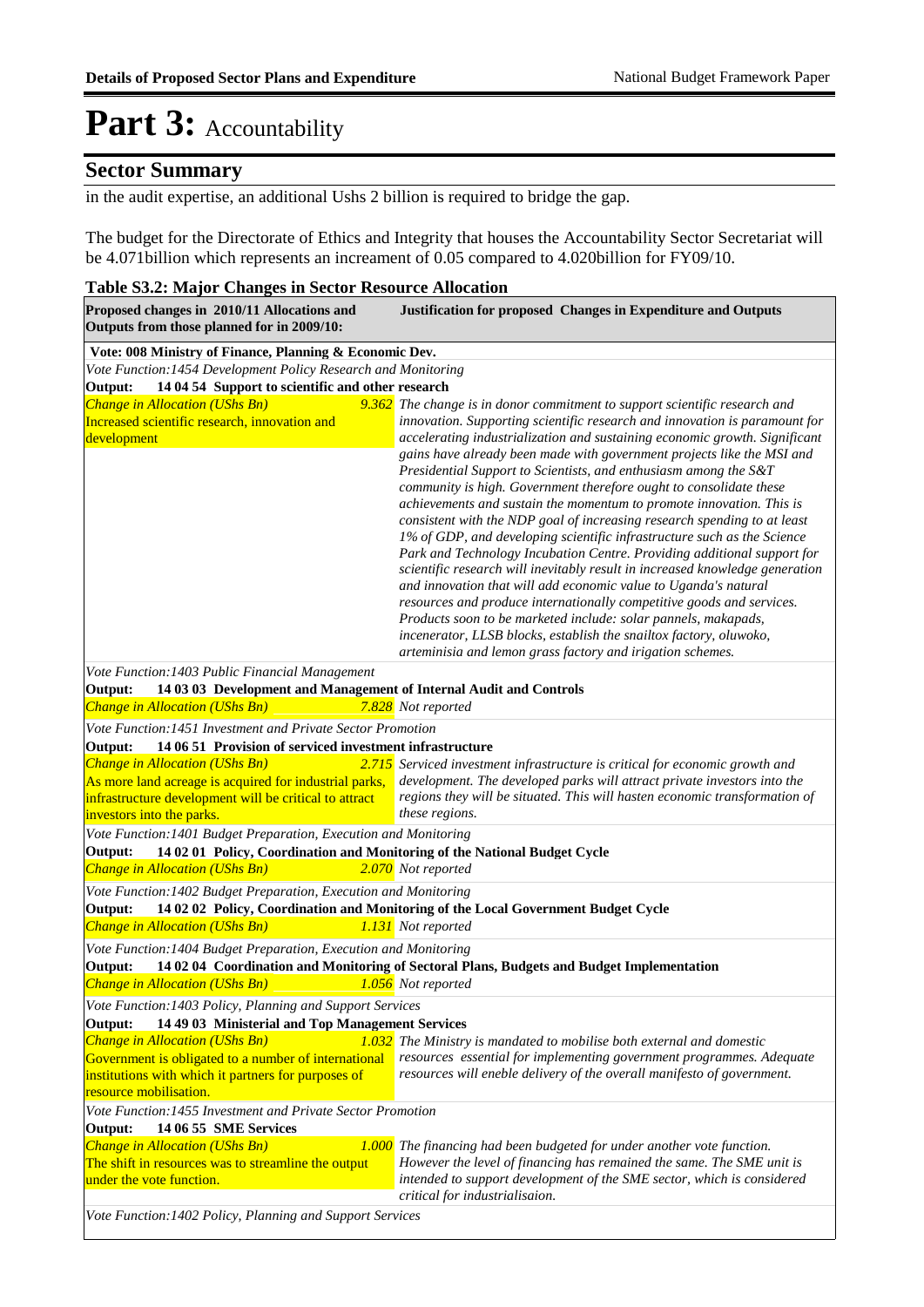| <b>Sector Summary</b>                                                                                                                                                                                                                                                                                                                                                                                                                                          |                                                                                                                                                                                                                                                                                                                                                                                                                                    |
|----------------------------------------------------------------------------------------------------------------------------------------------------------------------------------------------------------------------------------------------------------------------------------------------------------------------------------------------------------------------------------------------------------------------------------------------------------------|------------------------------------------------------------------------------------------------------------------------------------------------------------------------------------------------------------------------------------------------------------------------------------------------------------------------------------------------------------------------------------------------------------------------------------|
| Proposed changes in 2010/11 Allocations and<br>Outputs from those planned for in 2009/10:                                                                                                                                                                                                                                                                                                                                                                      | <b>Justification for proposed Changes in Expenditure and Outputs</b>                                                                                                                                                                                                                                                                                                                                                               |
| 14 49 02 Ministry Support Services<br>Output:<br><b>Change in Allocation (UShs Bn)</b><br>Many of the tools that will have been secured will<br>still be functional, hence the reduction in the funding<br><u>level</u><br>Vote Function:1475 Development Policy Research and Monitoring<br>14 04 75 Purchase of Motor Vehicles and Other Transport Equipment<br>Output:<br>Change in Allocation (UShs Bn)<br>Motorcycles for the chiefs were procured and the | -1.038 It is expected that adequate tools will be provided to staff to enable<br>implementation of Ministry programmes. The Ministry is a support<br>Ministry to all other sectors and it is essential that the quality of services it<br>renders is not undermined.<br>-1.305 The motorcylces rocured are still new and they don't require substantial<br>funding for maintanance, The Sub County chiefs are expected to mobilise |
| resource will support other programme activities.<br>Vote Function: 1401 Investment and Private Sector Promotion                                                                                                                                                                                                                                                                                                                                               | communities into economic productive activities.                                                                                                                                                                                                                                                                                                                                                                                   |
| 14 06 01 Investment and private sector policy framework and monitoring<br>Output:<br><b>Change in Allocation (UShs Bn)</b><br>A lot of sensitisation has been undertaken. The<br>districts will be implementing agreed on positions.                                                                                                                                                                                                                           | -1.347 Districts are encouraged to support private sector developments. Increased<br>private investments are vital in creation of jobs, improved livelihoods and<br>eventually economic growth and development                                                                                                                                                                                                                     |
| Vote Function: 1472 Development Policy Research and Monitoring                                                                                                                                                                                                                                                                                                                                                                                                 |                                                                                                                                                                                                                                                                                                                                                                                                                                    |
| 14 04 72 Government Buildings and Administrative Infrastructure<br>Output:<br><b>Change in Allocation (UShs Bn)</b><br>The construction is expected to be completed by<br>September 2010, hence the reducction in resources.                                                                                                                                                                                                                                   | -2.846 Construction of UNCST office block wil have progressed to completion.                                                                                                                                                                                                                                                                                                                                                       |
| Vote Function: 1451 Budget Preparation, Execution and Monitoring<br>Output:<br>14 02 51 Operational Support for Agricultural Extension Workers                                                                                                                                                                                                                                                                                                                 |                                                                                                                                                                                                                                                                                                                                                                                                                                    |
| <b>Change in Allocation (UShs Bn)</b>                                                                                                                                                                                                                                                                                                                                                                                                                          | -3.425 All agricultural extension workers at sub-county level will be converted to<br>NAADS by 30th June 2010.                                                                                                                                                                                                                                                                                                                     |
| Vote Function: 1401 Public Financial Management<br>Output:<br><b>Change in Allocation (UShs Bn)</b><br>Reduction in donor commitment to FINMAP<br>programme                                                                                                                                                                                                                                                                                                    | 14 03 01 Accounting and Financial Management Policy, Coordination and Monitoring<br>-4.205 Donor support was towards IFMS implementation. GoU will have to<br>finance the resource gap.                                                                                                                                                                                                                                            |
| Vote Function: 1401 Policy, Planning and Support Services<br>Output:<br>14 49 01 Policy, planning, monitoring and consultations<br><b>Change in Allocation (UShs Bn)</b><br>A substantial part of the required renovation is<br>complete. The human resource has built substantial<br>capacity to ably handle the ministry functions.                                                                                                                          | -4.661 Human resource is critical to implement government programmes and<br>bring about both social and economic transformation.                                                                                                                                                                                                                                                                                                   |
| Vote Function: 1453 Microfinance                                                                                                                                                                                                                                                                                                                                                                                                                               |                                                                                                                                                                                                                                                                                                                                                                                                                                    |
| 14 08 53 SACCOs capacity strengthened<br>Output:<br><b>Change in Allocation (UShs Bn)</b><br>Many of the existing SACCOs have attained an<br>acceptable level of growth. The reduction is to<br>support establishment of SACCOs where they non<br>existent.                                                                                                                                                                                                    | -5.345 Improving household incomes is in line with the objective of the NDP:<br>'Growth, Employment and Prosperity for Socio-Economic<br>Transformation." Establishment of SACCOs will help raise financial<br>capacity of the members to improve their social economic status                                                                                                                                                     |
| Vote Function: 1401 Development Policy Research and Monitoring<br>14 04 01 Policy, Planning, Monitoring, Analysis and Advisory Services                                                                                                                                                                                                                                                                                                                        |                                                                                                                                                                                                                                                                                                                                                                                                                                    |
| Output:<br><b>Change in Allocation (UShs Bn)</b><br>Resources will shift to support scientific research and<br>innovation<br>Vote Function: 1476 Public Financial Management                                                                                                                                                                                                                                                                                   | -5.401 Research and development is critical for innovation, increased productivity<br>and value addition, and appropriate technologies for the communities,<br>utilising available raw materials.                                                                                                                                                                                                                                  |
| 14 03 76 Purchase of Office and ICT Equipment, including Software<br>Output:                                                                                                                                                                                                                                                                                                                                                                                   |                                                                                                                                                                                                                                                                                                                                                                                                                                    |
| <b>Change in Allocation (UShs Bn)</b><br><b>Reduction in donor commitment to FINMAP</b><br>programme                                                                                                                                                                                                                                                                                                                                                           | -29.661 IFMS improves transparency and accountability for public resources<br>which brings about value for money and ensuring high quality of services<br>to th epeople of Uganda                                                                                                                                                                                                                                                  |
| Vote: 103 Inspectorate of Government (IG)                                                                                                                                                                                                                                                                                                                                                                                                                      |                                                                                                                                                                                                                                                                                                                                                                                                                                    |
| Vote Function: 1405 Corruption investigation , Litigation & Awareness<br>14 51 05 Decentralised Anti - corruption programmes<br>Output:                                                                                                                                                                                                                                                                                                                        |                                                                                                                                                                                                                                                                                                                                                                                                                                    |
| <b>Change in Allocation (UShs Bn)</b><br>The increase to the VF results from the transfer of                                                                                                                                                                                                                                                                                                                                                                   | 3.831 To improve on their capacity to deliver outputs, IGG hopes to decentralize<br>its programme by increasing outreach coverage through creation of more                                                                                                                                                                                                                                                                         |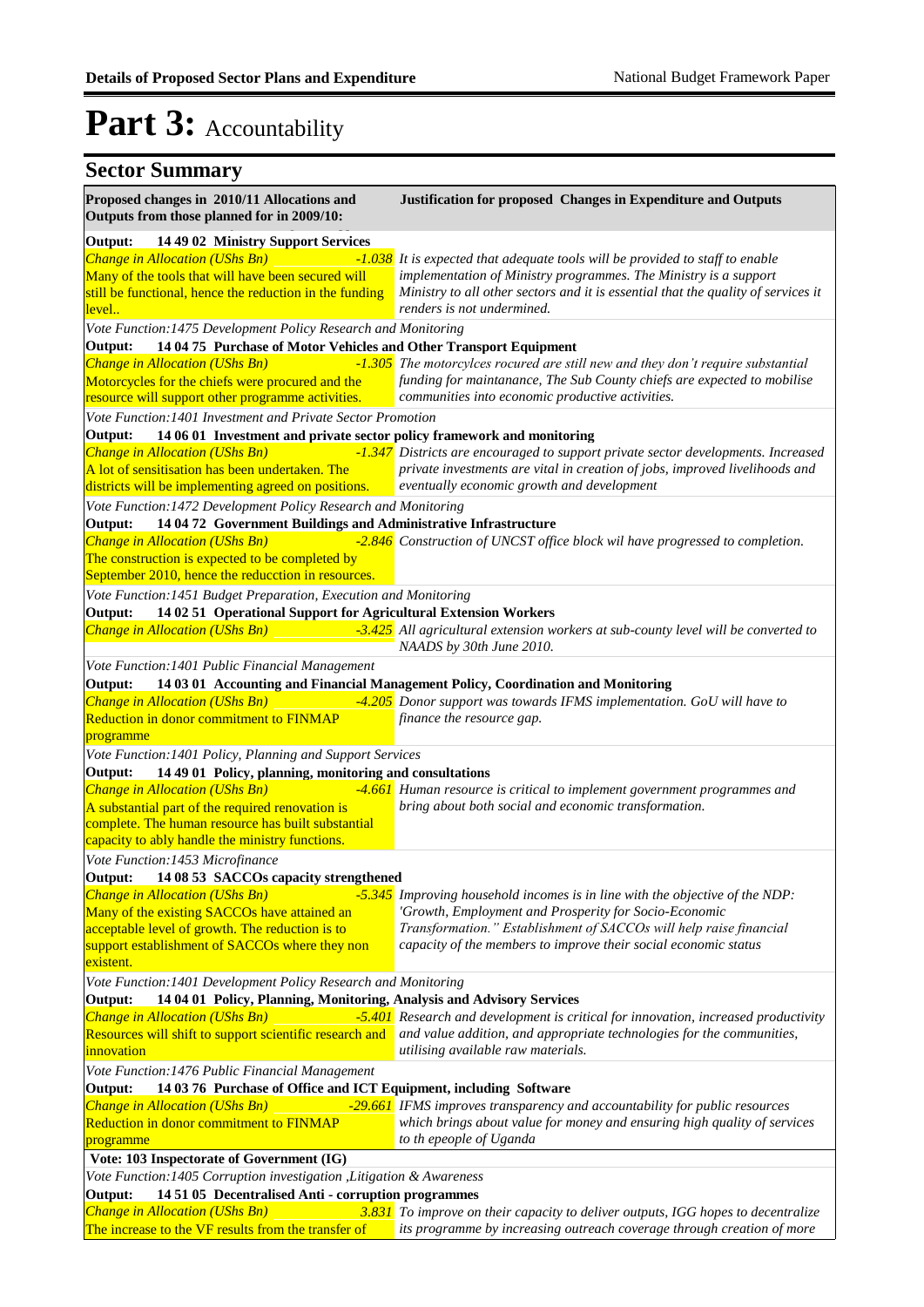| <b>Sector Summary</b>                                                                                      |                                                                                                                         |
|------------------------------------------------------------------------------------------------------------|-------------------------------------------------------------------------------------------------------------------------|
| Proposed changes in 2010/11 Allocations and<br>Outputs from those planned for in 2009/10:                  | Justification for proposed Changes in Expenditure and Outputs                                                           |
| allocations from Administration VF to operational<br>outputs in FY2010/11.                                 | regional offices in Moyo, Adjuman, and Yumbe                                                                            |
| Vote Function: 1402 Corruption investigation , Litigation & Awareness                                      |                                                                                                                         |
| 14 51 02 Investigations/operations<br>Output:                                                              |                                                                                                                         |
| <b>Change in Allocation (UShs Bn)</b><br>The increase to the VF results from the transfer of               | <b>1.984</b> Strengthening good governance, IGG plans to carry out more investigation<br>and prosecute corruption cases |
| allocations from Administration VF to operational                                                          |                                                                                                                         |
| outputs in FY2010/11.                                                                                      |                                                                                                                         |
| Vote Function: 1404 Corruption investigation , Litigation & Awareness                                      |                                                                                                                         |
| 14 51 04 Public Awareness, Policy & Systems Studies<br>Output:                                             |                                                                                                                         |
| Change in Allocation (UShs Bn)                                                                             | 1.749 To stimulate public awareness about the values of Constitutionalism in                                            |
| The increase to the VF results from the transfer of                                                        | general and the activities of IG in particular through any media and any                                                |
| allocations from Administration VF to operational                                                          | other means it considers appropriate, and to strengthen Weak systems and                                                |
| outputs in FY2010/11.                                                                                      | polices in Government Institutions and monitor levels of corruption                                                     |
|                                                                                                            | through periodic surveys                                                                                                |
| Vote Function: 1406 Corruption investigation , Litigation & Awareness                                      |                                                                                                                         |
| 14 51 06 Verification of Leaders' Declarations<br>Output:                                                  |                                                                                                                         |
| Change in Allocation (UShs Bn)                                                                             | 1.263 To enforce the leadership code of conduct so that there is elimination of                                         |
| The increase to the VF results from the transfer of                                                        | corruption, abuse of authority and public offices                                                                       |
| allocations from Administration VF to operational<br>outputs in FY2010/11.                                 |                                                                                                                         |
| Vote Function: 1403 Corruption investigation , Litigation & Awareness                                      |                                                                                                                         |
| 14 51 03 Prosecutions & Civil Litigation<br>Output:                                                        |                                                                                                                         |
| Change in Allocation (UShs Bn)                                                                             | 1.188 Strengthening good governance, IGG plans to carry out more investigation                                          |
| The increase to the VF results from the transfer of                                                        | and prosecute corruption cases                                                                                          |
| allocations from Administration VF to operational                                                          |                                                                                                                         |
| outputs in FY2010/11.                                                                                      |                                                                                                                         |
| Vote Function: 1401 Corruption investigation , Litigation & Awareness                                      |                                                                                                                         |
| 14 51 01 Administration & Support services<br>Output:                                                      |                                                                                                                         |
| Change in Allocation (UShs Bn)                                                                             | -7.631 The IGG plans to enhance its capacity to investigate and prosecute cases                                         |
| Allocations of resources have been rationalised by                                                         | of corruption and abuse of office /authority. Recruiting and retaining                                                  |
| output and programme. Salaries and benefits are                                                            | quality staff requires payment of attractive remuneration packages. The                                                 |
| allocated to individual outputs and programmes.                                                            | IGG plans to undertake staff training in relevant fields to improve on their                                            |
|                                                                                                            | capacity to deliver output.                                                                                             |
| <b>Vote: 131 Auditor General</b>                                                                           |                                                                                                                         |
| Vote Function: 1472 External Audit<br>Output:                                                              |                                                                                                                         |
| 14 53 72 Government Buildings and Administrative Infrastructure<br><b>Change in Allocation (UShs Bn)</b>   | -1.302 Not reported                                                                                                     |
|                                                                                                            |                                                                                                                         |
| Vote: 141 URA<br>Vote Function: 1406 Revenue Collection & Administration                                   |                                                                                                                         |
| Output:<br>14 54 06 Public Awareness and Tax Education/Modernization                                       |                                                                                                                         |
| <b>Change in Allocation (UShs Bn)</b>                                                                      | 4.789 Strengthening tax payer service delivery by enhancing compliance to tax                                           |
|                                                                                                            | through increased public awareness and tax education to generate more                                                   |
|                                                                                                            | tax revenue to support government programmes to improve the living                                                      |
|                                                                                                            | standards of Ugandans.                                                                                                  |
| Vote Function:1476 Revenue Collection & Administration                                                     |                                                                                                                         |
| 14 54 76 Purchase of Office and ICT Equipment, including Software<br>Output:                               |                                                                                                                         |
| Change in Allocation (UShs Bn)                                                                             | $-2.262$ Implementing compliance communication strategy to encourage voluntary                                          |
|                                                                                                            | compliance and deter acts of non compliance. This will improve the                                                      |
|                                                                                                            | integrity the tax system and widen the tax base to raise more revenue to                                                |
|                                                                                                            | support development                                                                                                     |
| Vote Function: 1405 Revenue Collection & Administration                                                    |                                                                                                                         |
| Output:<br>14 54 05 URA Legal and Administrative Support Services<br><b>Change in Allocation (UShs Bn)</b> | -5.799 Enhancing competence and building capacity for sustainability of                                                 |
|                                                                                                            | operations by investing in staff skills development and improve the quality                                             |
|                                                                                                            | of support functions like research, planning, monitoring and evaluation                                                 |
| Vote: 143 Uganda Bureau of Statistics                                                                      |                                                                                                                         |
|                                                                                                            |                                                                                                                         |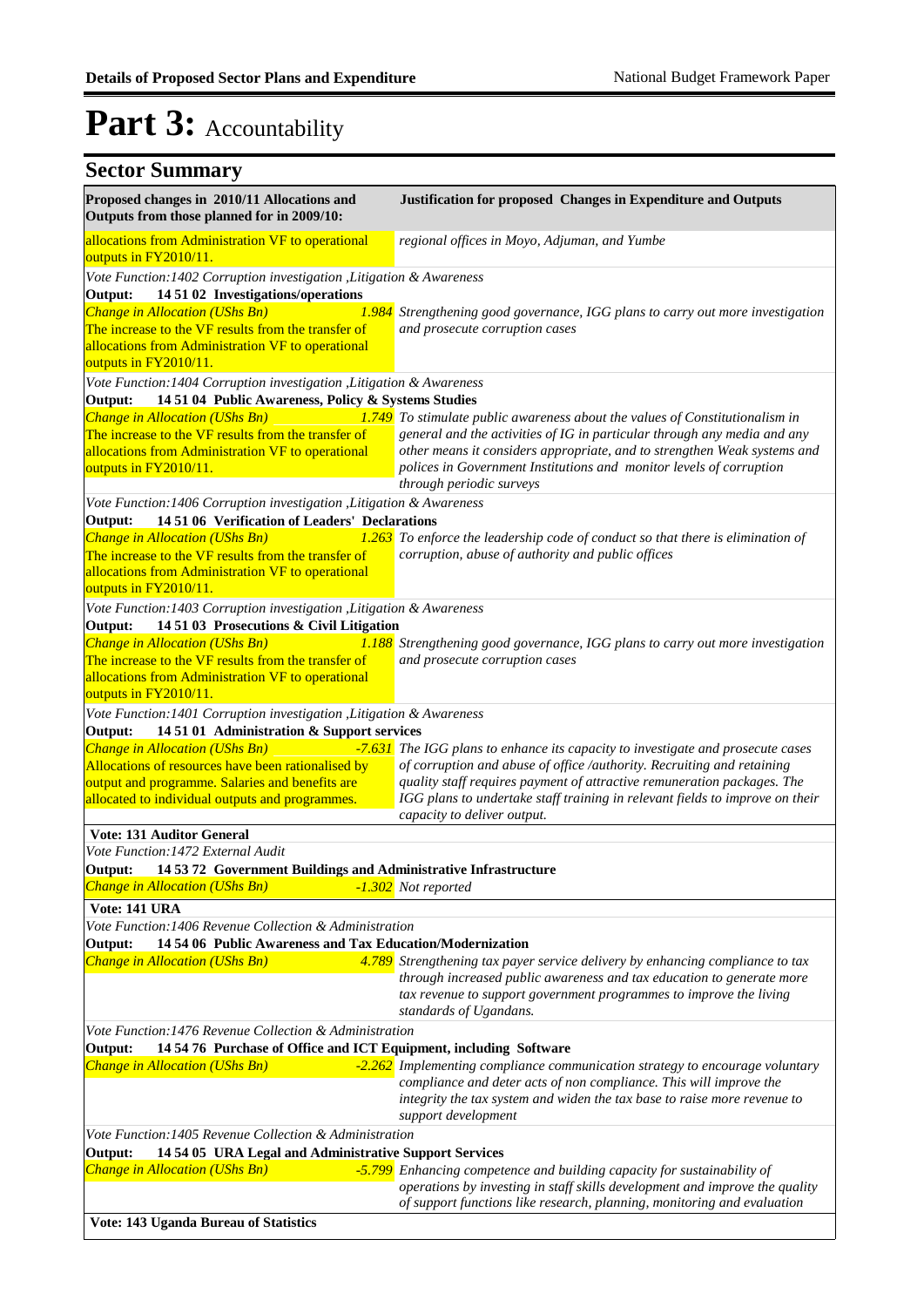### **Sector Summary**

| Proposed changes in 2010/11 Allocations and<br>Outputs from those planned for in 2009/10: | <b>Justification for proposed Changes in Expenditure and Outputs</b>                                                                |
|-------------------------------------------------------------------------------------------|-------------------------------------------------------------------------------------------------------------------------------------|
| Vote Function: 1401 Statistical production and Services                                   |                                                                                                                                     |
| Output: 14 55 01 Economic statistical indicators                                          |                                                                                                                                     |
| Change in Allocation (UShs Bn)                                                            | 5.000 Not reported                                                                                                                  |
| Vote Function: 1406 Statistical production and Services                                   |                                                                                                                                     |
| 14 55 06 Statistical Coordination and Administrative Support Services<br>Output:          |                                                                                                                                     |
|                                                                                           | <b>Change in Allocation (UShs Bn)</b> $\qquad \qquad 1.333$ This will contribute to NDP theme and objectives of Increased access to |
|                                                                                           | Implementation of PNSD has been scaled up to cover quality social services and Strengthening of good governance, defence and        |
| the MDAs in the next five years                                                           | security. Statistical data will be used as a basis for monitoring and                                                               |
|                                                                                           | evalauation of various programmes in both public and private sector.                                                                |
| Vote Function: 1403 Statistical production and Services                                   |                                                                                                                                     |
| Output: 14 55 03 Industrial and Agricultural indicators                                   |                                                                                                                                     |
|                                                                                           | <b>Change in Allocation (UShs Bn)</b> $-1.522$ This will contribute to NDP theme and objectives of Increased access to              |
| The activities in conducting the Census of                                                | quality social services and Strengthening of good governance, defence and                                                           |
| Agriculture is drawing to close and most of expenses                                      | security. Statistical data will be used as a basis for monitoring and                                                               |
| are now regular statistical programmes                                                    | evalauation of various programmes in both public and private sector.                                                                |
| Vote: 500 501-850 Local Governments                                                       |                                                                                                                                     |
| Vote Function: 1400 Financial Management and Accountability(LG)                           |                                                                                                                                     |
| 14 81 00 Financial Management and Accountability<br>Output:                               |                                                                                                                                     |
| Change in Allocation (UShs Bn) 4.328 Not reported                                         |                                                                                                                                     |

*\* Excluding Taxes and Arrears*

### *S4: Sector Challenges for 2010/11 and the Medium Term*

*This section sets out key outputs in 2010/11 and the medium term which the sector has been unable to fund in its spending plans.*

#### **Table S4.1: Additional Output Funding Requests**

| <b>Additional Requirements for Funding and</b><br>Outputs in 2010/11                                                                                                                                                                                                                                                       | <b>Justification of Requirement for Additional Outputs and Funding</b>                                                                                                                                                                                                                                                                                                                                                                                                                                                                                                                                                                                                                                                                                                                                                                                                                                                                                                                                                                                              |
|----------------------------------------------------------------------------------------------------------------------------------------------------------------------------------------------------------------------------------------------------------------------------------------------------------------------------|---------------------------------------------------------------------------------------------------------------------------------------------------------------------------------------------------------------------------------------------------------------------------------------------------------------------------------------------------------------------------------------------------------------------------------------------------------------------------------------------------------------------------------------------------------------------------------------------------------------------------------------------------------------------------------------------------------------------------------------------------------------------------------------------------------------------------------------------------------------------------------------------------------------------------------------------------------------------------------------------------------------------------------------------------------------------|
| Vote Function: 1404 Budget Preparation, Execution and Monitoring                                                                                                                                                                                                                                                           |                                                                                                                                                                                                                                                                                                                                                                                                                                                                                                                                                                                                                                                                                                                                                                                                                                                                                                                                                                                                                                                                     |
| Output:                                                                                                                                                                                                                                                                                                                    | 1402 04 Coordination and Monitoring of Sectoral Plans, Budgets and Budget Implementation                                                                                                                                                                                                                                                                                                                                                                                                                                                                                                                                                                                                                                                                                                                                                                                                                                                                                                                                                                            |
| <b>Funding Requirement (UShs Bn):</b><br><b>Budget Consultative Workshops and Printing of the</b><br>PIP, Budget Estimates Books, Budget Performance<br>Reports<br>Detailed monitoring reports in line with the revised<br>reporting requirements; Improved and timely analysis<br>of the sector BFPs, workplans, progress | 3.500 Budget documents specify guidelines for public expenditure to implement<br>government programmes.<br>Monitoring is essential to fulfillment of government priority programmes<br>as set out in the NDP.<br>Following the undertaking of reforms by adopting Performance and<br>Output Oriented Budgeting based on vote function in all central<br>government institutions and local governments, sector officers in the<br>department will be required to provide training to the relevant institutions<br>and local governments on the operations of the OBT and producing of the<br>performance reports. Furthermore, the monitoring function is to be<br>stregthened now that monitoring activities are to be based on the well<br>articulated plans as spelt out in the OBT with indication of the expected<br>output quanties, quality, at predetermined locations and set out times with<br>in the plans of the sectors. In addition physical monitoring is to be carried<br>out by the sector officers on some of the critical projects across the ISS |
|                                                                                                                                                                                                                                                                                                                            | Votes to enable them ascertain the reports submitted by the sectors.                                                                                                                                                                                                                                                                                                                                                                                                                                                                                                                                                                                                                                                                                                                                                                                                                                                                                                                                                                                                |
| Vote Function: 1405 Public Financial Management                                                                                                                                                                                                                                                                            |                                                                                                                                                                                                                                                                                                                                                                                                                                                                                                                                                                                                                                                                                                                                                                                                                                                                                                                                                                                                                                                                     |
| Output:<br>1403 05 Strengthening of Oversight (OAG and Parliament)                                                                                                                                                                                                                                                         |                                                                                                                                                                                                                                                                                                                                                                                                                                                                                                                                                                                                                                                                                                                                                                                                                                                                                                                                                                                                                                                                     |
| <b>Funding Requirement (UShs Bn):</b><br>Changes in the foreign exchange rate and costs of<br>raw materials. Purchase of additional equipment for<br>the Data Enhancements to support the further roll out<br>to 33 additional sites.                                                                                      | <b>2.600</b> Independence of the OAG improves accountability and hence service<br>delivery and national development<br>IFMS roll out improves accountability in the sites and hence service<br>delivery and national development                                                                                                                                                                                                                                                                                                                                                                                                                                                                                                                                                                                                                                                                                                                                                                                                                                    |
| Vote Function: 1454 Development Policy Research and Monitoring                                                                                                                                                                                                                                                             |                                                                                                                                                                                                                                                                                                                                                                                                                                                                                                                                                                                                                                                                                                                                                                                                                                                                                                                                                                                                                                                                     |
| 1404 54 Support to scientific and other research<br>Output:                                                                                                                                                                                                                                                                |                                                                                                                                                                                                                                                                                                                                                                                                                                                                                                                                                                                                                                                                                                                                                                                                                                                                                                                                                                                                                                                                     |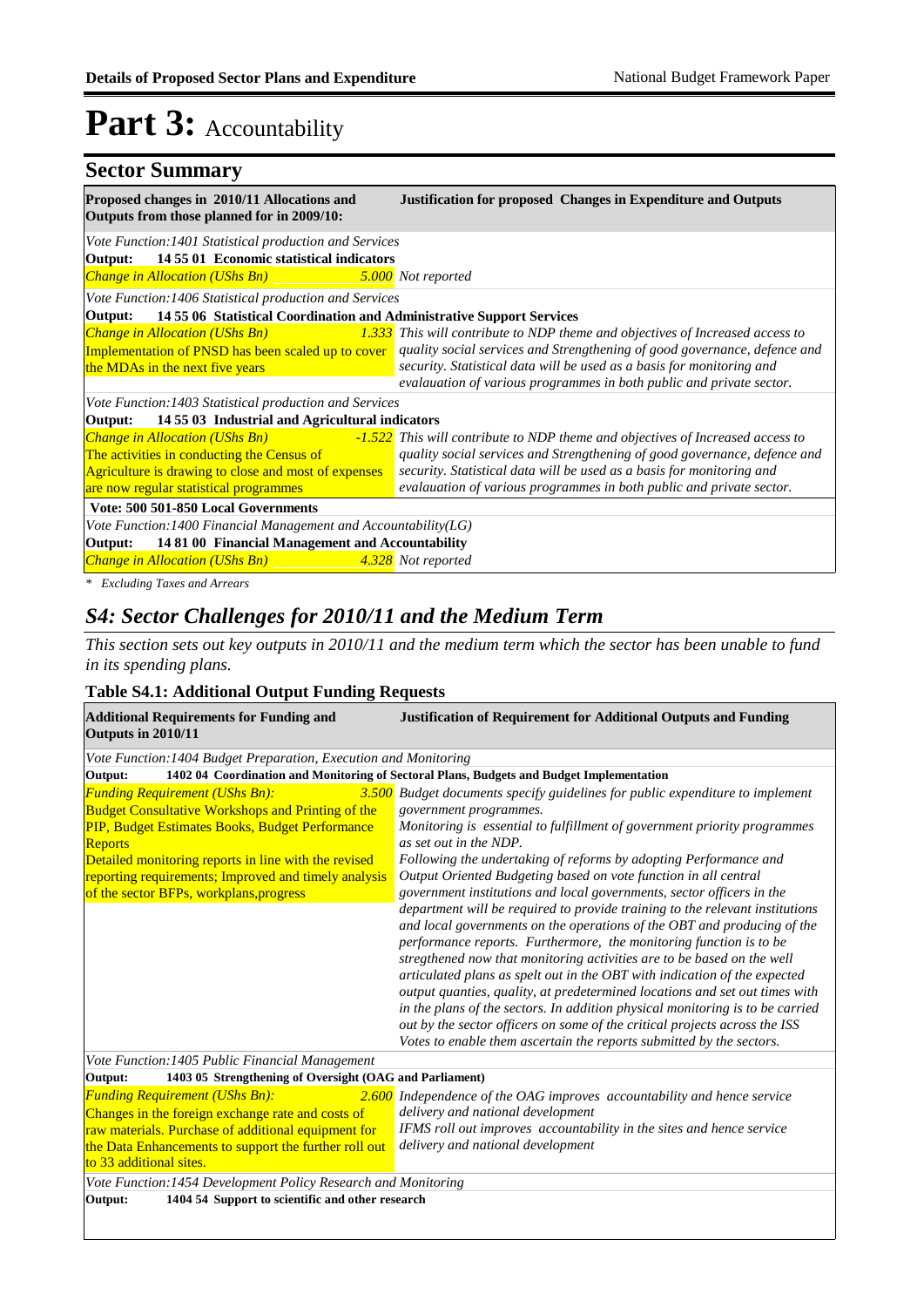| <b>Additional Requirements for Funding and</b><br>Outputs in 2010/11                                                                                                                                                                                                                                                                                                                             | <b>Justification of Requirement for Additional Outputs and Funding</b>                                                                                                                                                                                                                                                                                                                                                                                                                                                                                                                                                                                                                                                                                                                                                                                                                                                                                                                                                                                                                                                                                                                                                                                                                                                                                                                                                                                                                            |
|--------------------------------------------------------------------------------------------------------------------------------------------------------------------------------------------------------------------------------------------------------------------------------------------------------------------------------------------------------------------------------------------------|---------------------------------------------------------------------------------------------------------------------------------------------------------------------------------------------------------------------------------------------------------------------------------------------------------------------------------------------------------------------------------------------------------------------------------------------------------------------------------------------------------------------------------------------------------------------------------------------------------------------------------------------------------------------------------------------------------------------------------------------------------------------------------------------------------------------------------------------------------------------------------------------------------------------------------------------------------------------------------------------------------------------------------------------------------------------------------------------------------------------------------------------------------------------------------------------------------------------------------------------------------------------------------------------------------------------------------------------------------------------------------------------------------------------------------------------------------------------------------------------------|
| <b>Funding Requirement (UShs Bn):</b><br>17.200<br>To consolidate the MSI Project, Government will<br>provide funding for 12 scientific research projects<br>selected competitively in 2009 and up to 12 new<br>ones to be selected in 2010; UNCST will initiate<br>establishment of a Science Park at Namanve.                                                                                  | Supporting scientific research and innovation is paramount for<br>accelerating industrialization and sustaining economic growth. Significant<br>gains have already been made. Government ought to consolidate these<br>achievements and sustain the momentum to promote innovation. High<br>potential commercial products are beginning to emerge: an animal feed<br>from sugarcane waste which will enhance milk production during dry<br>season by 40%; cornflakes (breakfast cereals) from sorghum; vaccine for<br>malaria to go into clinical trials in next 5 years, herbal tea from avacado-<br>lemon grass and artemesia plant for malaria prevention; snailtox product<br>for control of bilharzia; low-cost housing poducts; and several other<br>appropriate technologies and innovations that are likely to transform rural<br>livelihoods.<br>Construction of a Science Park and Technology Incubation Centre as an<br>innovation hub to research and develop biopharmceauticals,<br>nanomaterials, industrial enzymes, and range of other value added<br>products and services. To strengthen systems for safety and ethical conduct<br>in S&T, and develop good standards to ensure high product quality.<br>Scientific research and technology development to increase knowledge<br>generation and innovation that will add economic value to Uganda's<br>natural resources and produce internationally competitive goods and<br>services in accordance with the goals of the NDP. |
| Vote Function: 1402 Corruption investigation , Litigation & Awareness                                                                                                                                                                                                                                                                                                                            |                                                                                                                                                                                                                                                                                                                                                                                                                                                                                                                                                                                                                                                                                                                                                                                                                                                                                                                                                                                                                                                                                                                                                                                                                                                                                                                                                                                                                                                                                                   |
| 1451 02 Investigations/operations<br>Output:<br><b>Funding Requirement (UShs Bn):</b>                                                                                                                                                                                                                                                                                                            | $\frac{4.173}{4.173}$ additional funds needed scale up investigation and prosecution for<br>corruption cases and proposed salary increment for staff                                                                                                                                                                                                                                                                                                                                                                                                                                                                                                                                                                                                                                                                                                                                                                                                                                                                                                                                                                                                                                                                                                                                                                                                                                                                                                                                              |
| Output:<br>1451 05 Decentralised Anti - corruption programmes                                                                                                                                                                                                                                                                                                                                    |                                                                                                                                                                                                                                                                                                                                                                                                                                                                                                                                                                                                                                                                                                                                                                                                                                                                                                                                                                                                                                                                                                                                                                                                                                                                                                                                                                                                                                                                                                   |
| <b>Funding Requirement (UShs Bn):</b>                                                                                                                                                                                                                                                                                                                                                            | 5.479 planned to increase activities, open new Regional office for Kampala and a<br>major salaries increment to be implemented next FY 2010/11 and<br>additional funds for investigations, prosecutions                                                                                                                                                                                                                                                                                                                                                                                                                                                                                                                                                                                                                                                                                                                                                                                                                                                                                                                                                                                                                                                                                                                                                                                                                                                                                           |
| Vote Function: 1402 Governance and Accountability                                                                                                                                                                                                                                                                                                                                                |                                                                                                                                                                                                                                                                                                                                                                                                                                                                                                                                                                                                                                                                                                                                                                                                                                                                                                                                                                                                                                                                                                                                                                                                                                                                                                                                                                                                                                                                                                   |
| Output:<br>1452 02 Public education and awareness<br><b>Funding Requirement (UShs Bn):</b><br><b>Implementation NACS 2010/11</b>                                                                                                                                                                                                                                                                 | <b>1.000</b> NACS - National Anti Corruption Strategy is the government overarching<br>framework and policy for combating corruption and promoting<br>accountabilty. Vote 112 is the national centre responsible for the<br>coordination of its implementation. The 4th cycle now covers the public<br>and private institutions and therefore the responsible for monitoring the<br>performance is immense.NACs contribute to the NDP and sector objectives<br>under promotion of good governance and accountability theme. It is<br>therefore important the more resources are allocated to Vote 112 to ensure<br>effective implementation of this very important nation strategy.                                                                                                                                                                                                                                                                                                                                                                                                                                                                                                                                                                                                                                                                                                                                                                                                               |
| Vote Function: 1401 External Audit                                                                                                                                                                                                                                                                                                                                                               |                                                                                                                                                                                                                                                                                                                                                                                                                                                                                                                                                                                                                                                                                                                                                                                                                                                                                                                                                                                                                                                                                                                                                                                                                                                                                                                                                                                                                                                                                                   |
| Output:<br>1453 01 Financial Audits<br><b>Funding Requirement (UShs Bn):</b><br>IT upgrade and equipment purchase and internet<br>upgrade, Increased no of VFM audits and Increased<br>no of LG audit entities as well as<br>investigative/forensic audits                                                                                                                                       | 7.400 IT Systems enhance the quality and timeliness of audit reports while value<br>for money audits reduce the chances of funds misallocation to unbudgeted<br>for activities. In addition the audit of LGs is more critical yet no<br>proportionate increase has been allocated for the audit of the newly<br>created districts and the LLGs. Forensic audits are aimed at specific cases<br>where funds may have been diverted from original use. VFM audits are to<br>verify efficient and effective utilisation of budgeted for resources.                                                                                                                                                                                                                                                                                                                                                                                                                                                                                                                                                                                                                                                                                                                                                                                                                                                                                                                                                   |
| Vote Function: 1405 Revenue Collection & Administration                                                                                                                                                                                                                                                                                                                                          |                                                                                                                                                                                                                                                                                                                                                                                                                                                                                                                                                                                                                                                                                                                                                                                                                                                                                                                                                                                                                                                                                                                                                                                                                                                                                                                                                                                                                                                                                                   |
| Output:<br>1454 05 URA Legal and Administrative Support Services<br><b>Funding Requirement (UShs Bn):</b><br>1. Purchase and Maintanance of Computer<br>Equipments, Renovation and construction of office<br>blocks, Purchase of Vehicles, Maintanance of<br><b>URANET link, Payment of service Award,</b><br>Settlement of NSSF arrears, Purchase and<br>Maintanance of Office Equipment & RBS. | 29.750 Computer Equipment; This will include purchase of 4 servers, 500 desktop<br>computers, 100 laptops and 100 printers. This will enable URA increase<br>staff/computer ratio to $1:1$ .<br>There is also need to implement the recommendations of the network and<br>security audit report.                                                                                                                                                                                                                                                                                                                                                                                                                                                                                                                                                                                                                                                                                                                                                                                                                                                                                                                                                                                                                                                                                                                                                                                                  |
|                                                                                                                                                                                                                                                                                                                                                                                                  | URA would also like to set up an IT lab for development and testing of                                                                                                                                                                                                                                                                                                                                                                                                                                                                                                                                                                                                                                                                                                                                                                                                                                                                                                                                                                                                                                                                                                                                                                                                                                                                                                                                                                                                                            |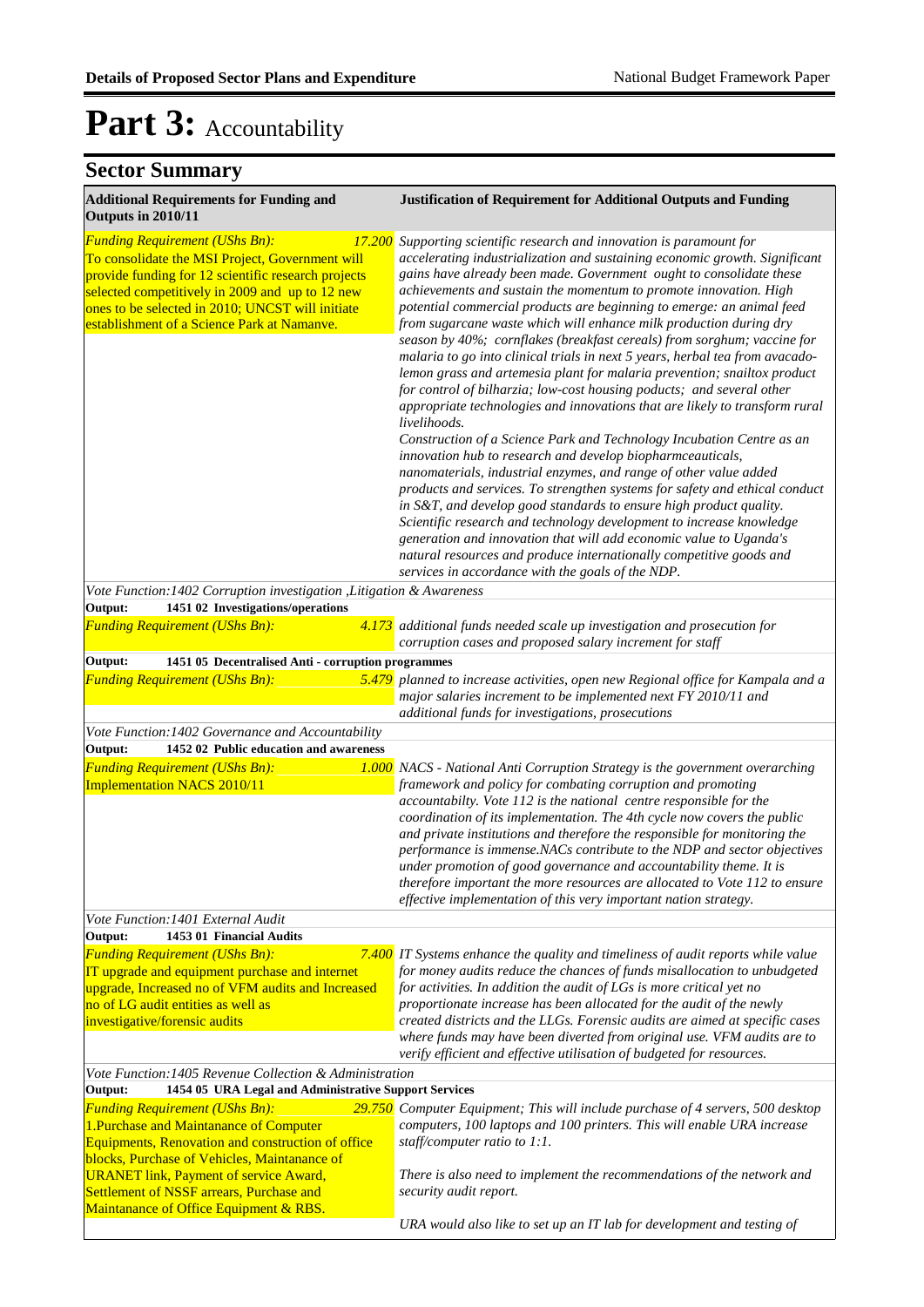| <b>Sector Summary</b>                                                |                                                                                                                                                                                                                            |
|----------------------------------------------------------------------|----------------------------------------------------------------------------------------------------------------------------------------------------------------------------------------------------------------------------|
| <b>Additional Requirements for Funding and</b><br>Outputs in 2010/11 | <b>Justification of Requirement for Additional Outputs and Funding</b>                                                                                                                                                     |
|                                                                      | softawares as well as payment for OSL Microsoft enterprise licence and<br>Maintanance of existing computer equipments.                                                                                                     |
|                                                                      | All the above requires a funding of Ugx 10.83 billion.                                                                                                                                                                     |
| Vote Function: 1402 Statistical production and Services              |                                                                                                                                                                                                                            |
| 1455 02 Population and Social Statistics indicators<br>Output:       |                                                                                                                                                                                                                            |
| <b>Funding Requirement (UShs Bn):</b>                                | <b>10.000</b> This will contribute to NDP theme and objectives of Increased access to                                                                                                                                      |
| Conduct the Population and Housing Census 2012                       | quality social services and Strengthening of good governance, defence and<br>security. Statistical data will be used as a basis for monitoring and<br>evalauation of various programmes in both public and private sector. |
| 1455 03 Industrial and Agricultural indicators<br>Output:            |                                                                                                                                                                                                                            |
| <b>Funding Requirement (UShs Bn):</b>                                | <b>2.100</b> This will contribute to NDP theme and objectives of Increased access to                                                                                                                                       |
| <b>Conduct Census of Business Establishment, and</b>                 | quality social services and Strengthening of good governance, defence and                                                                                                                                                  |
| <b>Annual Business Inquiry, Produce Monthly PPI</b>                  | security. Statistical data will be used as a basis for monitoring and<br>evalauation of various programmes in both public and private sector.                                                                              |
|                                                                      |                                                                                                                                                                                                                            |

### *S5: Details of Key Vote Function Outputs Planned for 2009/10*

*This table below sets out the key outputs under every vote function achieved in the first half of 2009/10 and planned for 2010/11.*

#### **Table S5.1: Past and 2010/11 Planned Outputs from Sector Expenditures**

| Vote, Vote Function<br><b>Key Output</b>                                                 | <b>Approved Budget and</b><br><b>Planned outputs</b>                                                                                                          | 2009/10 | <b>Spending and Outputs</b><br><b>Achieved by End Dec</b>                                                                                                                                                                                                 |        | 2010/11<br><b>Proposed Budget and</b><br><b>Planned Outputs</b>                                                                                                                                                                                                                                     |        |
|------------------------------------------------------------------------------------------|---------------------------------------------------------------------------------------------------------------------------------------------------------------|---------|-----------------------------------------------------------------------------------------------------------------------------------------------------------------------------------------------------------------------------------------------------------|--------|-----------------------------------------------------------------------------------------------------------------------------------------------------------------------------------------------------------------------------------------------------------------------------------------------------|--------|
| Vote: 008 Ministry of Finance, Planning & Economic Dev.                                  |                                                                                                                                                               |         |                                                                                                                                                                                                                                                           |        |                                                                                                                                                                                                                                                                                                     |        |
| <b>Vote Function: 1401 Macroeconomic Policy and Management</b>                           |                                                                                                                                                               |         |                                                                                                                                                                                                                                                           |        |                                                                                                                                                                                                                                                                                                     |        |
| Output: 140101<br>Macroeconomic Policy,<br>Monitoring and Analysis                       | Key macroeconomic variables<br>analyzed and reported on. Fiscal<br>and monetary program derived<br>to advice the National Resource<br>Envelope. Macroeconomic |         | Macroeconomic framework<br>Economic performance reports<br>GFS compiled and validated.<br>Government cashflow statement<br>Draft Medium Term<br>model development commenced Macroeconomic Framework                                                       |        | GDP growth at 6.6% Inflation<br>at 5% or less Fiscal deficit at<br>5.5% of GDP                                                                                                                                                                                                                      |        |
| Output Cost: UShs Bn:                                                                    |                                                                                                                                                               | 0.983   | $UShs Bn$ :                                                                                                                                                                                                                                               | 0.333  | <b>UShs Bn:</b>                                                                                                                                                                                                                                                                                     | 1.333  |
| Output: 140102<br>Domestic Revenue and<br>Foreign Aid Policy,<br>Monitoring and Analysis | Domestic and external<br>resources mobilized cost<br>effectively to fully finance<br>government programmes                                                    |         | Amendments to Income Tax,<br>Excise Tariff, VAT, Stamp Acts<br>and Financial Bill Revenue<br>performance and impact of tax<br>policies monitored and<br>evaluated UGX2.749 trillion<br>worth of new grants and<br>US\$561 worth of new loans<br>mobilised |        | <b>Income Tax, Excise Tariff,</b><br><b>VAT, Stamp Acts and Financial</b><br><b>Bill Revenue performance</b><br>monitored and evaluated.<br><b>Concluded DTAs Medium term</b><br>fiscal framework Memorandum<br>of economic and financial<br>policies Cost effective external<br>resource mobilised |        |
| Output Cost: UShs Bn:                                                                    |                                                                                                                                                               | 1.012   | UShs Bn:                                                                                                                                                                                                                                                  | 0.304  | <b>UShs Bn:</b>                                                                                                                                                                                                                                                                                     | 1.489  |
| Output: 140103<br>Capitalisation of Financial<br>Institutions                            | Payment to USAID mission to<br>support commodity aid,<br>Transfer of funds to EADB and<br><b>UDB</b>                                                          |         | Transfer of funds to EADB and<br>UDB for private sector<br>development. Support to<br><b>USAID</b> local mission                                                                                                                                          |        | <b>Transfer of funds to EADB and</b><br><b>UDB</b> for private sector<br>development. Support to<br><b>USAID</b> local mission                                                                                                                                                                      |        |
| Output Cost: UShs Bn:                                                                    |                                                                                                                                                               | 38.505  | $UShs Bn$ :                                                                                                                                                                                                                                               | 19.253 | <b>Agricultural guarantee scheme</b><br>to support increased<br>productivity of agricultural<br>products<br><b>UShs Bn:</b>                                                                                                                                                                         | 38.505 |
|                                                                                          |                                                                                                                                                               |         |                                                                                                                                                                                                                                                           |        |                                                                                                                                                                                                                                                                                                     |        |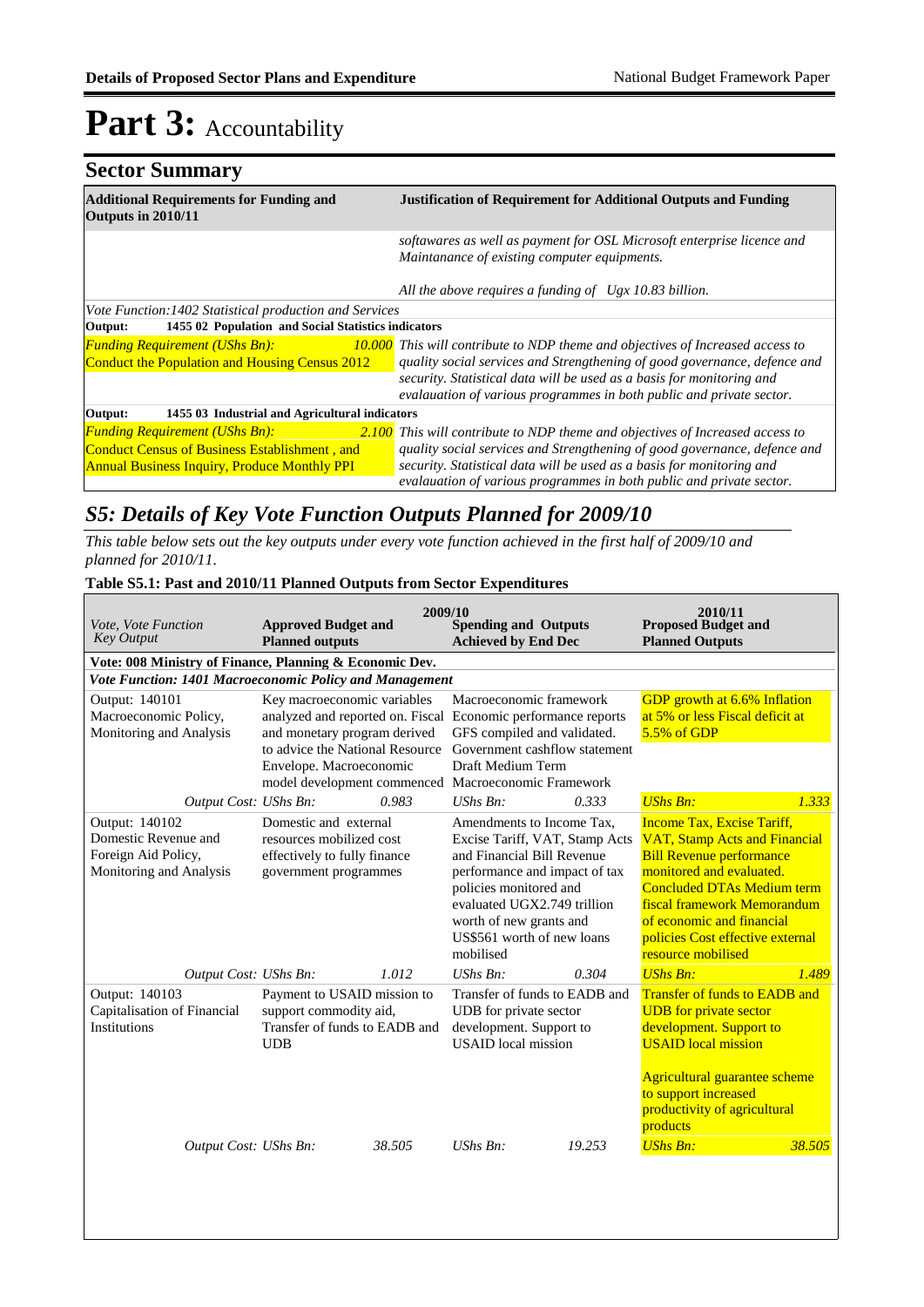|                                                                  |                                                                                                   | 2009/10                                                   |                                                                                |                               | 2010/11                                                                     |        |
|------------------------------------------------------------------|---------------------------------------------------------------------------------------------------|-----------------------------------------------------------|--------------------------------------------------------------------------------|-------------------------------|-----------------------------------------------------------------------------|--------|
| Vote, Vote Function<br><b>Key Output</b>                         | <b>Approved Budget and</b><br><b>Planned outputs</b>                                              |                                                           | <b>Spending and Outputs</b><br><b>Achieved by End Dec</b>                      |                               | <b>Proposed Budget and</b><br><b>Planned Outputs</b>                        |        |
| Output: 140151<br>Pension Regulation services                    | <b>Establish the Retirement</b>                                                                   |                                                           | <b>Retirement Benefits Bill</b><br>drafted, cleared by Cabinet,                |                               | Retirement benefits regulator in<br>place. Operationalise the new           |        |
|                                                                  | Benefits Regulatory Authority;<br>Conclude the Amendment of                                       |                                                           | Gazzeted and submittted to                                                     |                               | Act of Parliament. Prepare the                                              |        |
|                                                                  | the Uganda Insurance Act                                                                          |                                                           | Parliament. Pension Policy                                                     |                               | regulations to enable the Act.                                              |        |
|                                                                  |                                                                                                   |                                                           | Including Liberalisation                                                       |                               |                                                                             |        |
|                                                                  |                                                                                                   |                                                           | principles drafted and cleared<br>by Cabinet.                                  |                               |                                                                             |        |
| Output Cost: UShs Bn:                                            |                                                                                                   | 1.000                                                     | UShs Bn:                                                                       | 0.269                         | <b>UShs Bn:</b>                                                             | 1.000  |
| Output: 140152                                                   | Print and publish 2008                                                                            |                                                           | Print & publish 2009 report;                                                   |                               | Print & publish 2009 report;                                                |        |
| Regulation of Insurance                                          | insurance report. Licence and                                                                     |                                                           | Inspect all players; 21 insurers,                                              |                               | Inspect all players; 21 insurers,                                           |        |
| Services                                                         | inspect all insurance players: 21<br>insurers, 23 brokers, 12 loss                                |                                                           | 23 brokers, 12 loss assessors,<br>600 agents; Research on                      |                               | 23 brokers, 12 loss assessors,<br>600 agents; Research on                   |        |
|                                                                  |                                                                                                   | pertinent issues; handling of<br>assessors and 600 agents |                                                                                | pertinent issues; handling of |                                                                             |        |
|                                                                  | Research on insurance pertinent Complaints (at least 40)<br>issues                                |                                                           |                                                                                |                               | <b>Complaints (at least 40)</b>                                             |        |
| Output Cost: UShs Bn:                                            |                                                                                                   | 0.400                                                     | UShs Bn:                                                                       | 0.200                         | <b>UShs Bn:</b>                                                             | 0.400  |
| Output: 140153                                                   | 150 tax Disputes resolved;                                                                        |                                                           | 50 disputes filed. 1 created.                                                  |                               | Disputes worth $40bn/$ = filed.                                             |        |
| Tax Appeals Tribunal<br>Services                                 | Revise Rules of procedure;<br>publish 2000 copies; Publish 5                                      |                                                           | Rules of procedure reviewed<br>(awaiting publication). 6th tax                 |                               | Revise TAT law. 10 officials<br>trained. 8 workshops held.10                |        |
|                                                                  | law Reports 4 sensitisation                                                                       |                                                           | law report published. 2                                                        |                               | talk shows held. Translation                                                |        |
|                                                                  | workshops; Translation into<br>local languages (50,000                                            |                                                           | workshops held. Brochures                                                      |                               | into local languages (40,000<br>copies). Mbarara registry                   |        |
|                                                                  | copies); Hold 10 talk shows;                                                                      |                                                           | translated into 4 local languages<br>(1000 copies) 4 officials                 |                               | opened. 7th law report                                                      |        |
|                                                                  | 10 official trained; 2 study                                                                      |                                                           | trained. 1 study tour.                                                         |                               | published. Website updated.                                                 |        |
|                                                                  | tours undertaken;o                                                                                |                                                           |                                                                                |                               | Hold regional conference                                                    |        |
| Output Cost: UShs Bn:                                            |                                                                                                   | 0.986                                                     | $UShs Bn$ :                                                                    | 0.493                         | <b>UShs Bn:</b>                                                             | 0.986  |
| Output: 140154<br><b>NPART Services</b>                          | Recover all outstanding loan<br>portfolios. Hear all outstanding<br>disputes. Winding up of NPART |                                                           | Winding up Bill for NPART                                                      |                               | <b>Activities to wind up NPART.</b>                                         |        |
| Output Cost: UShs Bn:                                            |                                                                                                   | 0.450                                                     | $UShs Bn$ :                                                                    | 0.266                         | <b>UShs Bn:</b>                                                             | 0.450  |
| Output: 140155                                                   | Put in place transparent<br>accountable and supportive                                            |                                                           | Transparent, accountable and                                                   |                               | Review of the CMA laws and                                                  |        |
| Capital Markets Authority<br>Services                            | procedures for the Capital                                                                        |                                                           | supportive procedures for<br>licensing and supervision,<br>Enhanced protection |                               | regulations. Implementation of<br>activities resulting from the East        |        |
|                                                                  | Market Industry. Harmonised                                                                       |                                                           |                                                                                |                               | <b>African Common market</b>                                                |        |
|                                                                  | laws with EA markets<br>Authority. Increased awareness                                            |                                                           | mechanisms for individual<br>investors and consolidated                        |                               | protocol, Harmonization of the<br>legal framework. Research and             |        |
|                                                                  | amongst the potential investor                                                                    |                                                           | systems for enforcement &                                                      |                               | Studies on financial products.                                              |        |
|                                                                  | public.                                                                                           |                                                           | compliance. Provided adequate                                                  |                               |                                                                             |        |
|                                                                  |                                                                                                   |                                                           | information to potential<br>investors.                                         |                               |                                                                             |        |
| Output Cost: UShs Bn:                                            |                                                                                                   | 0.500                                                     | UShs Bn:                                                                       | 0.244                         | <b>UShs Bn:</b>                                                             | 0.500  |
| Output: 140156<br><b>Lottery Services</b>                        |                                                                                                   |                                                           | National Lottery license issued<br>to the private company.                     |                               | <b>National Lottery Acts, Gaming,</b><br>pool betting and gambling Acts     |        |
|                                                                  |                                                                                                   |                                                           | National Lottery Board was                                                     |                               | are reviewed. Establishment of                                              |        |
|                                                                  |                                                                                                   |                                                           | appointed. National Lottery                                                    |                               | institutional framework.                                                    |        |
|                                                                  |                                                                                                   |                                                           | scheme was commissioned.                                                       |                               | <b>Recruiting of staff. Capacity</b><br>building of the staff.              |        |
|                                                                  |                                                                                                   |                                                           |                                                                                |                               | Supervision and monitoring of                                               |        |
|                                                                  |                                                                                                   |                                                           |                                                                                |                               | the companies to ensure<br>compliance                                       |        |
| Output Cost: UShs Bn:                                            |                                                                                                   | 0.000                                                     | UShs Bn:                                                                       | 0.000                         | <b>UShs Bn:</b>                                                             | 0.200  |
| <b>Vote Function Cost</b>                                        | <b>UShs Bn:</b>                                                                                   | 44.163                                                    | <b>UShs Bn:</b>                                                                | 21.360                        | <b>UShs Bn:</b>                                                             | 44.863 |
| Vote Function: 1402 Budget Preparation, Execution and Monitoring |                                                                                                   |                                                           |                                                                                |                               |                                                                             |        |
| Output: 140201<br>Policy, Coordination and                       | <b>Budget Performance Reports</b><br>Timely release Schedules Draft                               |                                                           | Timely release Schedules Final<br><b>Budget Estimates Book by</b>              |                               | <b>Public Administration Sector</b><br><b>Budgets Prepared in line with</b> |        |
| Monitoring of the National                                       | Estimates out by end of June                                                                      |                                                           | November 2009; BCC issued in                                                   |                               | <b>MTEF.</b> Improved budget                                                |        |
| <b>Budget Cycle</b>                                              | 2008 and Final Budget                                                                             |                                                           | December 2009 PIP updated                                                      |                               | documents with clear linkages                                               |        |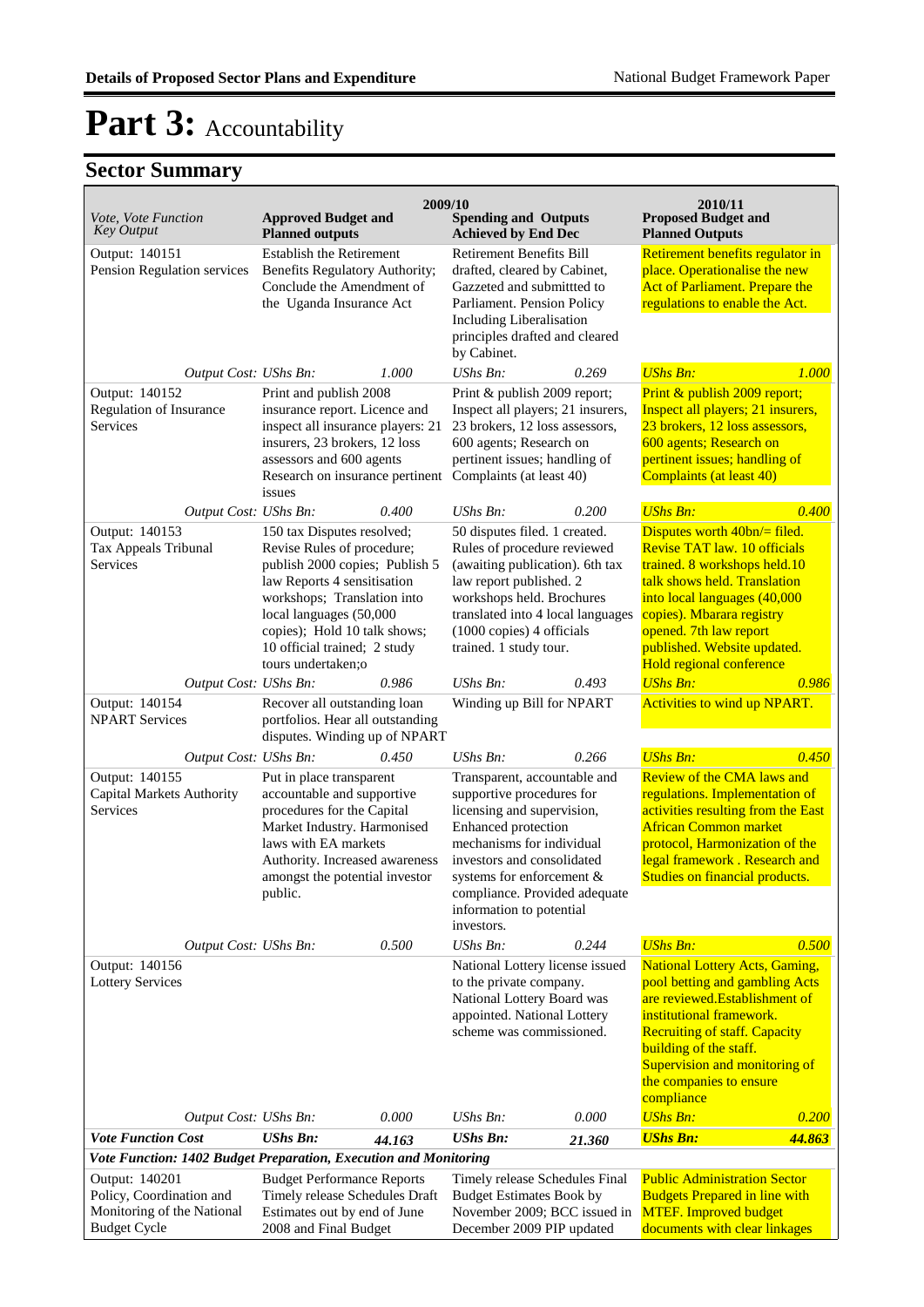| Vote, Vote Function<br><b>Key Output</b>                                                                                                            | <b>Approved Budget and</b><br><b>Planned outputs</b>                                                                                                                                                                                              | 2009/10          | <b>Spending and Outputs</b><br><b>Achieved by End Dec</b>                                                                                                                                                              |                     | 2010/11<br><b>Proposed Budget and</b>                                                                                                                                                                                                                                                                                |                  |
|-----------------------------------------------------------------------------------------------------------------------------------------------------|---------------------------------------------------------------------------------------------------------------------------------------------------------------------------------------------------------------------------------------------------|------------------|------------------------------------------------------------------------------------------------------------------------------------------------------------------------------------------------------------------------|---------------------|----------------------------------------------------------------------------------------------------------------------------------------------------------------------------------------------------------------------------------------------------------------------------------------------------------------------|------------------|
|                                                                                                                                                     | Estimates Book by October<br>2008, NBFP published with<br>improved design to link<br>proposed budgets to outputs                                                                                                                                  |                  | and published, FY2009/10<br>Annual and Quarterly<br>workplans reviewed. Budget<br>Options Paper FY 2010/11                                                                                                             |                     | <b>Planned Outputs</b><br>of resources to outputs.<br><b>National Budget Framework</b><br>Paper.                                                                                                                                                                                                                     |                  |
| Output Cost: UShs Bn:                                                                                                                               |                                                                                                                                                                                                                                                   | 1.898            | prepared.<br>UShs Bn:                                                                                                                                                                                                  | 0.718               | <b>UShs Bn:</b>                                                                                                                                                                                                                                                                                                      | 3.968            |
| Output: 140202<br>Policy, Coordination and<br>Monitoring of the Local<br>Government Budget Cycle                                                    | <b>Budget Performance Reports</b><br>Timely release Schedules Draft<br>Estimates out by end of June<br>2008 and Final Budget<br>Estimates Book by October<br>2008, NBFP published with<br>improved design to link<br>proposed budgets to outputs  |                  | 4 LGBFP works shops report.<br>Q1 LG Budget Performance<br>Report Release Schedules to<br>LGs 4 three day regional<br>training conducted on Form Bs,                                                                   |                     | <b>Local Government Budget</b><br>Frame work papers Timely<br><b>Release of Local Government</b><br><b>Grants /Schedules. Draft and</b><br><b>Approved Local Government</b><br><b>Budget Estimates produced by</b><br>June and October respectively.                                                                 |                  |
| Output Cost: UShs Bn:                                                                                                                               |                                                                                                                                                                                                                                                   | 2.901            | UShs Bn:                                                                                                                                                                                                               | N/A                 | <b>UShs Bn:</b>                                                                                                                                                                                                                                                                                                      | 4.032            |
| Output Cost Excluding Donor UShs Bn:<br>Output: 140204<br>Coordination and<br>Monitoring of Sectoral<br>Plans, Budgets and Budget<br>Implementation | <b>Budget Performance Reports</b><br>Timely release Schedules Draft<br>Estimates out by end of June<br>2008 and Final Budget<br>Estimates Book by October 2008 Project Profiles discussed in                                                      | 2.534            | $UShs Bn$ :<br>3 Jint Sector reviews of JLOs<br>and PSM and policy evaluation<br>submitted Q1 work plans<br>analyzed and Q2 releases made<br>DC. Accounting officers<br>appointed. Monitoring of sector<br>activities. | 1.162               | <b>UShs Bn:</b><br><b>Budget Performance Reports.</b><br><b>Revised medium term Public</b><br><b>Investiment Plan Draft</b><br>Estimates out by end of June<br>2010 and Final Budget<br><b>Estimates Book by October</b><br>2010 Publish Quarterly releases<br>in the print media                                    | 4.032            |
| Output Cost: UShs Bn:                                                                                                                               |                                                                                                                                                                                                                                                   | 2.874            | $\mathit{UShs}\, \mathit{Bn}$ :                                                                                                                                                                                        | 0.713               | <b>UShs Bn:</b>                                                                                                                                                                                                                                                                                                      | 3.930            |
| Output: 140251<br>Operational Support for<br><b>Agricultural Extension</b><br>Workers                                                               | Transfer of Wage and Non<br>Wage Funds to Agricultural<br><b>Extension Workers</b>                                                                                                                                                                |                  | Funds for wages and operation<br>disbursed. Guidelines for<br>converting Agricultural<br><b>Extension Workers to NAADS</b><br>finalised.                                                                               |                     |                                                                                                                                                                                                                                                                                                                      |                  |
| Output Cost: UShs Bn:                                                                                                                               |                                                                                                                                                                                                                                                   | 3.425            | $UShs Bn$ :                                                                                                                                                                                                            | 0.709               | <b>UShs Bn:</b>                                                                                                                                                                                                                                                                                                      | 0.000            |
| <b>Vote Function Cost</b><br>VF Cost Excluding Donor                                                                                                | <b>UShs Bn:</b><br><b>UShs Bn</b>                                                                                                                                                                                                                 | 13.548<br>13.181 | <b>UShs Bn:</b><br><b>UShs Bn</b>                                                                                                                                                                                      | $\frac{N}{A}$ 3.305 | <b>UShs Bn:</b><br><b>UShs Bn</b>                                                                                                                                                                                                                                                                                    | 11.930<br>11.930 |
| Vote Function: 1403 Public Financial Management                                                                                                     |                                                                                                                                                                                                                                                   |                  |                                                                                                                                                                                                                        |                     |                                                                                                                                                                                                                                                                                                                      |                  |
| Output: 140301<br>Accounting and Financial<br>Management Policy,<br>Coordination and Monitoring outflows, Legacy Financial                          | Management, control and<br>maintenance of the<br>Consolidated Fund inflows and<br>Application systems reviewed<br>and upgraded in harmony with<br>changes in the Government<br>policy, ifms rollout to 10 central<br>ministries and 6 local govts |                  | 1 consolidated report on MDAs,<br>10 inspection reports, audit<br>report on 16 missions abroad<br>Accountants, PPDA<br>amendments, Contingencies<br>Fund, and PFAA amendments<br><b>Bills</b>                          |                     | <b>IFMS Rolled out to 70</b><br>additional sites IFMS primary<br>and secondary data centres and<br>122 sites supported to remain<br>available and able to transact -<br><b>AGO/MALGs;4 Consolidated</b><br>audit reports for MDAs,                                                                                   |                  |
| Output Cost: UShs Bn:                                                                                                                               |                                                                                                                                                                                                                                                   | 8.763            | UShs Bn:                                                                                                                                                                                                               | N/A                 | <b>UShs Bn:</b>                                                                                                                                                                                                                                                                                                      | 4.558            |
| <b>Output Cost Excluding Donor UShs Bn:</b><br>Output: 140302<br>Management and Reporting<br>on the Accounts of<br>Government                       | Six months consolidated<br>accounts for FY 08/09 Nine<br>months consolidated accounts<br>for FY 08/09, Update of<br>DMFAS to 6.0 and interface,<br>Updated database for CC PDU<br>&Stores staff                                                   | 6.561            | UShs Bn:<br>10 audit reports, 1 on 16<br>processed External & domestic<br>debt reimbursed . DMFAS &<br>IFMS updated. Reconciled<br>Arrears Q1 Public debt report<br>Financial reporting guidelines<br>finalised        | 2.691               | <b>UShs Bn:</b><br><b>Timely Warrants financial</b><br>missions abroad Loan and Grant reports and guidelines<br><b>Consolidated Final Accounts</b><br><b>Referral hospitals, Missions</b><br>abroad, & Local Governments<br>audit, Debt, Grant revenue,<br>Investment and onlent,<br><b>Domestic Arrears report;</b> | 4.558            |
| Output Cost: UShs Bn:                                                                                                                               |                                                                                                                                                                                                                                                   | 6.791            | UShs Bn:                                                                                                                                                                                                               | N/A                 | <b>UShs Bn:</b>                                                                                                                                                                                                                                                                                                      | 7.142            |
| <b>Output Cost Excluding Donor UShs Bn:</b>                                                                                                         |                                                                                                                                                                                                                                                   | 4.037            | UShs Bn:                                                                                                                                                                                                               | 1.235               | <b>UShs Bn:</b>                                                                                                                                                                                                                                                                                                      | 7.142            |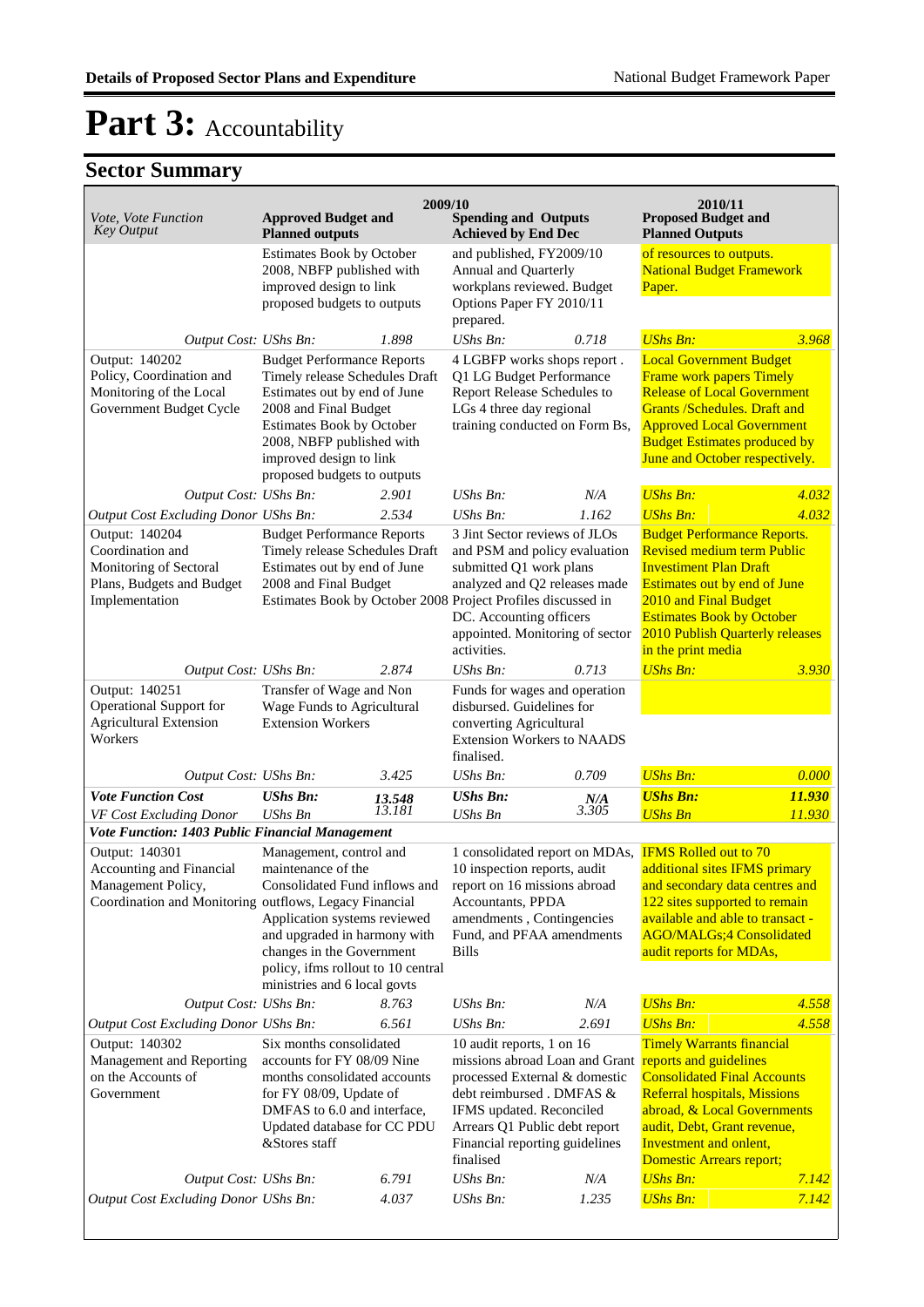| Vote, Vote Function<br><b>Key Output</b>                                                    | <b>Approved Budget and</b><br><b>Planned outputs</b>                                                                                                                                                                                                                               | 2009/10          | <b>Spending and Outputs</b><br><b>Achieved by End Dec</b>                                                                                                                                                                                                                        |                | 2010/11<br><b>Proposed Budget and</b><br><b>Planned Outputs</b>                                                                                                                                                                                                                                   |                  |
|---------------------------------------------------------------------------------------------|------------------------------------------------------------------------------------------------------------------------------------------------------------------------------------------------------------------------------------------------------------------------------------|------------------|----------------------------------------------------------------------------------------------------------------------------------------------------------------------------------------------------------------------------------------------------------------------------------|----------------|---------------------------------------------------------------------------------------------------------------------------------------------------------------------------------------------------------------------------------------------------------------------------------------------------|------------------|
| Output: 140303<br>Development and<br>Management of Internal<br>Audit and Controls           | Accrual basis of accounting<br>adopted, Harmonise<br>procurement regulations with<br>public financial management<br>law skills development                                                                                                                                         |                  | 4 strategies for IT, QA, PA and<br>Risk & Forensics Q1 Donor<br><b>Funded Project Monitoring</b><br>Report DMFAS 6.0 launch and<br>training . IFMS training for 60<br>officers                                                                                                   |                | Adherence to laws, standards,<br>guidelines, policies and<br>procedures ensured, develop<br>hand books for the 4 audit units,<br>Semi-annual Project monitoring<br>reports (Donor funded);<br><b>Upgraded DMFAS 6.0 IFMS</b><br>training                                                          |                  |
| Output Cost: UShs Bn:                                                                       |                                                                                                                                                                                                                                                                                    | 5.040            | UShs Bn:                                                                                                                                                                                                                                                                         | N/A            | <b>UShs Bn:</b>                                                                                                                                                                                                                                                                                   | 12.868           |
| Output Cost Excluding Donor UShs Bn:                                                        |                                                                                                                                                                                                                                                                                    | 2.056            | UShs Bn:                                                                                                                                                                                                                                                                         | 0.932          | <b>UShs Bn:</b>                                                                                                                                                                                                                                                                                   | 12.868           |
| Output: 140351<br>Facility and Assets<br>Management                                         | Installed fixed assets<br>management database in all the<br>Embassies and Missions. Fixed<br>Assets and Inventory module of<br>the IFMS Recommendations of<br>the annual BOS 2008/2009<br>executed Consolidated annual<br>BOS for the year 2009/2010                               |                  | Board of Survey Report for FY<br>2008/09 Asset Management<br>Database in eight additional<br>votes Trained 26 users on the<br>asset management Database in<br>21 votes Customisation of<br>accounting package and staff<br>trained on the use of Navision                        |                | <b>Board of Survey report; A</b><br>functional facilities & asset<br>management Database in all<br><b>GOU</b> votes; Trained users on<br><b>Asset Database; Annual report</b><br>on all GOU investments<br>incorporated into final accounts<br>Roll out the accounting pacakeg<br>to 30 embassies |                  |
| Output Cost: UShs Bn:                                                                       |                                                                                                                                                                                                                                                                                    | 0.487            | UShs Bn:                                                                                                                                                                                                                                                                         | 0.298          | <b>UShs Bn:</b>                                                                                                                                                                                                                                                                                   | 0.487            |
| <b>Vote Function Cost</b><br>VF Cost Excluding Donor                                        | <b>UShs Bn:</b><br><b>UShs Bn</b>                                                                                                                                                                                                                                                  | 56.598<br>15.613 | <b>UShs Bn:</b><br><b>UShs Bn</b>                                                                                                                                                                                                                                                | $N/A$<br>6.023 | <b>UShs Bn:</b><br><b>UShs Bn</b>                                                                                                                                                                                                                                                                 | 31.827<br>16.241 |
| Vote Function: 1404 Development Policy Research and Monitoring                              |                                                                                                                                                                                                                                                                                    |                  |                                                                                                                                                                                                                                                                                  |                |                                                                                                                                                                                                                                                                                                   |                  |
| Output: 140401<br>Policy, Planning,<br>Monitoring, Analysis and<br><b>Advisory Services</b> | Background to the Budget<br>(BTTB) 2010/11, Organize 2<br>science exhibitions held, Review<br>and approve 340 new research<br>projects to be conducted in<br>Uganda;, Increased awareness<br>of GEF strategic priorities,<br>policies and programmes,<br>development needs asses'd |                  | Government Outlays Report<br>2007/08. Development Policy<br>Research Program. Tax Base,<br>Tax Systems and Revenue<br>Performance in Uganda study.<br>Draft BTTB 2010/11 Outline.<br>Options, Opportunities, and<br>Impact on Employment creation<br>and Poverty reduction study |                | <b>Prepare BTTB outline Review</b><br>development programmes and<br>impact on poverty reduction<br>Disseminate research findings<br>and implementation. Provide<br>technical backstopping to EAC<br>development cooperation<br>protocols. Participate in APRM<br>council.                         |                  |
| Output Cost: UShs Bn:                                                                       |                                                                                                                                                                                                                                                                                    | 5.937            | $UShs Bn$ :                                                                                                                                                                                                                                                                      | N/A            | <b>UShs Bn:</b>                                                                                                                                                                                                                                                                                   | 0.536            |
| Output Cost Excluding Donor UShs Bn:                                                        |                                                                                                                                                                                                                                                                                    | 1.930            | UShs Bn:                                                                                                                                                                                                                                                                         | 1.146          | <b>UShs Bn:</b>                                                                                                                                                                                                                                                                                   | 0.536            |
| Output: 140404<br><b>Subcounty Development</b><br>Model Services                            | Sub county development Needs<br>Assessed and costed;                                                                                                                                                                                                                               |                  | Enhanced skills of local<br>government leaders and<br>technical officers in economic<br>management and transformation programm                                                                                                                                                   |                | Progress initiatives under the<br>subcounty model to hasten<br>attainement of prosperity for all                                                                                                                                                                                                  |                  |
| Output Cost: UShs Bn:                                                                       |                                                                                                                                                                                                                                                                                    | 6.200            | UShs Bn:                                                                                                                                                                                                                                                                         | 2.124          | <b>UShs Bn:</b>                                                                                                                                                                                                                                                                                   | 6.200            |
| Output: 140451<br>Population Development<br>Services                                        | Formulate policies that<br>enhancestability and<br>accelerate economicgrowth<br>and developmentPlan and<br>design strategies thatenhance<br>stability and<br>accelerateeconomic growth<br>and developmentdistrict and<br>lower levelcoordination<br>mechanism developed            |                  | GISOs Trained in Economic<br>Management & Transformation.<br>Geo-referencing of selected<br>infrastructure facilities in<br>districts. Population issues<br>integrated in development plans<br>of sub counties in 25 districts.                                                  |                | <b>GISOs Trained in Economic</b><br>Management & Transformation.<br>Geo-referencing of<br>infrastructure facilities in<br>districts. Population issues<br>integrated in development plans<br>of sub counties in all districts.                                                                    |                  |
| Output Cost: UShs Bn:                                                                       |                                                                                                                                                                                                                                                                                    | 1.833            | UShs Bn:                                                                                                                                                                                                                                                                         | 0.917          | <b>UShs Bn:</b>                                                                                                                                                                                                                                                                                   | 2.385            |
|                                                                                             |                                                                                                                                                                                                                                                                                    |                  |                                                                                                                                                                                                                                                                                  |                |                                                                                                                                                                                                                                                                                                   |                  |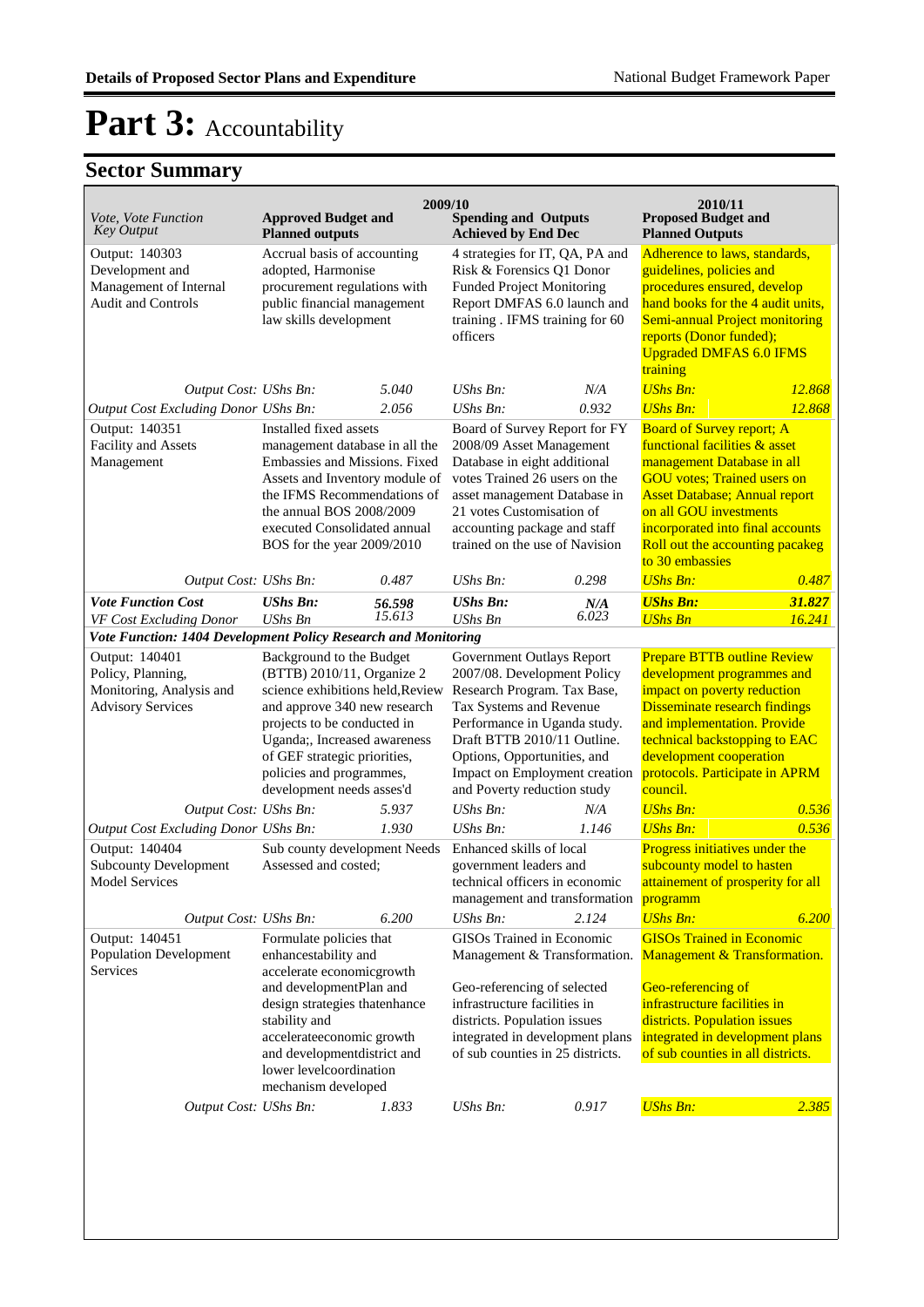| Vote, Vote Function<br><b>Key Output</b>                                                                   | <b>Approved Budget and</b><br><b>Planned outputs</b>                                                                                                                                                                                |                  | 2009/10<br><b>Spending and Outputs</b><br><b>Achieved by End Dec</b>                                                                                                                                                                                                       |               | 2010/11<br><b>Proposed Budget and</b><br><b>Planned Outputs</b>                                                                                                                                                                                                                 |                  |
|------------------------------------------------------------------------------------------------------------|-------------------------------------------------------------------------------------------------------------------------------------------------------------------------------------------------------------------------------------|------------------|----------------------------------------------------------------------------------------------------------------------------------------------------------------------------------------------------------------------------------------------------------------------------|---------------|---------------------------------------------------------------------------------------------------------------------------------------------------------------------------------------------------------------------------------------------------------------------------------|------------------|
| Output: 140452<br>Economic Policy Research<br>and Analysis                                                 | 15 research studies8<br>workshops, 4 public/guest<br>lectures6 training workshops                                                                                                                                                   |                  | National budget analysed 2<br>quarterly publications of<br>Uganda Economy today, 15<br>dissemination workshops and<br>policy dialogues                                                                                                                                     |               | Studies on growth &<br>employment, institutional<br>efficiency & service delivery,<br>investment climate &<br>competitiveness, social<br>protection & poverty,<br>socioeconomic governance &<br>accountability, trade & regional<br>integration                                 |                  |
| Output Cost: UShs Bn:                                                                                      |                                                                                                                                                                                                                                     | 1.425            | $UShs Bn$ :                                                                                                                                                                                                                                                                | 0.713         | <b>UShs Bn:</b>                                                                                                                                                                                                                                                                 | 1.425            |
| Output: 140454<br>Support to scientific and<br>other research                                              | S&T Study ReportsS&T<br>Statistics reportSTI<br>PoliciesSTI PlansIP<br>managementS&T MISM&E<br>ReportsS&T Exhibitions,<br>Establish benchmarks for<br>starting arural based pilot<br>banana processingindustry                      |                  | National S&T Policy approved,<br>S&T Policy studies conducted,<br>S&T in National Development<br>Plan; 206 research projects<br>registered and ethical and safety<br>issues addressed, S&T<br>cooperation & awareness                                                      |               | 39 MSI and 8 PSS projects<br>supervised; S&T studies<br>conducted; S&T Funding<br>Facility established; research<br>results disseminated; IPR,<br>ethical & safety issues in S&T<br>addressed; technologies tested;<br>science park initiated; S&T<br>cooperation & outreach    |                  |
|                                                                                                            |                                                                                                                                                                                                                                     |                  | promoted, 39 MSI & 8 PSS<br>projects supervised; 2009 NSW                                                                                                                                                                                                                  |               | promoted.                                                                                                                                                                                                                                                                       |                  |
| Output Cost: UShs Bn:                                                                                      |                                                                                                                                                                                                                                     | 12.029           | UShs Bn:                                                                                                                                                                                                                                                                   | N/A           | <b>UShs Bn:</b>                                                                                                                                                                                                                                                                 | 21.391           |
| Output Cost Excluding Donor UShs Bn:                                                                       |                                                                                                                                                                                                                                     | 4.300            | UShs Bn:                                                                                                                                                                                                                                                                   | 2.150         | <b>UShs Bn:</b>                                                                                                                                                                                                                                                                 | 21.391           |
| Output: 140472<br>Government Buildings and<br>Administrative Infrastructure                                | Pilot processing industry<br>construction                                                                                                                                                                                           |                  | 60% of pilot processing<br>industry completed 15% of<br>irrigation scheme constructed<br>Green house construction<br>completed                                                                                                                                             |               | Put to market value added<br>matoke produts Construction<br>of irrigation scheme completed<br><b>Continued capacity building</b>                                                                                                                                                |                  |
|                                                                                                            |                                                                                                                                                                                                                                     |                  |                                                                                                                                                                                                                                                                            |               | <b>Pilot processing industry</b><br>completed                                                                                                                                                                                                                                   |                  |
| Output Cost: UShs Bn:                                                                                      |                                                                                                                                                                                                                                     | 13.046           | UShs Bn:                                                                                                                                                                                                                                                                   | N/A           | <b>UShs Bn:</b>                                                                                                                                                                                                                                                                 | 10.200           |
| Output Cost Excluding Donor UShs Bn:                                                                       |                                                                                                                                                                                                                                     | 10.959           | UShs Bn:                                                                                                                                                                                                                                                                   | 8.744         | <b>UShs Bn:</b>                                                                                                                                                                                                                                                                 | 10.200           |
| <b>Vote Function Cost</b><br>VF Cost Excluding Donor                                                       | <b>UShs Bn:</b><br><b>UShs Bn</b>                                                                                                                                                                                                   | 41.811<br>26.768 | <b>UShs Bn:</b><br><b>UShs Bn</b>                                                                                                                                                                                                                                          | N/A<br>15.854 | <b>UShs Bn:</b><br><b>UShs Bn</b>                                                                                                                                                                                                                                               | 42.137<br>26.817 |
| Vote Function: 1406 Investment and Private Sector Promotion                                                |                                                                                                                                                                                                                                     |                  |                                                                                                                                                                                                                                                                            |               |                                                                                                                                                                                                                                                                                 |                  |
| Output: 140601 Annual and quarterly<br>Investment and private<br>sector policy framework and<br>monitoring | performancereports on<br>investment<br>andcompetitiveness produced,<br>Ammendment of the<br>InvestmentCode; Outstanding<br>DTAs and IPPAs, Strengthened<br>Public-Public<br>(PP)Partnerships through<br>interinstitutionaldialogue. |                  | Data base on investments<br>compiled, SME policy<br>finalized, Commercial laws<br>submitted to Cabinet for<br>consideration, PPP guidelines<br>drafted, Streamlined<br>management of Luwero fruit<br>factory and Buhweju Tea<br>industry, Serviced investment<br>missions. |               | Public private sector issues<br>addressed, Investment policies<br>harmonised, Databank on all<br>investors built, SME policy<br>and PPP framework drafted and<br>finalised, Investment<br>proposals and agreements<br>reviewed, Free trade zone and<br>investment bill drafted, |                  |
| Output Cost: UShs Bn:                                                                                      |                                                                                                                                                                                                                                     | 5.699            | UShs Bn:                                                                                                                                                                                                                                                                   | N/A           | <b>UShs Bn:</b>                                                                                                                                                                                                                                                                 | 4.352            |
| Output Cost Excluding Donor UShs Bn:                                                                       |                                                                                                                                                                                                                                     | 3.453            | UShs Bn:                                                                                                                                                                                                                                                                   | 1.090         | <b>UShs Bn:</b>                                                                                                                                                                                                                                                                 | 4.352            |
|                                                                                                            |                                                                                                                                                                                                                                     |                  |                                                                                                                                                                                                                                                                            |               |                                                                                                                                                                                                                                                                                 |                  |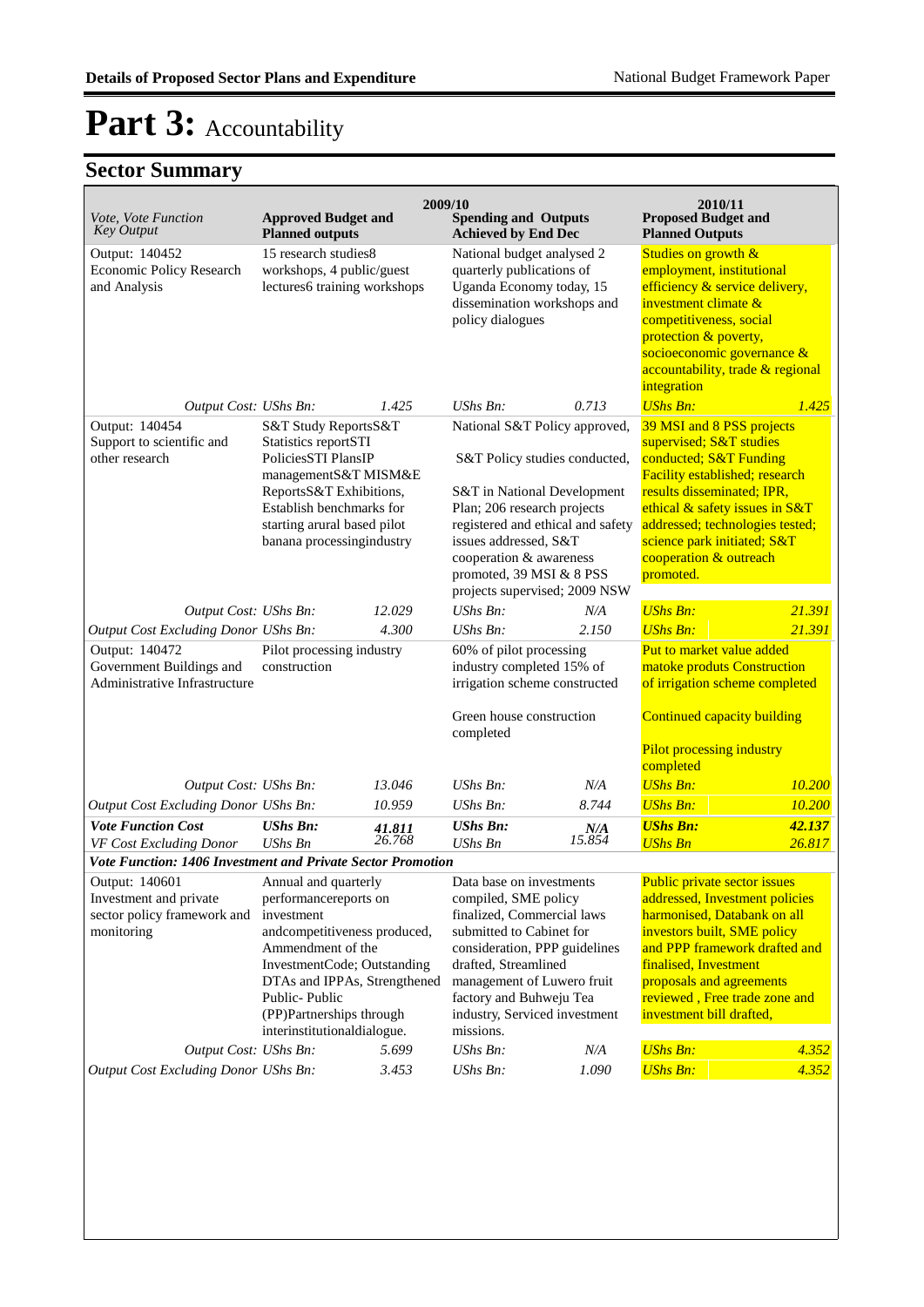| Vote, Vote Function                                                                                        | <b>Approved Budget and</b>                                                                           | 2009/10          | <b>Spending and Outputs</b>                                                                                                                                                                                                                                 |                                                                                                                                                       | 2010/11<br><b>Proposed Budget and</b>                                                                                                                                          |                                                                                                                                                        |
|------------------------------------------------------------------------------------------------------------|------------------------------------------------------------------------------------------------------|------------------|-------------------------------------------------------------------------------------------------------------------------------------------------------------------------------------------------------------------------------------------------------------|-------------------------------------------------------------------------------------------------------------------------------------------------------|--------------------------------------------------------------------------------------------------------------------------------------------------------------------------------|--------------------------------------------------------------------------------------------------------------------------------------------------------|
| <b>Key Output</b>                                                                                          | <b>Planned outputs</b>                                                                               |                  | <b>Achieved by End Dec</b>                                                                                                                                                                                                                                  |                                                                                                                                                       | <b>Planned Outputs</b>                                                                                                                                                         |                                                                                                                                                        |
| Output: 140651<br>Provision of serviced<br>investment infrastructure                                       | Establish enterprise<br>developmentfacility within the<br>NamanveIndustrial Park,                    |                  | Industrial master plans for<br>Bukwo, Mbale, Gulu, Masaka,<br>Kasese & Mbarara -Land                                                                                                                                                                        |                                                                                                                                                       | EIA & master plan - Land<br>acquisition in Jinja, Iganga,<br>Luwero, Mubende,, -                                                                                               |                                                                                                                                                        |
|                                                                                                            | Complete<br>infrastructuredevelopment for<br>KIBP, License 170 projects                              |                  | acquisition in Jinja & Iganga -<br>Development of roads, power &<br>Water Infrastructure on lands                                                                                                                                                           |                                                                                                                                                       | Consultants & contractors for<br>Infrastructure development -<br>Road & Park Infrastructure                                                                                    |                                                                                                                                                        |
|                                                                                                            | worthUS\$983.1 to create<br>14,073 jobs Complete Re-<br>development of UIA's Kampala                 |                  | - EIA & Master plan for Mbale                                                                                                                                                                                                                               |                                                                                                                                                       | maintenance - Project<br>Management                                                                                                                                            |                                                                                                                                                        |
|                                                                                                            | Road site, 20 industrial parks                                                                       |                  | - Trees planted in open spaces<br>in all parks                                                                                                                                                                                                              |                                                                                                                                                       |                                                                                                                                                                                |                                                                                                                                                        |
| Output Cost: UShs Bn:                                                                                      |                                                                                                      | 24.434           | UShs Bn:                                                                                                                                                                                                                                                    | N/A                                                                                                                                                   | <b>UShs Bn:</b>                                                                                                                                                                | 27.149                                                                                                                                                 |
| Output Cost Excluding Donor UShs Bn:                                                                       |                                                                                                      | 10.046           | $UShs Bn$ :                                                                                                                                                                                                                                                 | 4.214                                                                                                                                                 | <b>UShs Bn:</b>                                                                                                                                                                | 27.149                                                                                                                                                 |
| Output: 140652<br>Conducive investment<br>environment                                                      | Ensure a fit between the CICS<br>priorities and resources made<br>available to these priorities in   |                  | Draft UDC strategic plan                                                                                                                                                                                                                                    | Projects to develop: Iron & steel                                                                                                                     | Project monitoring, Investor<br>surveys, Networking &<br>promotion events Reequip UDC                                                                                          |                                                                                                                                                        |
|                                                                                                            | the Budget process through<br><b>Budget Advisory Working</b><br>Group.                               |                  |                                                                                                                                                                                                                                                             | Fruit processing Creameries<br>Phosphates, fertilizers &<br>chemicals Hydro power plants<br>Railway lines; Oil refinery &<br>petrol-chemical Textiles |                                                                                                                                                                                | Feasibility & environmental<br>impact assessment studies<br>Phosphates and fertilizers and<br>chemicals manufacture<br><b>Technical advice to SMEs</b> |
| Output Cost: UShs Bn:                                                                                      |                                                                                                      | 7.962            | <b>UShs Bn:</b>                                                                                                                                                                                                                                             | N/A                                                                                                                                                   | <b>UShs Bn:</b>                                                                                                                                                                | 6.972                                                                                                                                                  |
| Output Cost Excluding Donor UShs Bn:                                                                       |                                                                                                      | 2.835            | <b>UShs Bn:</b>                                                                                                                                                                                                                                             | 1.108                                                                                                                                                 | <b>UShs Bn:</b>                                                                                                                                                                | 6.972                                                                                                                                                  |
| Output: 140653<br>Develop enterpruneur skills<br>& Enterprise Uganda services receive business development | Deliver start your business<br>skills to 1,200 youth 300 SMEs<br>services.                           |                  | 1,467 youth equipped with<br>business skills. Business clinics<br>conducted in for the mentoring<br>of 1,792 youths. Youth<br>entrepreneurship documentaires<br>developed and run on UBC.<br>Women entrepreneurs trained in<br>management skills. SME forum |                                                                                                                                                       | Durable and competetive SMEs<br>developed. Youth equipped<br>with entreprebeural skills to<br>start businesses. Establish an<br><b>SME Park and a Centre of</b><br>Excellence. |                                                                                                                                                        |
| Output Cost: UShs Bn:                                                                                      |                                                                                                      | 11.140           | held.<br>$UShs Bn$ :                                                                                                                                                                                                                                        | N/A                                                                                                                                                   | <b>UShs Bn:</b>                                                                                                                                                                | 11.652                                                                                                                                                 |
| Output Cost Excluding Donor UShs Bn:                                                                       |                                                                                                      | 3.140            | UShs Bn:                                                                                                                                                                                                                                                    | 1.570                                                                                                                                                 | <b>UShs Bn:</b>                                                                                                                                                                | 11.652                                                                                                                                                 |
| Output: 140655<br><b>SME</b> Services                                                                      | Provide business development<br>services to SMEsCreate<br>nutually beneficial business               |                  | SME policy and strategy<br>developed and implemented                                                                                                                                                                                                        |                                                                                                                                                       | <b>SME</b> policy and strategy<br>developed and implemented                                                                                                                    |                                                                                                                                                        |
|                                                                                                            | partnerships                                                                                         |                  | counseling services to SMEs.                                                                                                                                                                                                                                | Provided business advisory and                                                                                                                        | Provide business advisory and<br>counseling services to SMEs.                                                                                                                  |                                                                                                                                                        |
| Output Cost: UShs Bn:                                                                                      |                                                                                                      | 0.000            | UShs Bn:                                                                                                                                                                                                                                                    | 0.000                                                                                                                                                 | <b>UShs Bn:</b>                                                                                                                                                                | 1.000                                                                                                                                                  |
| <b>Vote Function Cost</b><br>VF Cost Excluding Donor                                                       | <b>UShs Bn:</b><br>UShs Bn                                                                           | 54.235<br>24.474 | <b>UShs Bn:</b><br>UShs Bn                                                                                                                                                                                                                                  | N/A<br>7.982                                                                                                                                          | <b>UShs Bn:</b><br><b>UShs Bn</b>                                                                                                                                              | 56.125<br>26.875                                                                                                                                       |
| <b>Vote Function: 1408 Microfinance</b>                                                                    |                                                                                                      |                  |                                                                                                                                                                                                                                                             |                                                                                                                                                       |                                                                                                                                                                                |                                                                                                                                                        |
| Output: 140801<br>Microfinance framework<br>established                                                    | Policy Framework for<br>MFSACCO Bill and Micro-<br>credit BillPerformance<br>monitoring system forMF |                  | Continuous consultative<br>meetings with BOU and other<br>industry stakeholders                                                                                                                                                                             |                                                                                                                                                       |                                                                                                                                                                                |                                                                                                                                                        |
|                                                                                                            |                                                                                                      |                  | Participated in workshops by<br>IFAD/World Bank in Kigali<br>Bujumbura                                                                                                                                                                                      |                                                                                                                                                       |                                                                                                                                                                                |                                                                                                                                                        |
| Output Cost: UShs Bn:                                                                                      |                                                                                                      | 6.057            | UShs Bn:                                                                                                                                                                                                                                                    | N/A                                                                                                                                                   | <b>UShs Bn:</b>                                                                                                                                                                | 6.537                                                                                                                                                  |
| Output Cost Excluding Donor UShs Bn:                                                                       |                                                                                                      | 5.057            | UShs Bn:                                                                                                                                                                                                                                                    | 1.191                                                                                                                                                 | <b>UShs Bn:</b>                                                                                                                                                                | 6.537                                                                                                                                                  |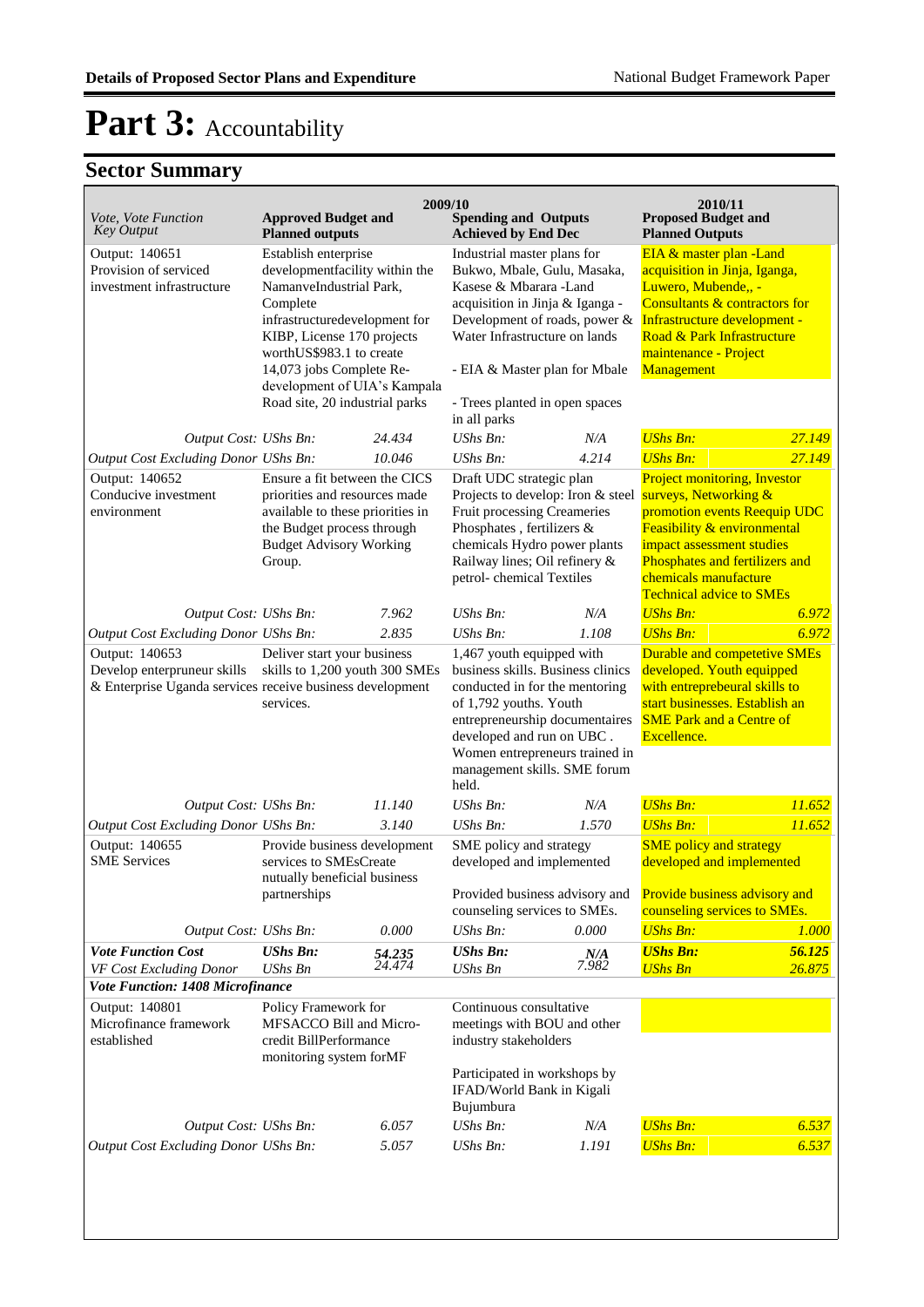| Vote, Vote Function<br><b>Key Output</b>                                         | <b>Approved Budget and</b><br><b>Planned outputs</b>                                                                                                                                                                                                     |                                                                                                        | 2009/10<br><b>Spending and Outputs</b><br><b>Achieved by End Dec</b>                                                                                                                                                                                                                     |                       | 2010/11<br><b>Proposed Budget and</b><br><b>Planned Outputs</b>                                                                                                                                                                                                                                             |                                                                                                                                                                                                              |  |
|----------------------------------------------------------------------------------|----------------------------------------------------------------------------------------------------------------------------------------------------------------------------------------------------------------------------------------------------------|--------------------------------------------------------------------------------------------------------|------------------------------------------------------------------------------------------------------------------------------------------------------------------------------------------------------------------------------------------------------------------------------------------|-----------------------|-------------------------------------------------------------------------------------------------------------------------------------------------------------------------------------------------------------------------------------------------------------------------------------------------------------|--------------------------------------------------------------------------------------------------------------------------------------------------------------------------------------------------------------|--|
| Output: 140851<br>SACCOS established in<br>every subcounty                       | <b>SACCO</b> formation<br>andother technical<br>(UCSCU                                                                                                                                                                                                   | andstrengthening, Provision<br>of demanded training<br>supportSACCO Apex<br>institutionalstrengthening |                                                                                                                                                                                                                                                                                          | 457 SACCOs supported. |                                                                                                                                                                                                                                                                                                             | Community sensitization and<br>trainings, Follow-up registration<br>and mentoring, Facilitated<br><b>AGMs, Procured and delivery</b><br>of support kits, Formation of 21<br><b>SACCOs where none existed</b> |  |
| Output Cost: UShs Bn:                                                            |                                                                                                                                                                                                                                                          | 8.262                                                                                                  | UShs Bn:                                                                                                                                                                                                                                                                                 | N/A                   | <b>UShs Bn:</b>                                                                                                                                                                                                                                                                                             | 8.440                                                                                                                                                                                                        |  |
| <b>Output Cost Excluding Donor UShs Bn:</b>                                      |                                                                                                                                                                                                                                                          | 6.000                                                                                                  | $UShs Bn$ :                                                                                                                                                                                                                                                                              | 2.819                 | <b>UShs Bn:</b>                                                                                                                                                                                                                                                                                             | 8.440                                                                                                                                                                                                        |  |
| Output: 140852<br>Microfinance Institutions<br>supported with matching<br>grants | Enhanced outreach and<br>provision of demand driven<br>credit, Enhance productivity<br>andperformance of rural<br>enterprisesMaximize outreach<br>and deliverdemand driven<br>credit, Strengthening existing<br>but weakSACCOs                           |                                                                                                        | 240 loans have been disbursed<br>equivalent to Ugx.12.2 billion.<br>Disbursed through MSC 111<br>loans (equivalent to 8.287<br>billion) to SACCOs and other<br>MFIs                                                                                                                      |                       | Disburse 600 loans equivalent<br>to Ugx60 billion                                                                                                                                                                                                                                                           |                                                                                                                                                                                                              |  |
| Output Cost: UShs Bn:                                                            |                                                                                                                                                                                                                                                          | 4.306                                                                                                  | $UShs Bn$ :                                                                                                                                                                                                                                                                              | 1.627                 | <b>UShs Bn:</b>                                                                                                                                                                                                                                                                                             | 4.306                                                                                                                                                                                                        |  |
| Output: 140853<br>SACCOs capacity<br>strengthened                                | Continued training of SACCO<br>staff and membersProvide<br>credit to SACCOsMonitor<br>peformance of SACCOs                                                                                                                                               |                                                                                                        | Basic training of SACCOs thru<br>UCSCU done in Module 1, 15<br>SACCO <sub>s</sub> Module 2, 54<br>SACCO <sub>s</sub> Module 5, 9<br>SACCOs Training of MCAD<br><b>SACCOs Contribution to</b><br><b>SACCO</b> costs Provided<br>stationary to 6 SACCOs Audit<br>services for 34 SACCOs    |                       | <b>Training SACCO managers</b><br>Training SACCO staff in the<br>different modules. Complete<br>procurements and delivery of<br>equipment and other office<br>supplies for UCSCU Offices                                                                                                                    |                                                                                                                                                                                                              |  |
| Output Cost: UShs Bn:                                                            |                                                                                                                                                                                                                                                          | 6.345                                                                                                  | UShs Bn:                                                                                                                                                                                                                                                                                 | N/A                   | <b>UShs Bn:</b>                                                                                                                                                                                                                                                                                             | 1.000                                                                                                                                                                                                        |  |
| <b>Output Cost Excluding Donor UShs Bn:</b>                                      |                                                                                                                                                                                                                                                          | 0.000                                                                                                  | $UShs Bn$ :                                                                                                                                                                                                                                                                              | 0.000                 | <b>UShs Bn:</b>                                                                                                                                                                                                                                                                                             | 1.000                                                                                                                                                                                                        |  |
| <b>Vote Function Cost</b><br>VF Cost Excluding Donor                             | <b>UShs Bn:</b><br><b>UShs Bn</b>                                                                                                                                                                                                                        | 24.970<br>15.363                                                                                       | <b>UShs Bn:</b><br><b>UShs Bn</b>                                                                                                                                                                                                                                                        | N/A<br>5.637          | <b>UShs Bn:</b><br><b>UShs Bn</b>                                                                                                                                                                                                                                                                           | 20.283<br>15.243                                                                                                                                                                                             |  |
| Vote Function: 1449 Policy, Planning and Support Services                        |                                                                                                                                                                                                                                                          |                                                                                                        |                                                                                                                                                                                                                                                                                          |                       |                                                                                                                                                                                                                                                                                                             |                                                                                                                                                                                                              |  |
| Output: 144901<br>Policy, planning, monitoring<br>and consultations              | No. of policies. plans and<br>strategiesreviewed and<br>formulatedOne Ministerial<br>Policy Statementdocumented<br>and disseminated, Schemes of<br>Service for Accounts, Internal<br><b>Audit and Procurementcadres</b><br>in the Public Servicereviewed |                                                                                                        | Budget and macroeconomic<br>strategies for FY 09/10<br>reviewed Ministerial Policy<br>Statement for FY 2009/2010<br>documented and disseminated<br>Schemes of service for<br>Accountants, Auditors, and<br>procurement cadre and<br>Economists reviewed 60<br>economists, 40 Accountants |                       | <b>Budget and macroeconomic</b><br>strategies for FY 2010/2011<br>formulated Ministerial Policy<br>Statement for FY 2010/2011<br>documented and disseminated<br><b>Restructuring of the Ministry</b><br>completed Ministry<br>programmes and projects<br>implementation monitored<br><b>Electronic Cont</b> |                                                                                                                                                                                                              |  |
| Output Cost: UShs Bn:                                                            |                                                                                                                                                                                                                                                          | 8.045                                                                                                  | UShs Bn:                                                                                                                                                                                                                                                                                 | N/A                   | <b>UShs Bn:</b>                                                                                                                                                                                                                                                                                             | 3.384                                                                                                                                                                                                        |  |
| Output Cost Excluding Donor UShs Bn:                                             |                                                                                                                                                                                                                                                          | 0.684                                                                                                  | $UShs Bn$ :                                                                                                                                                                                                                                                                              | 0.303                 | <b>UShs Bn:</b>                                                                                                                                                                                                                                                                                             | 3.384                                                                                                                                                                                                        |  |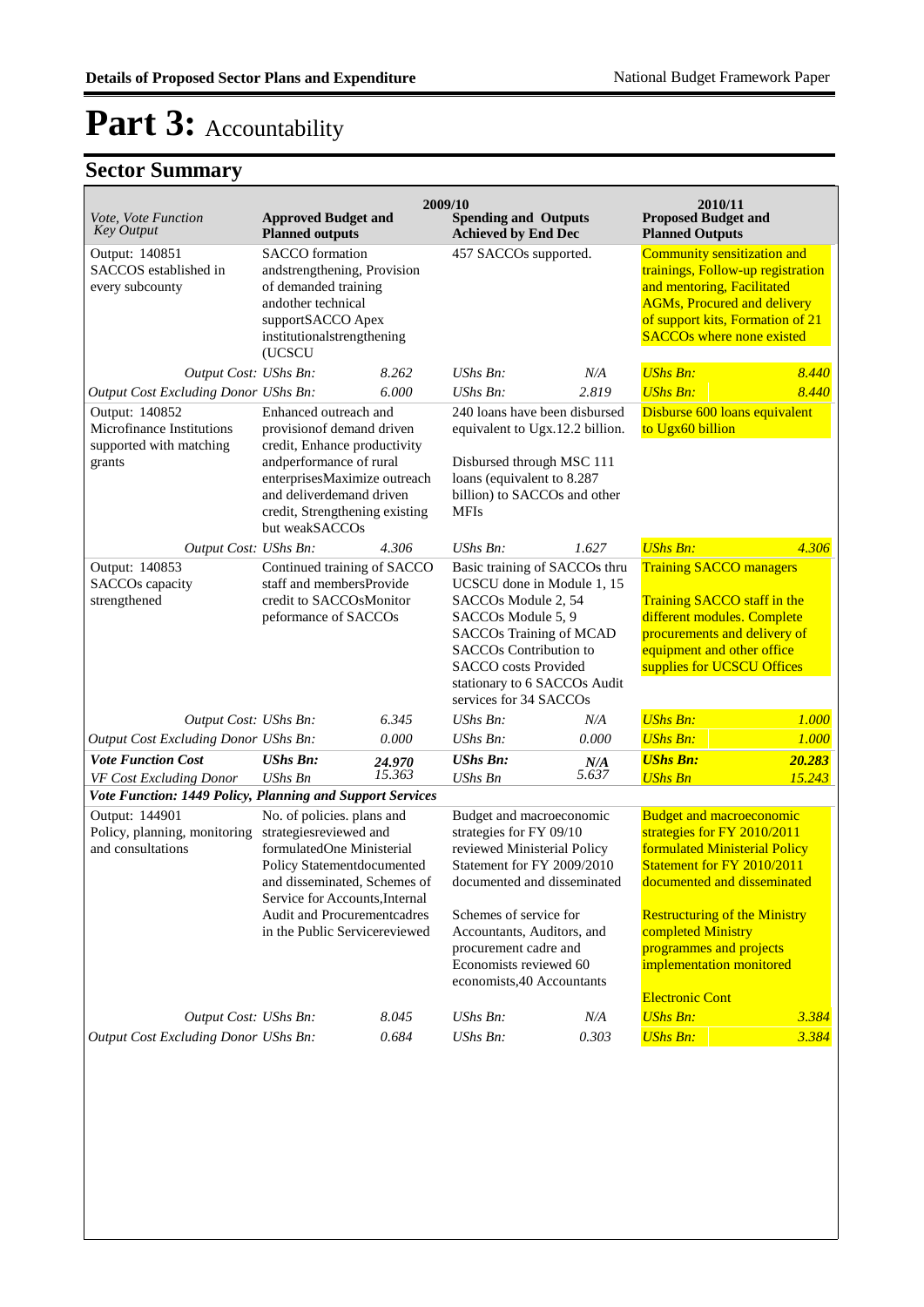|                                                                                               |                                                                                                                                                                                                                                                                           |       | 2009/10                                                                                                                                                                                                                                                                                                    |       | 2010/11                                                                                                                                                                                                                                                        |       |
|-----------------------------------------------------------------------------------------------|---------------------------------------------------------------------------------------------------------------------------------------------------------------------------------------------------------------------------------------------------------------------------|-------|------------------------------------------------------------------------------------------------------------------------------------------------------------------------------------------------------------------------------------------------------------------------------------------------------------|-------|----------------------------------------------------------------------------------------------------------------------------------------------------------------------------------------------------------------------------------------------------------------|-------|
| Vote, Vote Function<br><b>Key Output</b>                                                      | <b>Approved Budget and</b><br><b>Planned outputs</b>                                                                                                                                                                                                                      |       | <b>Spending and Outputs</b><br><b>Achieved by End Dec</b>                                                                                                                                                                                                                                                  |       | <b>Proposed Budget and</b><br><b>Planned Outputs</b>                                                                                                                                                                                                           |       |
| Output: 144902<br><b>Ministry Support Services</b>                                            | Consultative and<br>sensitizationprograms<br>conducted in both Centraland<br>sample Local<br>Governments. Draft updated<br>Schemes, Functional Audit<br>CommitteesRisk management<br>processesreviewed and<br>evaluatedEnsure financial<br>system integrity is maintained |       | Audit Committee commisioned<br>and functional Risk<br>management processes<br>implemented Financial system<br>integrity maintained<br>Administrative logistical<br>support provided Staff welfare<br>provided Ministry physical<br>assets mantained Library<br>services provided<br><b>UShs Bn:</b><br>N/A |       | <b>Risk management processes</b><br>implemented Financial system<br>integrity maintained<br><b>Administrative logistical</b><br>support provided Staff welfare<br>provided Ministry physical<br>assets mantained                                               |       |
| Output Cost: UShs Bn:                                                                         |                                                                                                                                                                                                                                                                           | 7.835 |                                                                                                                                                                                                                                                                                                            |       | <b>UShs Bn:</b>                                                                                                                                                                                                                                                | 6.797 |
| Output Cost Excluding Donor UShs Bn:                                                          |                                                                                                                                                                                                                                                                           | 4.580 | UShs Bn:                                                                                                                                                                                                                                                                                                   | 1.481 | <b>UShs Bn:</b>                                                                                                                                                                                                                                                | 6.797 |
| Output: 144903<br>Ministerial and Top<br><b>Management Services</b>                           | Logistical support<br>providedInternational<br>meetings &conferences<br>facilitatedPublic Relations<br>mantainedMinistry events<br>managed, Top management<br>logistics                                                                                                   |       | Ministry events coordinated<br>Logistical support provided<br>Personal Assistants recruited<br>International meetings and<br>conferences facilitated Public<br>relations maintained                                                                                                                        |       | Ministry events coordinated<br>Logistical support provided<br>International meetings and<br>conferences facilitated Public<br>relations maintained                                                                                                             |       |
| Output Cost: UShs Bn:                                                                         |                                                                                                                                                                                                                                                                           | 2.321 | UShs Bn:                                                                                                                                                                                                                                                                                                   | 1.172 | <b>UShs Bn:</b>                                                                                                                                                                                                                                                | 3.353 |
| Output: 144904<br>Tax Support to Exempted<br><b>Service Providers</b>                         | Promote development of<br>priority sectors of Government<br>and support humanitarian aid to<br>the population                                                                                                                                                             |       | Priority sectors of Government<br>supported Support to<br>Humanitarian aid providers                                                                                                                                                                                                                       |       | <b>Priority sectors of Government</b><br>supported Support to<br>Humanitarian aid providers                                                                                                                                                                    |       |
| Output Cost: UShs Bn:                                                                         |                                                                                                                                                                                                                                                                           | 5.000 | $UShs Bn$ :                                                                                                                                                                                                                                                                                                | 1.661 | <b>UShs Bn:</b>                                                                                                                                                                                                                                                | 5.000 |
| Output: 144951<br>NEC services                                                                | Spare parts for<br>mechanizedequipment, metal<br>fabrication, carpentry and<br>electronic works formilitary<br>equipment, furniture, maize<br>mills and other<br>metalproductsBeef cattle<br>rearingEngineering,<br>Construction.                                         |       | Engineering and construction<br>works for the army and the<br>public undertaken Fumigation<br>services provided to the public<br>Productive cattle rearing<br>continued 100 Tractors<br>assembled Metal fabrication<br>and wood works undertaken                                                           |       | <b>Engineering and construction</b><br>works for the army and the<br>public undertaken Fumigation<br>services provided to the public<br><b>Productive cattle rearing</b><br>continued 100 Tractors<br>assembled Metal fabrication<br>and wood works undertaken |       |
| Output Cost: UShs Bn:                                                                         |                                                                                                                                                                                                                                                                           | 2.800 | UShs Bn:                                                                                                                                                                                                                                                                                                   | 1.400 | <b>UShs Bn:</b>                                                                                                                                                                                                                                                | 2.800 |
| Output: 144952<br>Custodian Board services                                                    | All remaining assets transferred<br>toDAPCB managed, sold or<br>disposedofAll the remaining<br><b>DAPCBliabilities</b><br>dischargedAll due debts or<br>other monies dueto the<br>Departed Asian colleced                                                                 |       | Comprehensive audit of<br>DAPCB DAPCB property<br>search and status identification<br>commenced                                                                                                                                                                                                            |       | All remaining assets transferred<br>to DAPCB managed, sold or<br>disposed of All the remaining<br><b>DAPCB</b> liabilities discharged<br>All due debts or other monies<br>due to the Departed Asian<br>collected                                               |       |
| Output Cost: UShs Bn:                                                                         |                                                                                                                                                                                                                                                                           | 0.200 | UShs Bn:                                                                                                                                                                                                                                                                                                   | 0.113 | <b>UShs Bn:</b>                                                                                                                                                                                                                                                | 0.200 |
| Output: 144953<br>Subscriptions and<br>Contributions to<br><b>International Organisations</b> | Subscriptions Paid                                                                                                                                                                                                                                                        |       | Subscriptions paid to<br>International Agencies the<br>Ministry is accredited to                                                                                                                                                                                                                           |       | Paid all subscriptions to<br>International organisations the<br>Ministry is accredited to                                                                                                                                                                      |       |
| Output Cost: UShs Bn:                                                                         |                                                                                                                                                                                                                                                                           | 0.000 | UShs Bn:                                                                                                                                                                                                                                                                                                   | 0.000 | <b>UShs Bn:</b>                                                                                                                                                                                                                                                | 0.300 |
| Output: 144975<br><b>Purchase of Motor Vehicles</b><br>and Other Transport<br>Equipment       | <b>Purchase of Vehicles</b>                                                                                                                                                                                                                                               |       | Ministry obsolete fleet of<br>vehicles disposal process<br>initiated 5 new vehicles<br>procured                                                                                                                                                                                                            |       | Ministry obsolete vehicles<br>disposed off New vehicles<br>procured                                                                                                                                                                                            |       |
| Output Cost: UShs Bn:                                                                         |                                                                                                                                                                                                                                                                           | 0.899 | UShs Bn:                                                                                                                                                                                                                                                                                                   | 0.000 | <b>UShs Bn:</b>                                                                                                                                                                                                                                                | 0.899 |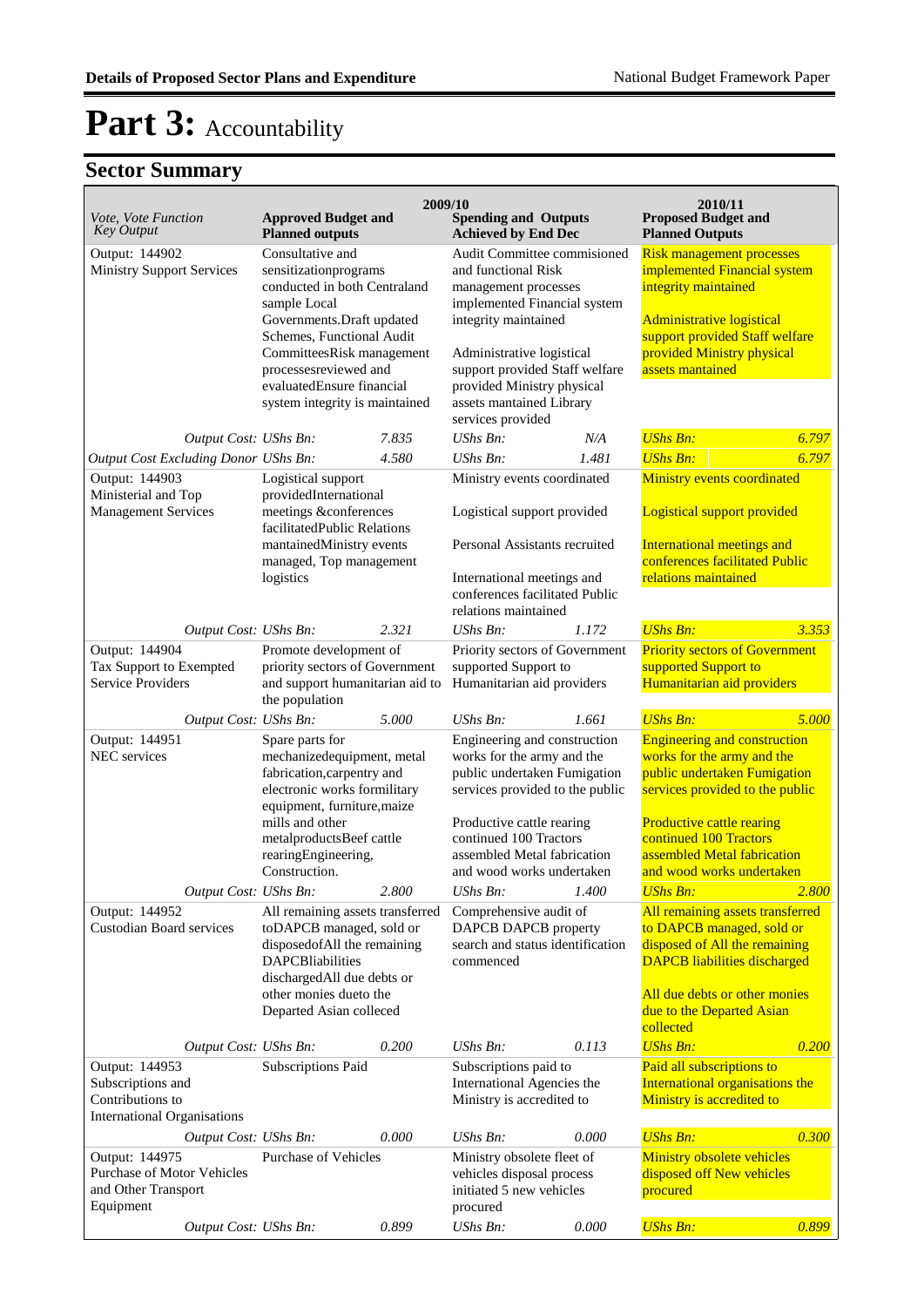| Vote, Vote Function<br><b>Key Output</b>                                                               | <b>Approved Budget and</b><br><b>Planned outputs</b>                                                                                                                               | 2009/10          | <b>Spending and Outputs</b><br><b>Achieved by End Dec</b>                                       |              | 2010/11<br><b>Proposed Budget and</b><br><b>Planned Outputs</b>                                                                                                                                                                                               |                  |
|--------------------------------------------------------------------------------------------------------|------------------------------------------------------------------------------------------------------------------------------------------------------------------------------------|------------------|-------------------------------------------------------------------------------------------------|--------------|---------------------------------------------------------------------------------------------------------------------------------------------------------------------------------------------------------------------------------------------------------------|------------------|
| Output: 144976<br>Purchase of Office and ICT<br>Equipment, including<br>Software                       | Procurement of assorted IT and<br>Office Equipment                                                                                                                                 |                  | Obsolete office equipment<br>disposed off New computers<br>acquired                             |              | <b>Document Management system</b><br>and software procured<br>Obsolete office equipment<br>disposed off New computers<br>acquired                                                                                                                             |                  |
| Output Cost: UShs Bn:                                                                                  |                                                                                                                                                                                    | 0.300            | UShs Bn:                                                                                        | 0.066        | <b>UShs Bn:</b>                                                                                                                                                                                                                                               | 0.300            |
| <b>Vote Function Cost</b><br>VF Cost Excluding Donor                                                   | <b>UShs Bn:</b><br><b>UShs Bn</b>                                                                                                                                                  | 54.964<br>44.349 | <b>UShs Bn:</b><br><b>UShs Bn</b>                                                               | N/A<br>6.243 | <b>UShs Bn:</b><br><b>UShs Bn</b>                                                                                                                                                                                                                             | 24.273<br>22.343 |
| <b>Cost of Vote Services:</b>                                                                          | $UShs Bn$ :                                                                                                                                                                        | 262.189          | $UShs Bn$ :                                                                                     | 66.404       | <b>UShs Bn:</b>                                                                                                                                                                                                                                               | 231.438          |
| Vote Cost Excluding Donor                                                                              | <b>UShs Bn</b>                                                                                                                                                                     | 183.911          | UShs Bn                                                                                         | 66.404       | <b>UShs Bn</b>                                                                                                                                                                                                                                                | 164.312          |
| Vote: 103 Inspectorate of Government (IG)                                                              |                                                                                                                                                                                    |                  |                                                                                                 |              |                                                                                                                                                                                                                                                               |                  |
| Vote Function: 1451 Corruption investigation , Litigation & Awareness                                  |                                                                                                                                                                                    |                  |                                                                                                 |              |                                                                                                                                                                                                                                                               |                  |
| Output: 145101<br>Administration & Support<br>services                                                 | 100 officers to be trained 30<br>new officers to be<br>recruitedTimely procurement<br>ofgoods, services and works<br>for IG3 Exchange<br>programmes, 100 officers to be<br>trained |                  | 221 officers Stationery &<br>15 Computer supplies received                                      |              | 350 officers to be trained 30<br>new officers to be recruited<br><b>Timely procurement</b><br>ofgoods, services and works<br>for IG3 Exchange<br>programmes, 3 studies                                                                                        |                  |
| Output Cost: UShs Bn:                                                                                  |                                                                                                                                                                                    | 13.256           | $UShs Bn$ :                                                                                     | N/A          | <b>UShs Bn:</b>                                                                                                                                                                                                                                               | 5.625            |
| Output Cost Excluding Donor UShs Bn:                                                                   |                                                                                                                                                                                    | 9.792            | UShs Bn:                                                                                        | 3.221        | <b>UShs Bn:</b>                                                                                                                                                                                                                                               | 5.625            |
| Output: 145102<br>Investigations/operations                                                            | 15 workshops, 15<br>presentations10 tv<br>presentations, 5<br>publications20 Intergrity<br>clubs, 2 reports, 400 talk shows                                                        |                  | 468 cases handled                                                                               |              | 400 complaints on corruption.                                                                                                                                                                                                                                 |                  |
| Output Cost: UShs Bn:                                                                                  |                                                                                                                                                                                    | 0.038            | UShs Bn:                                                                                        | 0.009        | <b>UShs Bn:</b>                                                                                                                                                                                                                                               | 2.022            |
| Output: 145103<br>Prosecutions & Civil<br>Litigation                                                   | 3000 complaints, 20 complaints<br>on corruption.                                                                                                                                   |                  | 6 corruption cases concluded<br>6 cases were concluded and 6<br>are pending judgment            |              | 20 Prosecution corruption<br>cases, 15 civil cases                                                                                                                                                                                                            |                  |
| Output Cost: UShs Bn:                                                                                  |                                                                                                                                                                                    | 0.713            | <b>UShs Bn:</b>                                                                                 | 0.192        | <b>UShs Bn:</b>                                                                                                                                                                                                                                               | 1.901            |
| Output: 145104<br>Public Awareness, Policy & corruption cases 15 civil cases<br><b>Systems Studies</b> | 8 corruption cases, -10                                                                                                                                                            |                  | 02 workshop 3 schools<br>covered 3 presentations 3<br>presentations 1 system study<br>completed |              | 15 workshops, 15<br>presentations8 tv talk shows<br>and 48 Tv spot messages, 2000<br>copies of bianual report24<br>Intergrity clubs, 2 reports,<br>24 Radio talk shows, and 730<br>spot messages, 4 studies, Anti-<br>corruption film shows in 120<br>schools |                  |
| Output Cost: UShs Bn:                                                                                  |                                                                                                                                                                                    | 0.484            | UShs Bn:                                                                                        | 0.121        | <b>UShs Bn:</b>                                                                                                                                                                                                                                               | 2.233            |
| Output: 145105<br>Decentralised Anti -<br>corruption programmes                                        | 30 verifications15 breaches of<br>the code, 10 verifications5<br>breaches of the Code0.573                                                                                         |                  | 190 recommendations were<br>fully implemented and 284<br>partially implemented                  |              | 672 complaints on corruption.<br>300 recommendations to be<br>implemented                                                                                                                                                                                     |                  |
| Output Cost: UShs Bn:                                                                                  |                                                                                                                                                                                    | 0.696            | UShs Bn:                                                                                        | 0.174        | <b>UShs Bn:</b>                                                                                                                                                                                                                                               | 4.527            |
| Output: 145106<br>Verification of Leaders'<br>Declarations                                             | 3 studies Nil NIS, 2 studies                                                                                                                                                       |                  | 8 verifications concluded                                                                       |              | 40 verifications and<br>investigations, Distribution of<br>declaration forms to specified<br>leaders.                                                                                                                                                         |                  |
| Output Cost: UShs Bn:                                                                                  |                                                                                                                                                                                    | 0.000            | UShs $Bn$ :                                                                                     | 0.000        | <b>UShs Bn:</b>                                                                                                                                                                                                                                               | 1.263            |
|                                                                                                        |                                                                                                                                                                                    |                  |                                                                                                 |              |                                                                                                                                                                                                                                                               |                  |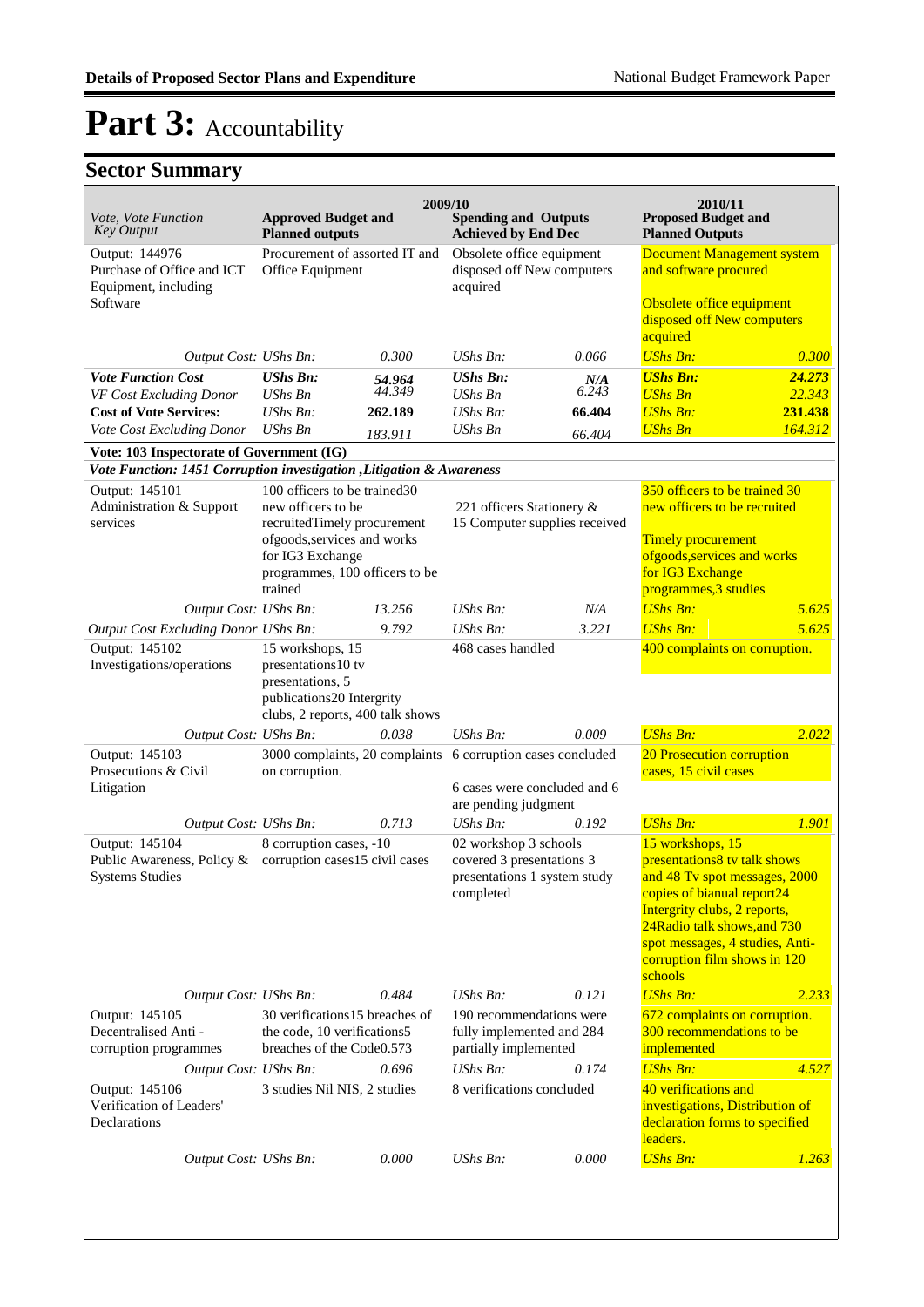|                                                                                                           |                                                                                                                                                                                                 |                  | 2009/10                                                                                                                                                                                                                                                  |                                                        | 2010/11                                                                                                                                                                                                                                                                                                  |                                                                                 |  |
|-----------------------------------------------------------------------------------------------------------|-------------------------------------------------------------------------------------------------------------------------------------------------------------------------------------------------|------------------|----------------------------------------------------------------------------------------------------------------------------------------------------------------------------------------------------------------------------------------------------------|--------------------------------------------------------|----------------------------------------------------------------------------------------------------------------------------------------------------------------------------------------------------------------------------------------------------------------------------------------------------------|---------------------------------------------------------------------------------|--|
| Vote, Vote Function<br><b>Key Output</b>                                                                  | <b>Approved Budget and</b><br><b>Planned outputs</b>                                                                                                                                            |                  | <b>Spending and Outputs</b><br><b>Achieved by End Dec</b>                                                                                                                                                                                                |                                                        | <b>Proposed Budget and</b><br><b>Planned Outputs</b>                                                                                                                                                                                                                                                     |                                                                                 |  |
| Output: 145171<br>Acquisition of Land by<br>Government                                                    |                                                                                                                                                                                                 |                  | Still in process                                                                                                                                                                                                                                         |                                                        | a plot or a building for office<br>accommodation.                                                                                                                                                                                                                                                        |                                                                                 |  |
| Output Cost: UShs Bn:                                                                                     |                                                                                                                                                                                                 | 0.400            | UShs Bn:                                                                                                                                                                                                                                                 | 0.240                                                  | <b>UShs Bn:</b>                                                                                                                                                                                                                                                                                          | 0.400                                                                           |  |
| Output: 145175<br><b>Purchase of Motor Vehicles</b><br>and Other Transport<br>Equipment                   | Purchase of Vehicles                                                                                                                                                                            |                  | Nil                                                                                                                                                                                                                                                      |                                                        | Purchase 10 vehicles                                                                                                                                                                                                                                                                                     |                                                                                 |  |
| Output Cost: UShs Bn:                                                                                     |                                                                                                                                                                                                 | 0.352            | UShs Bn:                                                                                                                                                                                                                                                 | 0.000                                                  | <b>UShs Bn:</b>                                                                                                                                                                                                                                                                                          | 0.442                                                                           |  |
| Output: 145176<br>Purchase of Office and ICT<br>Equipment, including<br>Software                          | Procurement of assorted IT and<br>Office Equipment                                                                                                                                              |                  |                                                                                                                                                                                                                                                          | Bought various Ict equipments<br>and installed for use |                                                                                                                                                                                                                                                                                                          | Various equipment to be<br>procured, including printers,<br>computers and UPSs. |  |
| Output Cost: UShs Bn:                                                                                     |                                                                                                                                                                                                 | 0.055            | $UShs Bn$ :                                                                                                                                                                                                                                              | 0.011                                                  | <b>UShs Bn:</b>                                                                                                                                                                                                                                                                                          | 0.028                                                                           |  |
| <b>Vote Function Cost</b>                                                                                 | <b>UShs Bn:</b><br><b>UShs Bn</b>                                                                                                                                                               | 16.727<br>13.264 | <b>UShs Bn:</b><br>UShs Bn                                                                                                                                                                                                                               | N/A<br>3.991                                           | <b>UShs Bn:</b><br><b>UShs Bn</b>                                                                                                                                                                                                                                                                        | 18.471<br>17.230                                                                |  |
| VF Cost Excluding Donor<br><b>Cost of Vote Services:</b>                                                  | $UShs Bn$ :                                                                                                                                                                                     | 16.077           | $UShs Bn$ :                                                                                                                                                                                                                                              | N/A                                                    | <b>UShs Bn:</b>                                                                                                                                                                                                                                                                                          | 18.471                                                                          |  |
| Vote Cost Excluding Donor                                                                                 | <b>UShs Bn</b>                                                                                                                                                                                  | 13.264           | UShs Bn                                                                                                                                                                                                                                                  | 3.991                                                  | <b>UShs Bn</b>                                                                                                                                                                                                                                                                                           | 17.230                                                                          |  |
| <b>Vote: 112 Ethics and Integrity</b>                                                                     |                                                                                                                                                                                                 |                  |                                                                                                                                                                                                                                                          |                                                        |                                                                                                                                                                                                                                                                                                          |                                                                                 |  |
| Vote Function: 1452 Governance and Accountability                                                         |                                                                                                                                                                                                 |                  |                                                                                                                                                                                                                                                          |                                                        |                                                                                                                                                                                                                                                                                                          |                                                                                 |  |
| Output: 145201<br>Formulation and monitoring<br>of Policies, laws and<br>strategies                       | Two new anti corruption<br>lawsinitiated and<br>developed2. Two laws<br>developed in<br>2008/09disseminated to the<br>public                                                                    |                  | -Nanti corruption dAct 2009<br>eveloped and enacted -<br>National Anti Corruption<br>Strategy (NACS) developed and<br>printed -Whistleblowers<br>protection law developed and<br>presented to Parliament -<br>Salaries and allowance for 2<br>staff paid |                                                        | 1. Anti Corruption Act 2009,<br>Leadership code Act and<br>whistleblowers Protection laws<br>disseminated 2. National Anti<br><b>Corruption stratyegy</b><br>disseminated and<br>implementation monitored. 3.<br><b>Report of Uganda's compliance</b><br>to UN convention against<br>corruption produced |                                                                                 |  |
| Output Cost: UShs Bn:                                                                                     |                                                                                                                                                                                                 | 0.294            | $UShs Bn$ :                                                                                                                                                                                                                                              | N/A                                                    | <b>UShs Bn:</b><br><b>UShs Bn:</b>                                                                                                                                                                                                                                                                       | 0.388                                                                           |  |
| Output Cost Excluding Donor UShs Bn:<br>Output: 145202                                                    |                                                                                                                                                                                                 | 0.194            | UShs Bn:                                                                                                                                                                                                                                                 | 0.024                                                  | 1. A policy on ethical values                                                                                                                                                                                                                                                                            | 0.388                                                                           |  |
| Public education and<br>awareness                                                                         | <b>Integrity Promotion</b><br>forumsestablished in 25<br>districts of UgandaNational<br>Values document<br>forpromotion of integrity<br>printed and<br>disseminated<br>IEC strategy implemented |                  | -Public education on promoting<br>transparency and accountability<br>conducted in 3 districts -1<br>Sensitization workshops for<br>Tutors of Primary Teacher<br>Colleges conducted on how to<br>integrate ethical vales in school<br>activities.         |                                                        | developed. 2. Capacity of 10<br>educational institutions to<br>integrate ethical values<br>enhanced. 3. Integrity<br>promotion forums established<br>10 districts and their capacities<br>enhanced. 4. Coalition with<br>professional bodies enhanced.                                                   |                                                                                 |  |
| Output Cost: UShs Bn:                                                                                     |                                                                                                                                                                                                 | 0.733            | UShs Bn:                                                                                                                                                                                                                                                 | N/A                                                    | <b>UShs Bn:</b>                                                                                                                                                                                                                                                                                          | 0.488                                                                           |  |
| Output Cost Excluding Donor UShs Bn:<br>Output: 145203<br>Coordination of<br><b>Accountability Sector</b> | Five community<br>feedbackreports received from<br>the fiveregions of the country,<br>sector reports produced<br>onprogress of development of<br>sectorservice delivery<br>standards;           | 0.473            | UShs Bn:<br>Two community<br>feedbackreports received from<br>the fiveregions of the country,<br>sector reports produced<br>onprogress of development of<br>sectorservice delivery<br>standards:                                                         | 0.121                                                  | <b>UShs Bn:</b><br>1. 12 accountability sector<br>working group, 4 steering and 1<br>leadership committee meetings<br>held 2. Two follow up<br>meetings with community<br>monitors, District integrity<br>forum and other district officials<br>conducted 3. Service delivery<br>standards developed and | 0.488                                                                           |  |
| Output Cost: UShs Bn:                                                                                     |                                                                                                                                                                                                 | 0.506            | <b>UShs Bn:</b>                                                                                                                                                                                                                                          | N/A                                                    | <b>UShs Bn:</b>                                                                                                                                                                                                                                                                                          | 0.508                                                                           |  |
| Output Cost Excluding Donor UShs Bn:                                                                      |                                                                                                                                                                                                 | 0.000            | UShs Bn:                                                                                                                                                                                                                                                 | 0.000                                                  | <b>UShs Bn:</b>                                                                                                                                                                                                                                                                                          | 0.508                                                                           |  |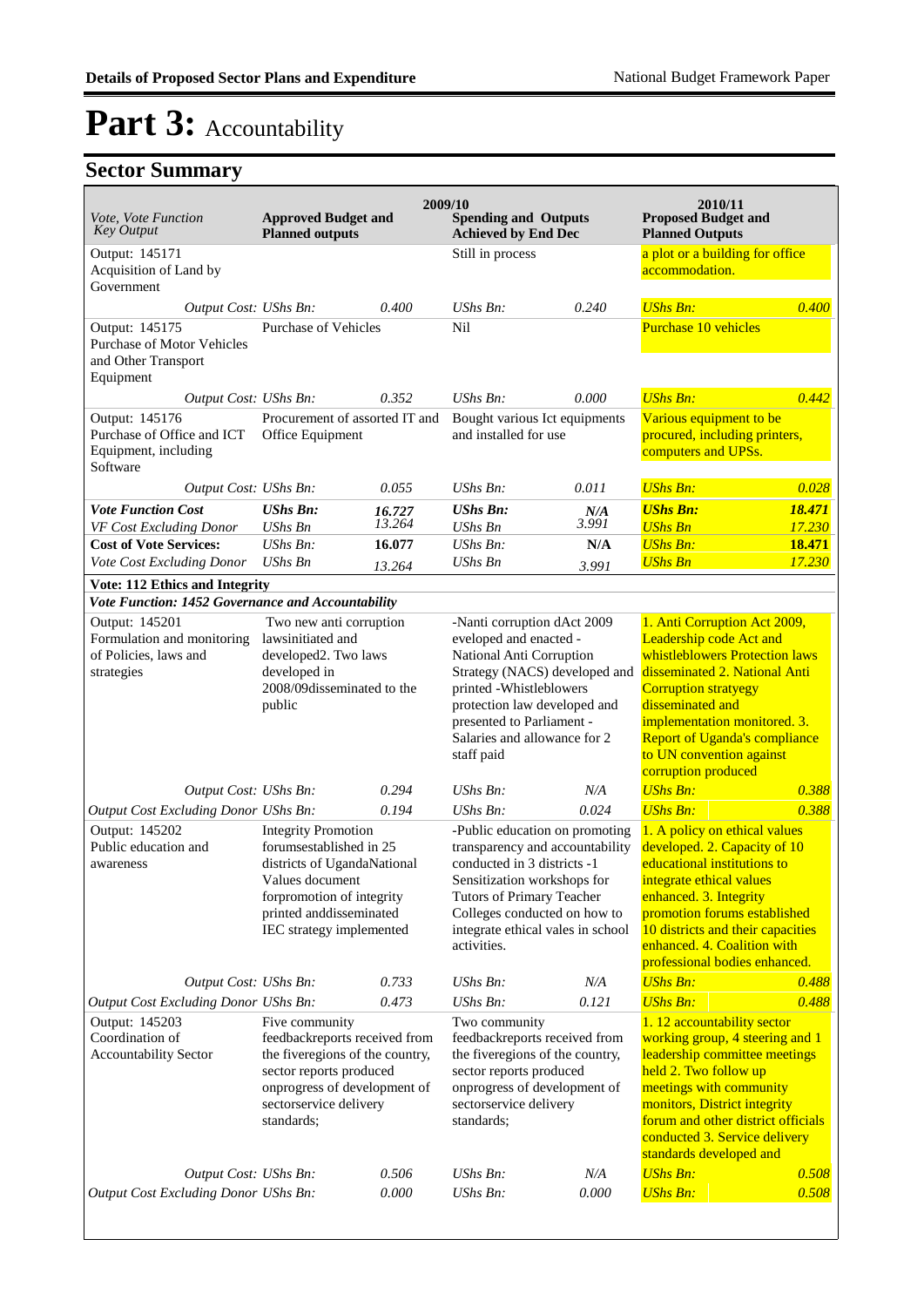|                                                                |                                                                                                                                                                                                                                                                            | 2009/10                                                                                                                                                                                                                                                              |                                                                                                                                                                                                                                                                                     |                                                                                                                                                        | 2010/11                                                                                                                                                                                                                                                                                                                 |                |
|----------------------------------------------------------------|----------------------------------------------------------------------------------------------------------------------------------------------------------------------------------------------------------------------------------------------------------------------------|----------------------------------------------------------------------------------------------------------------------------------------------------------------------------------------------------------------------------------------------------------------------|-------------------------------------------------------------------------------------------------------------------------------------------------------------------------------------------------------------------------------------------------------------------------------------|--------------------------------------------------------------------------------------------------------------------------------------------------------|-------------------------------------------------------------------------------------------------------------------------------------------------------------------------------------------------------------------------------------------------------------------------------------------------------------------------|----------------|
| Vote, Vote Function<br>Key Output                              | <b>Approved Budget and</b><br><b>Planned outputs</b>                                                                                                                                                                                                                       |                                                                                                                                                                                                                                                                      | <b>Spending and Outputs</b><br><b>Achieved by End Dec</b>                                                                                                                                                                                                                           |                                                                                                                                                        | <b>Proposed Budget and</b><br><b>Planned Outputs</b>                                                                                                                                                                                                                                                                    |                |
| Output: 145205<br><b>DEI Support Services</b>                  | 50% of goods and services in<br>theprocurement plan<br>procured 50% of vacant staff<br>established of DEI filled<br>Capacity of 5 staff enhanced<br>thruough training, Capacity of 5<br>staff enhancedthrough training                                                     |                                                                                                                                                                                                                                                                      | 20 % of goods and services in<br>theprocurement plan<br>procured 40% of vacant staff<br>establishedof DEI filled<br>Capacity of 2 staff enhanced<br>thruough training, Capacity of 5<br>staff enhancedthrough training                                                              |                                                                                                                                                        | 1. Two policies developed. 2.<br><b>Implementation of NACS</b><br>monitored. 3. Goods and<br>services procured. 4. DEI staff<br>establishment filled. 5.<br><b>Coordination of IAF and</b><br>Accountability sector enhanced.<br>6. Sufficient budgetary<br>provision for operations of DEI.                            |                |
| Output Cost: UShs Bn:                                          |                                                                                                                                                                                                                                                                            | 0.760                                                                                                                                                                                                                                                                | UShs Bn:                                                                                                                                                                                                                                                                            | 0.259                                                                                                                                                  | <b>UShs Bn:</b>                                                                                                                                                                                                                                                                                                         | 1.187          |
| <b>Vote Function Cost</b>                                      | <b>UShs Bn:</b>                                                                                                                                                                                                                                                            | 4.280<br>3.414                                                                                                                                                                                                                                                       | <b>UShs Bn:</b>                                                                                                                                                                                                                                                                     | N/A<br>0.470                                                                                                                                           | <b>UShs Bn:</b>                                                                                                                                                                                                                                                                                                         | 4.071          |
| VF Cost Excluding Donor<br><b>Cost of Vote Services:</b>       | <b>UShs Bn</b><br>UShs Bn:                                                                                                                                                                                                                                                 | 4.020                                                                                                                                                                                                                                                                | <b>UShs Bn</b><br>$UShs Bn$ :                                                                                                                                                                                                                                                       | N/A                                                                                                                                                    | <b>UShs Bn</b><br><b>UShs Bn:</b>                                                                                                                                                                                                                                                                                       | 3.154<br>4.071 |
| Vote Cost Excluding Donor                                      | <b>UShs Bn</b>                                                                                                                                                                                                                                                             |                                                                                                                                                                                                                                                                      | <b>UShs Bn</b>                                                                                                                                                                                                                                                                      |                                                                                                                                                        | <b>UShs Bn</b>                                                                                                                                                                                                                                                                                                          | 3.154          |
| <b>Vote: 130 Treasury Operations</b>                           |                                                                                                                                                                                                                                                                            | 3.414                                                                                                                                                                                                                                                                |                                                                                                                                                                                                                                                                                     | 0.470                                                                                                                                                  |                                                                                                                                                                                                                                                                                                                         |                |
| <b>Vote Function: 1451 Treasury Operations</b>                 |                                                                                                                                                                                                                                                                            |                                                                                                                                                                                                                                                                      |                                                                                                                                                                                                                                                                                     |                                                                                                                                                        |                                                                                                                                                                                                                                                                                                                         |                |
| Output: 145151<br><b>Treasury Operations</b>                   | <b>Transfers for Debt Repayments</b><br>and holdings for contingency<br>fund.                                                                                                                                                                                              |                                                                                                                                                                                                                                                                      | Timely requistion of debt<br>resources from development<br>partners                                                                                                                                                                                                                 |                                                                                                                                                        | Timely requistion of debt<br>resources from development<br>partners                                                                                                                                                                                                                                                     |                |
| Output Cost: UShs Bn:                                          |                                                                                                                                                                                                                                                                            | 2.000                                                                                                                                                                                                                                                                | <b>UShs Bn:</b>                                                                                                                                                                                                                                                                     | 0.000                                                                                                                                                  | <b>UShs Bn:</b>                                                                                                                                                                                                                                                                                                         | 2.000          |
| <b>Vote Function Cost</b>                                      | <b>UShs Bn:</b>                                                                                                                                                                                                                                                            | 2.000                                                                                                                                                                                                                                                                | <b>UShs Bn:</b>                                                                                                                                                                                                                                                                     | 0.000                                                                                                                                                  | <b>UShs Bn:</b>                                                                                                                                                                                                                                                                                                         | 2.000          |
| <b>Cost of Vote Services:</b>                                  | UShs Bn:                                                                                                                                                                                                                                                                   | 2.000                                                                                                                                                                                                                                                                | <b>UShs Bn:</b>                                                                                                                                                                                                                                                                     | 0.000                                                                                                                                                  | <b>UShs Bn:</b>                                                                                                                                                                                                                                                                                                         | 2.000          |
| <b>Vote: 131 Auditor General</b>                               |                                                                                                                                                                                                                                                                            |                                                                                                                                                                                                                                                                      |                                                                                                                                                                                                                                                                                     |                                                                                                                                                        |                                                                                                                                                                                                                                                                                                                         |                |
| Vote Function: 1453 External Audit                             |                                                                                                                                                                                                                                                                            |                                                                                                                                                                                                                                                                      | 33 Grants of Credit for                                                                                                                                                                                                                                                             |                                                                                                                                                        |                                                                                                                                                                                                                                                                                                                         |                |
| Output: 145301<br><b>Financial Audits</b>                      |                                                                                                                                                                                                                                                                            | Vol.2, 3 & 4 of Annual<br>Financial AuditReports for<br>Auditor General Issued.<br>Conduct 81 Central<br>Government Audits 75 financial<br>audits in StateCorporations,<br>Audit of 80 HLGs, 13<br>meetings.<br>Municipals, 91 Townc<br>councils and 897 Subcounties |                                                                                                                                                                                                                                                                                     | Appropriation of Act 2011. 17<br>Special Audits completed. 846<br>LG reports complete and 60<br>Statutory audit reports<br>submitted. Attended all PAC | Vol.2, 3 & 4 of Annual<br><b>Financial AuditReports for</b><br><b>Auditor General Issued.</b><br><b>Conduct 217 Central</b><br><b>Government Audits 108</b><br>financial audits in<br><b>StateCorporations, Audit of</b><br>199 HLGs, 916 LLGs. Issue<br>warrants for Appropriation Act<br>2011. PAC Meetings attended. |                |
| Output Cost: UShs Bn:                                          |                                                                                                                                                                                                                                                                            | 14.731                                                                                                                                                                                                                                                               | UShs Bn:                                                                                                                                                                                                                                                                            | 6.325                                                                                                                                                  | <b>UShs Bn:</b>                                                                                                                                                                                                                                                                                                         | 14.731         |
| Output: 145302<br>Value for Money Audits                       | Vol.5 of the Annual Audit<br>Report10 New VFM<br><b>AuditsTrained</b><br>StaffSenstisation of staff on<br>VFM<br>AuditManualSenstised<br>stakeholders and Public                                                                                                           |                                                                                                                                                                                                                                                                      | 10 VFM Draft Reports<br>complete. 50 VFM Officers<br>trained. One stakeholder<br>workshop held. 11 New VFM<br>projects identified.                                                                                                                                                  |                                                                                                                                                        | Prepare Vol.5 of the annual<br>audit report. Produce 11 VFM<br>audit reports, Carry out 5<br>sensitization/stakeholder<br>wokrshops. Print 5,000 copies<br>of brochures on VFM audit<br>activities as part of sensitzation                                                                                              |                |
| Output Cost: UShs Bn:                                          |                                                                                                                                                                                                                                                                            | 2.625                                                                                                                                                                                                                                                                | UShs Bn:                                                                                                                                                                                                                                                                            | 1.085                                                                                                                                                  | <b>UShs Bn:</b>                                                                                                                                                                                                                                                                                                         | 2.626          |
| Output: 145303<br>Policy, Planning and<br>Strategic Management | Manage OAG<br>RestructuringComplete Staff<br>Appointment andappraisal.<br>Train 100 Staff in<br>variousdisciplines. Secure<br>Office Accommodation &<br>Manage Office Assets. Prepare<br>Vol.I of the Annual Audit<br>Report. Prepare Annual Budget<br>& Financial Reports |                                                                                                                                                                                                                                                                      | Consultant Engaged to begin<br>restucturing in Jan 2010.<br>Advertised recruitment of over<br>40 officers. Completed staff<br>appraisal of 350 Staff members.<br>Completed and submitted<br>Financial Statements for<br>2008/09. Efficiently managed<br>financial & other Resources |                                                                                                                                                        | Prepare Vol.1 of annual audit<br>report. Complete Office<br>restructuring. Prepare and<br>submit annual Financial<br>Statements for 2009/10, Budget,<br><b>BFP</b> and Policy statement for<br>2011/12. Staff appraisal for 390<br><b>Officers. Manage Assets,</b><br>financial and other resources                     |                |
| Output Cost: UShs Bn:                                          |                                                                                                                                                                                                                                                                            | 6.476                                                                                                                                                                                                                                                                | <b>UShs Bn:</b>                                                                                                                                                                                                                                                                     | 2.821                                                                                                                                                  | <b>UShs Bn:</b>                                                                                                                                                                                                                                                                                                         | 6.476          |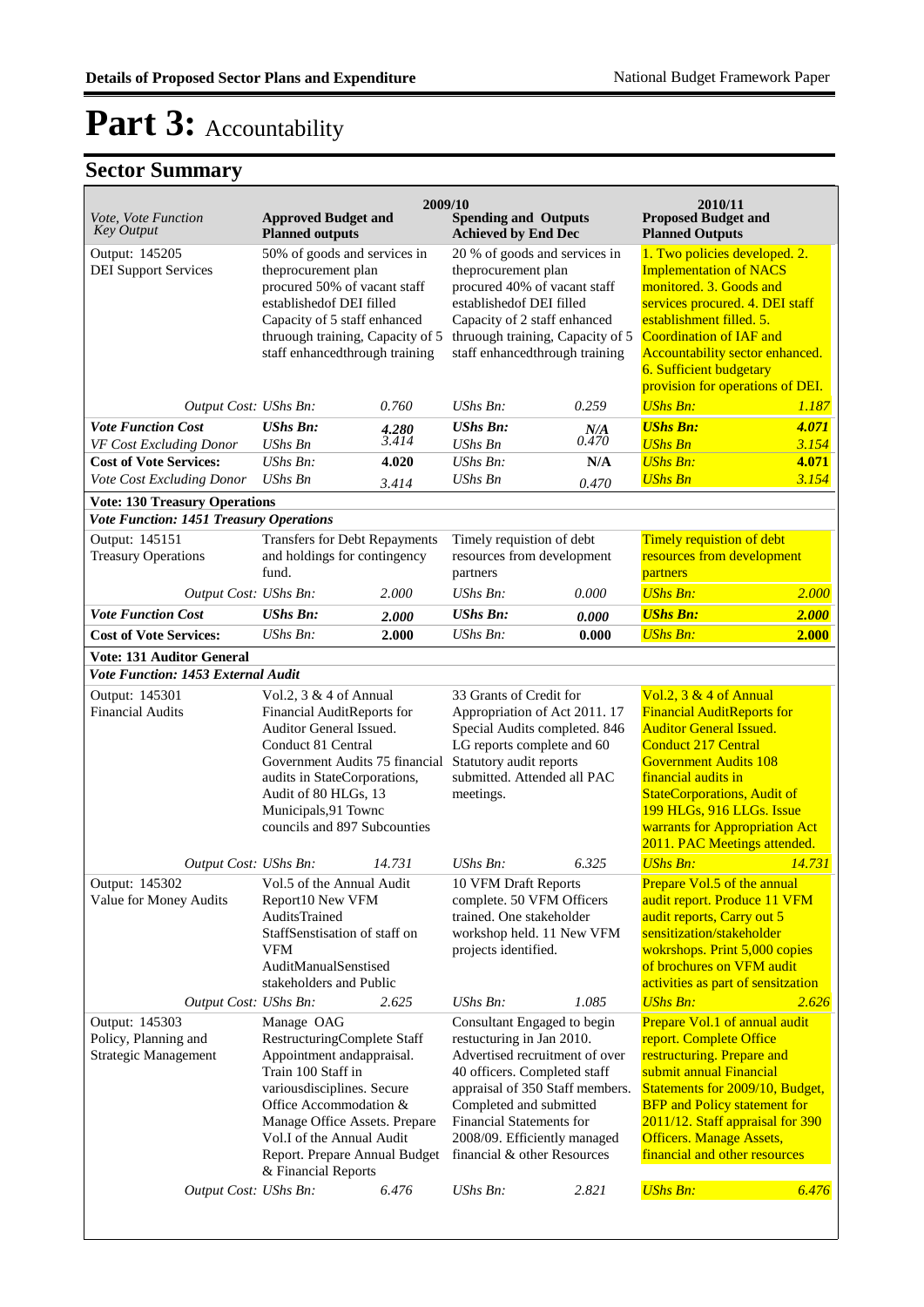| Vote, Vote Function                                                                                 | <b>Approved Budget and</b>                                                                                                                                                                                                                           |                                                      | 2009/10<br><b>Spending and Outputs</b>                                                                                                                                                                                                                                                |                                                                                                                          | 2010/11<br><b>Proposed Budget and</b>                                                                                                                                                                                                                                         |                                                                    |
|-----------------------------------------------------------------------------------------------------|------------------------------------------------------------------------------------------------------------------------------------------------------------------------------------------------------------------------------------------------------|------------------------------------------------------|---------------------------------------------------------------------------------------------------------------------------------------------------------------------------------------------------------------------------------------------------------------------------------------|--------------------------------------------------------------------------------------------------------------------------|-------------------------------------------------------------------------------------------------------------------------------------------------------------------------------------------------------------------------------------------------------------------------------|--------------------------------------------------------------------|
| <b>Key Output</b>                                                                                   | <b>Planned outputs</b>                                                                                                                                                                                                                               |                                                      | <b>Achieved by End Dec</b>                                                                                                                                                                                                                                                            |                                                                                                                          | <b>Planned Outputs</b>                                                                                                                                                                                                                                                        |                                                                    |
| Output: 145372<br>Government Buildings and<br>Administrative Infrastructure Offices. Contractor for | Two contractors engaged for<br>construction of Jinja and Mbale<br>construction of Audit House                                                                                                                                                        |                                                      | Two contractors engaged for<br>construction of Jinja and Mbale<br>Offices. Contractor for<br>construction of Audit House                                                                                                                                                              |                                                                                                                          | <b>Complete construction of Three</b><br>(3) branches of Jinja, Mbale and<br>Mbarara. Complete ground<br>floor construction of Audit                                                                                                                                          |                                                                    |
|                                                                                                     | identified.                                                                                                                                                                                                                                          |                                                      | identified.                                                                                                                                                                                                                                                                           |                                                                                                                          | House.                                                                                                                                                                                                                                                                        |                                                                    |
| Output Cost: UShs Bn:                                                                               |                                                                                                                                                                                                                                                      | 2.308                                                | UShs Bn:                                                                                                                                                                                                                                                                              | N/A                                                                                                                      | <b>UShs Bn:</b>                                                                                                                                                                                                                                                               | 1.006                                                              |
| Output Cost Excluding Donor UShs Bn:                                                                |                                                                                                                                                                                                                                                      | 0.001                                                | UShs Bn:                                                                                                                                                                                                                                                                              | 0.000                                                                                                                    | <b>UShs Bn:</b>                                                                                                                                                                                                                                                               | 1.006                                                              |
| Output: 145375<br>Purchase of Motor Vehicles<br>and Other Transport<br>Equipment                    | Purchase of Vehicles                                                                                                                                                                                                                                 |                                                      | 1 Vehicle purchased from<br>project. 4 vehicles donated from operations.<br>ADB project and 2 vehicles<br>secured from FINMAP.                                                                                                                                                        |                                                                                                                          | 5 Vehicles purchased for Office                                                                                                                                                                                                                                               |                                                                    |
| Output Cost: UShs Bn:                                                                               |                                                                                                                                                                                                                                                      | 0.560                                                | UShs Bn:                                                                                                                                                                                                                                                                              | 0.158                                                                                                                    | <b>UShs Bn:</b>                                                                                                                                                                                                                                                               | 0.500                                                              |
| Output: 145378<br>Purchase of Office and<br>Residential Furniture and<br>Fittings                   |                                                                                                                                                                                                                                                      | Assorted Office Equipment and<br>Furniture purchased |                                                                                                                                                                                                                                                                                       | 4 Executive Desks, 2 heavy<br>duty printers, 40 executive<br>office chairs and partitioned at<br>least 23 square metres. |                                                                                                                                                                                                                                                                               | <b>Assorted furniture and fittings</b><br>for 5 branch Offices and |
| Output Cost: UShs Bn:                                                                               |                                                                                                                                                                                                                                                      | 0.099                                                | UShs Bn:                                                                                                                                                                                                                                                                              | 0.073                                                                                                                    | <b>UShs Bn:</b>                                                                                                                                                                                                                                                               | 0.130                                                              |
| <b>Vote Function Cost</b><br>VF Cost Excluding Donor                                                | <b>UShs Bn:</b><br><b>UShs Bn</b>                                                                                                                                                                                                                    | 27.040<br>24.733                                     | <b>UShs Bn:</b><br><b>UShs Bn</b>                                                                                                                                                                                                                                                     | N/A<br>10.462                                                                                                            | <b>UShs Bn:</b><br><b>UShs Bn</b>                                                                                                                                                                                                                                             | 25,470<br>24.493                                                   |
| <b>Cost of Vote Services:</b>                                                                       | UShs Bn:                                                                                                                                                                                                                                             | 26.800                                               | $UShs Bn$ :                                                                                                                                                                                                                                                                           | N/A                                                                                                                      | <b>UShs Bn:</b>                                                                                                                                                                                                                                                               | 25.470                                                             |
| Vote Cost Excluding Donor                                                                           | <b>UShs Bn</b>                                                                                                                                                                                                                                       | 24.733                                               | UShs Bn                                                                                                                                                                                                                                                                               | 10.462                                                                                                                   | <b>UShs Bn</b>                                                                                                                                                                                                                                                                | 24.493                                                             |
| Vote: 141 URA<br>Vote Function: 1454 Revenue Collection & Administration                            |                                                                                                                                                                                                                                                      |                                                      |                                                                                                                                                                                                                                                                                       |                                                                                                                          |                                                                                                                                                                                                                                                                               |                                                                    |
| Output: 145401                                                                                      | <b>Improve Taxpayer Service</b>                                                                                                                                                                                                                      |                                                      | Departmental operational                                                                                                                                                                                                                                                              |                                                                                                                          | <b>Provide Accessibility to</b>                                                                                                                                                                                                                                               |                                                                    |
| <b>Customs Tax Collection</b>                                                                       | Deliveryfor increased and<br>efficiency,improved<br>compliance management,<br>Develop exchange and<br>utilization of trade and<br>customs information                                                                                                |                                                      | procedure manual has been<br>developed, 24 hour service has<br>been implemented at Malaba<br>and Busia, patnership with<br>SARS has been developed,<br>Audits carried out yielded Ugx<br>to all stations except two.                                                                  |                                                                                                                          | <b>RADDEX</b> information to all<br><b>Customs clients, Strengthen</b><br>customs stakeholder<br>relations, Implement the Re-<br>engineered business processes,<br>Extend a 24 hour service to<br>1.687 billion, Asycuda rolled out Kampala, Entebbe and Katuna.              |                                                                    |
| Output Cost: UShs Bn:                                                                               |                                                                                                                                                                                                                                                      | 31.245                                               | UShs Bn:                                                                                                                                                                                                                                                                              | 15.623                                                                                                                   | <b>UShs Bn:</b>                                                                                                                                                                                                                                                               | 30.973                                                             |
| Output: 145402<br><b>Domestic Tax Collection</b>                                                    | <b>Improve Overall Tax</b><br>ComplianceLevels to realize<br>Revenue of up to 100bn Shs<br>while reducing the costof<br>compliance and Revenue<br>Collection, Improve the<br>Integration of Processes and<br>Systems in Tax Administration<br>(ITAS) |                                                      | A Medium Tax Office was set<br>up, eTax rolled out to kampala<br>east, MTO and LTO,150 staff<br>equiped with key competences<br>i.e auditing the telecom<br>sector, Multinational<br>corporations, insurance and<br>petroleum sectors and 380 risk<br>based audits completed.         |                                                                                                                          | Roll out eTax to stations outside<br>Kampala, Establish and<br><b>Implement Taxpayer expansion</b><br>programmes, Implement a<br>Taxpayer compliance<br>enhancement programme,<br>Establish Risk management in<br>DT and Implement the service<br>quality compliance program. |                                                                    |
| Output Cost: UShs Bn:                                                                               |                                                                                                                                                                                                                                                      | 29.779                                               | UShs Bn:                                                                                                                                                                                                                                                                              | 14.889                                                                                                                   | <b>UShs Bn:</b>                                                                                                                                                                                                                                                               | 30.219                                                             |
| Output: 145403<br>Tax Investigations                                                                | Identify and risk assess all<br>thesectors in the economy.<br>Conduct internal training.                                                                                                                                                             |                                                      | A total of 74 VAT Refund<br>Claims and 24 Customs related<br>cases were risk profiled and<br>escalated into investigative<br>cases, procurement of a trainer<br>for investigators certification is<br>in advanced stages, TID<br>intergrated business process<br>developed under eTax |                                                                                                                          | <b>Strengthen the Investigation</b><br>function, Roll-out the<br>Investigation module of the E-<br>tax system, Develop intelligence<br>mechanisms to identify non<br>compliant taxpayers                                                                                      |                                                                    |
| Output Cost: UShs Bn:                                                                               |                                                                                                                                                                                                                                                      | 3.168                                                | UShs Bn:                                                                                                                                                                                                                                                                              | 1.584                                                                                                                    | <b>UShs Bn:</b>                                                                                                                                                                                                                                                               | 3.433                                                              |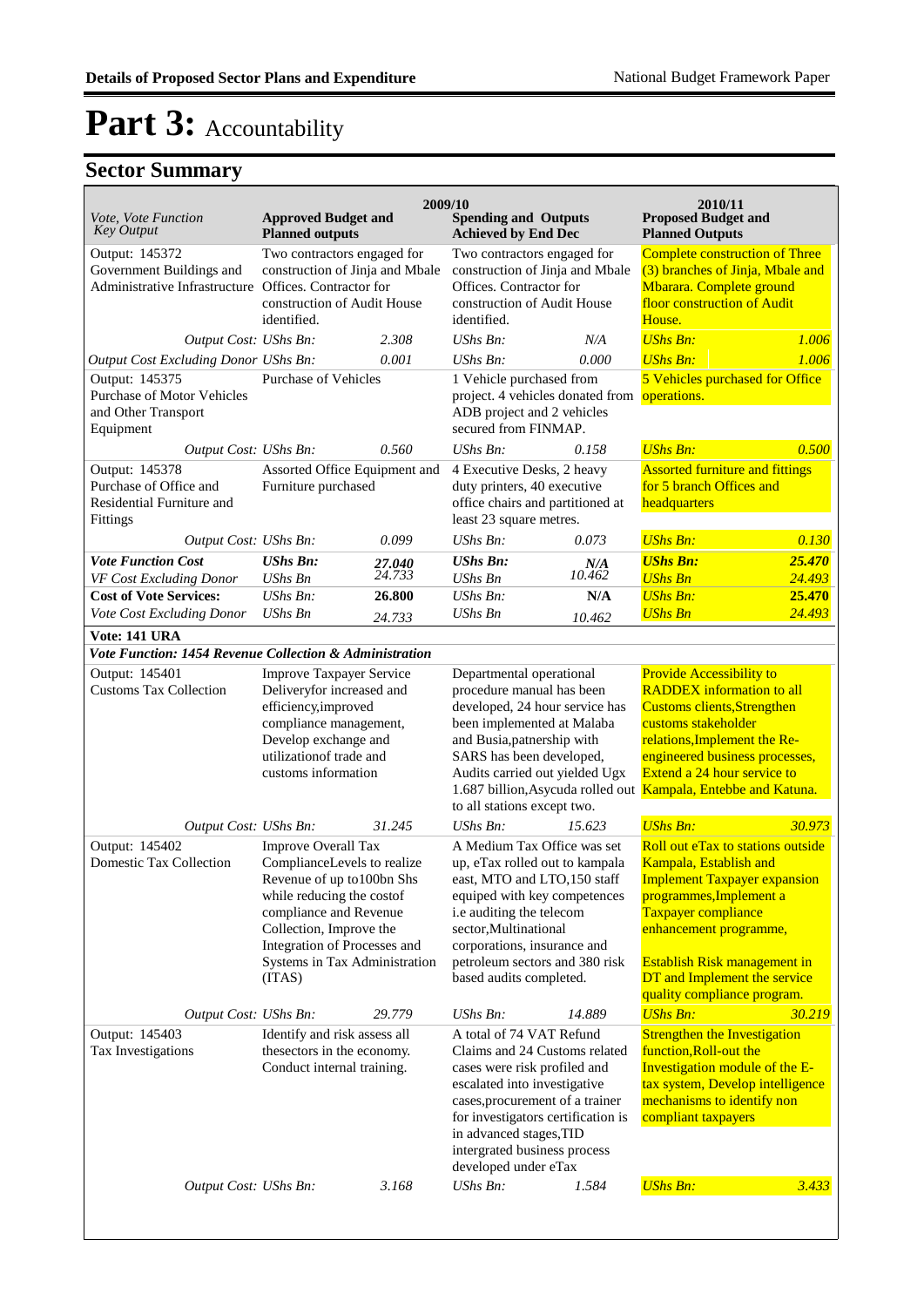| <i>Vote, Vote Function</i><br><b>Key Output</b>                                                  | <b>Approved Budget and</b><br><b>Planned outputs</b>                                                                                                                                                                         | 2009/10                       | <b>Spending and Outputs</b><br><b>Achieved by End Dec</b>                                                                                                                                                                                                                                  |                      | 2010/11<br><b>Proposed Budget and</b><br><b>Planned Outputs</b>                                                                                                                                                                   |                               |
|--------------------------------------------------------------------------------------------------|------------------------------------------------------------------------------------------------------------------------------------------------------------------------------------------------------------------------------|-------------------------------|--------------------------------------------------------------------------------------------------------------------------------------------------------------------------------------------------------------------------------------------------------------------------------------------|----------------------|-----------------------------------------------------------------------------------------------------------------------------------------------------------------------------------------------------------------------------------|-------------------------------|
| Output: 145404<br>Internal Audit and<br>Compliance                                               | Risk Management: - Roll out the<br>whole process; Training of staff<br>in the Individual Departments<br>and Skills transfer for the staff<br>in Internal Audit.                                                              |                               | Risk analysis for all the URA<br>functional areas was completed<br>and Risk Matrices developed, 2<br>staff attended training in SANS-<br>network and forensics<br>respectively                                                                                                             |                      | <b>Automate Internal Audit and</b><br><b>Compliance business Processes</b><br>management mechanisms,<br>Develop and implement the<br><b>Audit / Investigation</b><br><b>Cycle, Integrate Risk</b><br>management in all operations |                               |
| Output Cost: UShs Bn:                                                                            |                                                                                                                                                                                                                              | 2.458                         | $UShs Bn$ :                                                                                                                                                                                                                                                                                | 1.229                | <b>UShs Bn:</b>                                                                                                                                                                                                                   | 3.034                         |
| Output: 145405<br>URA Legal and<br>Administrative Support<br><b>Services</b>                     | Improve staff skills<br>andCompetenciesImprove<br>and enhance the quality<br>ofsupport functions like<br>Research, Planning and<br>Monitoring andEvaluation                                                                  |                               | Conducted 3 Continuous Legal<br>Education programs,<br>Implementation of ABB on<br>schedule, Job skills analysis for<br>55 job categories completed,<br><b>Balanced Scorecard planning</b><br>methodology cascaded to<br>divisional level. 30 out of the 39<br>training courses conducted. |                      | Implement employee wellness<br>programmes, Implement<br>Disaster Recovery project,<br>Implement the<br>recommendations of the<br>network and security audit<br>report, Develop scheme to<br>recognise compliant clients.          |                               |
| Output Cost: UShs Bn:                                                                            |                                                                                                                                                                                                                              | 29.156                        | $UShs Bn$ :                                                                                                                                                                                                                                                                                | 14.578               | <b>UShs Bn:</b>                                                                                                                                                                                                                   | 23.357                        |
| Output: 145406<br>Public Awareness and Tax<br>Education/Modernization                            | Redevelop the Call Centre<br>andengage in CSR and<br>promotionalactivities<br>involving our clients inthe<br>evolving marketAll key<br>processes Re-engineered                                                               |                               | Redesigning of the URA<br>Website, conducted Tax<br>clinincs in Kiyembe,<br>Implemnted the new regional<br>tax, education, Process profiles<br>developed, CSR activities to<br>support Teso hunger project,<br>held the Taxpayer Apprecaiton<br>Day, participate in the UMA                |                      | Automation of the perfomance<br>management aspect of the<br><b>Balanced Scorecard, Review and</b><br>upgrade organizational<br>communication channels,<br><b>Enhance Taxpayer Education</b><br>Programmes.                        |                               |
| Output Cost: UShs Bn:                                                                            |                                                                                                                                                                                                                              | 4.245                         | $UShs Bn$ :                                                                                                                                                                                                                                                                                | 2.122                | <b>UShs Bn:</b>                                                                                                                                                                                                                   | 9.034                         |
| <b>Vote Function Cost</b><br>VF Cost Excluding Donor<br><b>Cost of Vote Services:</b>            | <b>UShs Bn:</b><br><b>UShs Bn</b><br>$UShs Bn$ :                                                                                                                                                                             | 107.995<br>105.450<br>107.995 | <b>UShs Bn:</b><br><b>UShs Bn</b><br>$UShs Bn$ :                                                                                                                                                                                                                                           | N/A<br>52.725<br>N/A | <b>UShs Bn:</b><br><b>UShs Bn</b><br><b>UShs Bn:</b>                                                                                                                                                                              | 105.450<br>105.450<br>105.450 |
| Vote Cost Excluding Donor                                                                        | <b>UShs Bn</b>                                                                                                                                                                                                               | 105.450                       | <b>UShs Bn</b>                                                                                                                                                                                                                                                                             | 52.725               | <b>UShs Bn</b>                                                                                                                                                                                                                    | 105.450                       |
| Vote: 143 Uganda Bureau of Statistics<br>Vote Function: 1455 Statistical production and Services |                                                                                                                                                                                                                              |                               |                                                                                                                                                                                                                                                                                            |                      |                                                                                                                                                                                                                                   |                               |
| Output: 145501<br>Economic statistical<br>indicators                                             | Govt Finance StatisticsTrade<br>StatisticsInflation<br>RatesInformal Trade<br><b>StatisticsAnnual Gross</b><br>Domestic Product                                                                                              |                               | <b>Govt Finance StatisticsTrade</b><br>StatisticsInflation<br>RatesInformal Trade<br><b>StatisticsAnnual Gross</b><br>Domestic Product                                                                                                                                                     |                      | <b>Inflation rates GDP</b><br><b>Estimates</b> (Annual and<br><b>Quarterly</b> Government<br><b>Consumption Terms of</b><br><b>Trade Annual Statistical</b><br><b>Abstracts</b>                                                   |                               |
| Output Cost: UShs Bn:                                                                            |                                                                                                                                                                                                                              | 1.287                         | UShs Bn:                                                                                                                                                                                                                                                                                   | 0.503                | <b>UShs Bn:</b>                                                                                                                                                                                                                   | 6.287                         |
| Output: 145502<br>Population and Social<br><b>Statistics indicators</b>                          | Update GeofilesDetermine<br>Labour<br>ProductivityDetermine<br>Employment ratesDetermine<br>Poverty RatesProduce Health<br><b>StatisticsProduce Crime</b><br><b>StatisticsProduce Education</b><br>StatisticsMake Population |                               | Update GeofilesDetermine<br>Labour<br>ProductivityDetermine<br>Employment ratesDetermine<br>Poverty RatesProduce Health<br><b>StatisticsProduce Crime</b><br>StatisticsProduce Education<br>StatisticsMake Population                                                                      |                      | <b>Updated District Area Maps</b><br>Unemployment rate<br><b>Population Census and DHS</b><br><b>Instruments developed</b><br><b>Updated Uganda Info database</b>                                                                 |                               |
| Output Cost: UShs Bn:                                                                            |                                                                                                                                                                                                                              | 10.281                        | UShs Bn:                                                                                                                                                                                                                                                                                   | N/A                  | <b>UShs Bn:</b>                                                                                                                                                                                                                   | 10.680                        |
| <b>Output Cost Excluding Donor UShs Bn:</b>                                                      |                                                                                                                                                                                                                              | 5.673                         | UShs Bn:                                                                                                                                                                                                                                                                                   | 2.003                | <b>UShs Bn:</b>                                                                                                                                                                                                                   | 10.680                        |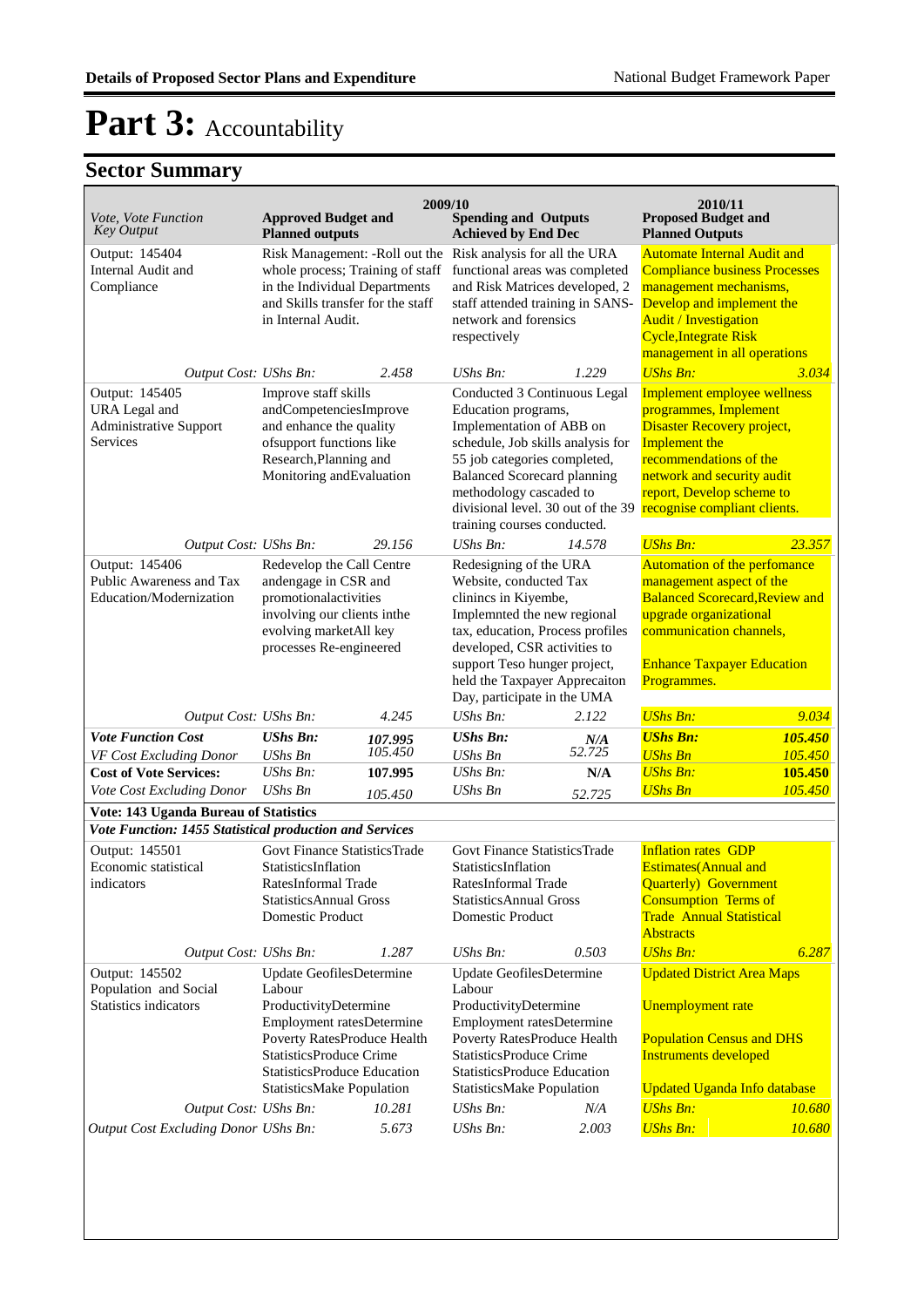|                                                                                                    |                                                                                                                                                                                                                                                  |       | 2009/10                                                                                                                                                                                                                                                        |       | 2010/11                                                                                                                                                                                                                                                                                                                               |       |
|----------------------------------------------------------------------------------------------------|--------------------------------------------------------------------------------------------------------------------------------------------------------------------------------------------------------------------------------------------------|-------|----------------------------------------------------------------------------------------------------------------------------------------------------------------------------------------------------------------------------------------------------------------|-------|---------------------------------------------------------------------------------------------------------------------------------------------------------------------------------------------------------------------------------------------------------------------------------------------------------------------------------------|-------|
| <i>Vote, Vote Function</i><br><b>Key Output</b>                                                    | <b>Approved Budget and</b><br><b>Planned outputs</b>                                                                                                                                                                                             |       | <b>Spending and Outputs</b><br><b>Achieved by End Dec</b>                                                                                                                                                                                                      |       | <b>Proposed Budget and</b><br><b>Planned Outputs</b>                                                                                                                                                                                                                                                                                  |       |
| Output: 145503<br><b>Industrial and Agricultural</b><br>indicators                                 | Index of Industrial<br><b>ProductionProducer Price</b><br><b>IndexConstruction Sector</b><br>IndexAnnual Agricultural<br><b>StatisticsProduce Energy</b><br><b>StatisticsUpadated Business</b><br>RegisterProduce Transport<br><b>Statistics</b> |       | Index of Industrial<br><b>ProductionProducer Price</b><br><b>IndexConstruction Sector</b><br><b>IndexAnnual Agricultural</b><br><b>StatisticsProduce Energy</b><br><b>StatisticsUpadated Business</b><br><b>RegisterProduce Transport</b><br><b>Statistics</b> |       | <b>Index of Industrial Production</b><br><b>Producer Price Index-</b><br><b>Manufacturung Construction</b><br><b>Sector IndexElectricity</b><br>generation and sales<br><b>Distributive trade Indices</b><br>(Wholesale/Retail)<br><b>Producer Price Index-Hotels</b><br><b>Agricultural Production-</b><br><b>Volumes and Values</b> |       |
| Output Cost: UShs Bn:                                                                              |                                                                                                                                                                                                                                                  | 3.219 | <b>UShs Bn:</b>                                                                                                                                                                                                                                                | 1.648 | <b>UShs Bn:</b>                                                                                                                                                                                                                                                                                                                       | 1.697 |
| Output: 145504<br>District Statistics and<br>Capacity Building                                     | <b>Improve Data</b><br>ManagementDistrict<br>Statistical. AbstractsDistrict<br>Profiles producedCommunity<br>Statistics available, Statistical<br><b>District CapacityBuilding</b>                                                               |       | <b>Improve Data</b><br>ManagementDistrict<br>Statistical. AbstractsDistrict<br>Profiles producedCommunity<br>Statistics available, Statistical<br><b>District CapacityBuilding</b>                                                                             |       | <b>Districts implementing</b><br><b>Community Information System</b><br><b>Higher Local Government</b><br>compiling District Annual<br><b>Statistical Abstracts Higher</b><br><b>Local Government profiles</b><br>report produced and<br>disseminated                                                                                 |       |
| Output Cost: UShs Bn:                                                                              |                                                                                                                                                                                                                                                  | 4.260 | UShs Bn:                                                                                                                                                                                                                                                       | N/A   | <b>UShs Bn:</b>                                                                                                                                                                                                                                                                                                                       | 3.990 |
| Output Cost Excluding Donor UShs Bn:                                                               |                                                                                                                                                                                                                                                  | 3.990 | UShs Bn:                                                                                                                                                                                                                                                       | 1.429 | <b>UShs Bn:</b>                                                                                                                                                                                                                                                                                                                       | 3.990 |
| Output: 145505<br>National statistical system<br>database maintained                               | Capture, Process Data from<br>FieldcollectionMaintain<br>Internet & Web<br>ServicesNational<br>Stat.Databank in<br>placeMaintain LAN                                                                                                             |       | Capture, Process Data from<br>FieldcollectionMaintain<br>Internet & Web<br>ServicesNational<br>Stat.Databank in<br>placeMaintain LAN                                                                                                                           |       | <b>National Statistical Databank</b><br>designed Corporate web<br>services maintained<br><b>Functional Local Area Network</b><br>maintained                                                                                                                                                                                           |       |
| Output Cost: UShs Bn:                                                                              |                                                                                                                                                                                                                                                  | 1.226 | UShs Bn:                                                                                                                                                                                                                                                       | 0.408 | <b>UShs Bn:</b>                                                                                                                                                                                                                                                                                                                       | 1.126 |
| Output: 145506<br><b>Statistical Coordination and</b><br><b>Administrative Support</b><br>Services | <b>Statistical Compendium</b><br>ofConcepts and Definintions<br>updatedStatistical Production<br>monitored inthe NSSPlan<br>for National Statistical<br>DevtimpementedGender<br>responsive Statisticsproduced                                    |       | <b>Statistical Compendium</b><br>ofConcepts and Definintions<br>updatedStatistical Production<br>monitored inthe NSSPlan<br>for National Statistical<br>DevtimpementedGender<br>responsive Statisticsproduced                                                  |       | <b>MDAs Technically supported</b><br><b>Mainstream Gender Statistics in</b><br><b>MDAs Draft manual of</b><br><b>Statistical AuditPersons trained</b><br>in data management Interns<br>attached to<br><b>InstitutionsDissemination of</b><br><b>Bureau products and</b><br><b>Publicising Bureau activities</b>                       |       |
| Output Cost: UShs Bn:                                                                              |                                                                                                                                                                                                                                                  | 5.101 | UShs Bn:                                                                                                                                                                                                                                                       | 2.212 | <b>UShs Bn:</b>                                                                                                                                                                                                                                                                                                                       | 6.434 |
| Output: 145575<br>Purchase of Motor Vehicles<br>and Other Transport<br>Equipment                   | <b>Purchase of Vehicles</b>                                                                                                                                                                                                                      |       | Three motor vehicles procured                                                                                                                                                                                                                                  |       | Motor vehicles be procured                                                                                                                                                                                                                                                                                                            |       |
| Output Cost: UShs Bn:                                                                              |                                                                                                                                                                                                                                                  | 0.170 | UShs Bn:                                                                                                                                                                                                                                                       | 0.000 | <b>UShs Bn:</b>                                                                                                                                                                                                                                                                                                                       | 0.176 |
| Output: 145576<br>Purchase of Office and ICT<br>Equipment, including<br>Software                   | Procurement of assorted IT and<br>Office Equipment                                                                                                                                                                                               |       | Computers and peripheral<br>procured                                                                                                                                                                                                                           |       | Computers and peripherals be<br>procured                                                                                                                                                                                                                                                                                              |       |
| Output Cost: UShs Bn:                                                                              |                                                                                                                                                                                                                                                  | 0.047 | UShs Bn:                                                                                                                                                                                                                                                       | 0.000 | <b>UShs Bn:</b>                                                                                                                                                                                                                                                                                                                       | 0.095 |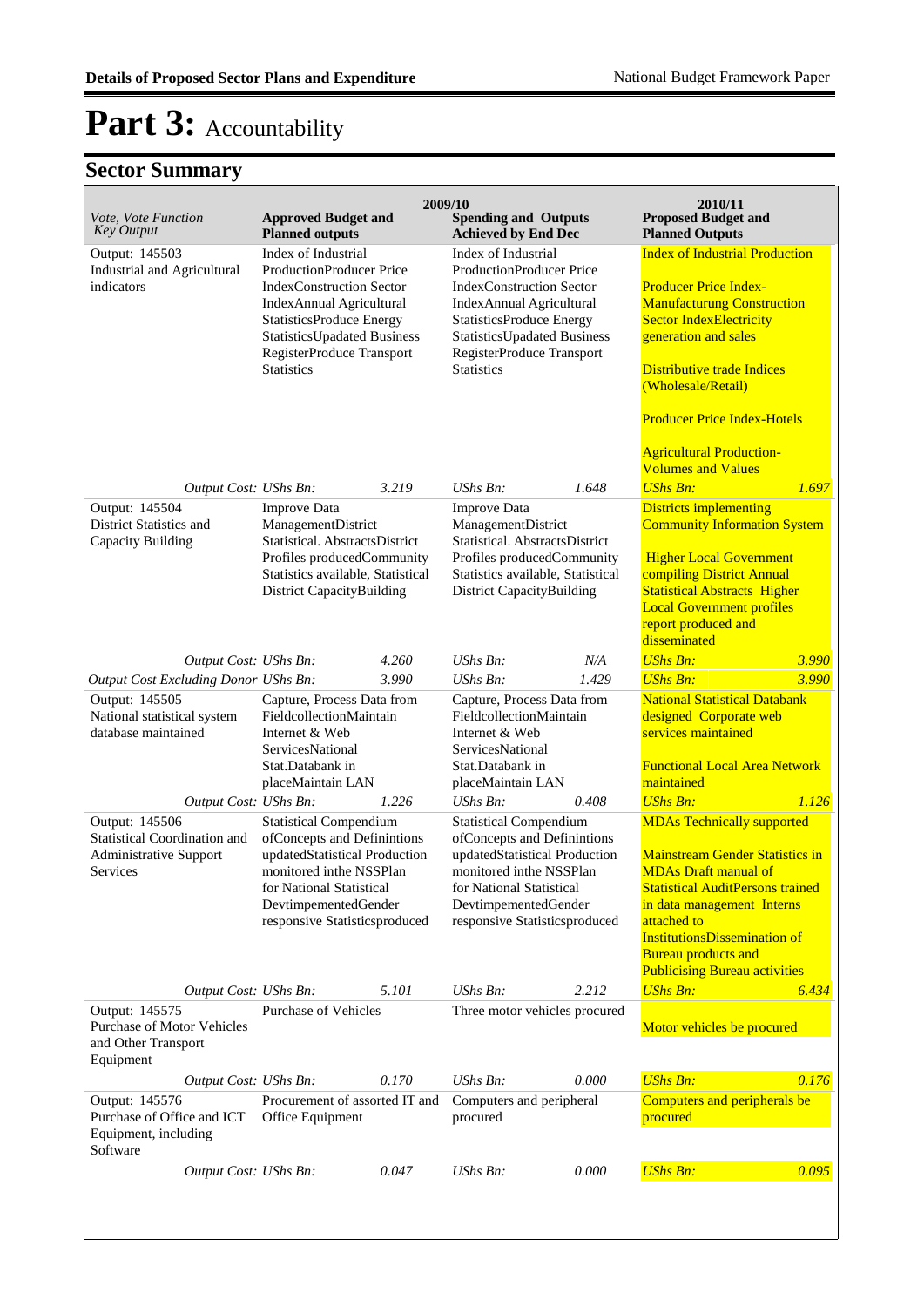| <i>Vote, Vote Function</i><br><b>Key Output</b>                                   | <b>Approved Budget and</b><br><b>Planned outputs</b>                                                                             |                  | 2009/10<br><b>Spending and Outputs</b><br><b>Achieved by End Dec</b>                  |              | 2010/11<br><b>Proposed Budget and</b><br><b>Planned Outputs</b>                                                                                     |                  |
|-----------------------------------------------------------------------------------|----------------------------------------------------------------------------------------------------------------------------------|------------------|---------------------------------------------------------------------------------------|--------------|-----------------------------------------------------------------------------------------------------------------------------------------------------|------------------|
| Output: 145577<br>Purchase of Specialised<br>Machinery & Equipment                |                                                                                                                                  |                  | Office equipments procured                                                            |              | Office equipments be procured                                                                                                                       |                  |
| Output Cost: UShs Bn:                                                             |                                                                                                                                  | 0.048            | UShs Bn:                                                                              | 0.000        | <b>UShs Bn:</b>                                                                                                                                     | 0.000            |
| Output: 145578<br>Purchase of Office and<br>Residential Furniture and<br>Fittings | Assorted Office Equipment and<br>Furniture purchased                                                                             |                  | Office furnitures procured                                                            |              | Office furnitures be procured                                                                                                                       |                  |
| Output Cost: UShs Bn:                                                             |                                                                                                                                  | 0.021            | UShs Bn:                                                                              | 0.000        | <b>UShs Bn:</b>                                                                                                                                     | 0.015            |
| <b>Vote Function Cost</b><br>VF Cost Excluding Donor                              | <b>UShs Bn:</b><br><b>UShs Bn</b>                                                                                                | 26.810<br>21.932 | <b>UShs Bn:</b><br><b>UShs Bn</b>                                                     | N/A<br>8.203 | <b>UShs Bn:</b><br><b>UShs Bn</b>                                                                                                                   | 30.500<br>25.817 |
| <b>Cost of Vote Services:</b>                                                     | $UShs Bn$ :                                                                                                                      | 25.660           | $UShs Bn$ :                                                                           | N/A          | <b>UShs Bn:</b>                                                                                                                                     | 30.500           |
| Vote Cost Excluding Donor                                                         | <b>UShs Bn</b>                                                                                                                   | 21.932           | <b>UShs Bn</b>                                                                        | 8.203        | <b>UShs Bn</b>                                                                                                                                      | 25.817           |
| Vote: 153 PPDA                                                                    |                                                                                                                                  |                  |                                                                                       |              |                                                                                                                                                     |                  |
| Vote Function: 1456 Regulation of the Procurement and Disposal System             |                                                                                                                                  |                  |                                                                                       |              |                                                                                                                                                     |                  |
| Output: 145601<br>Procurement Audits and<br>Investigations                        | 68 Procurement audits<br>completed, 40 investigations<br>carried out & recommendations<br>followed up in 10 PDEs                 |                  | 32 procurement audits, 20<br>investigations carried out, 15<br>follow ups carried out |              | 75 audits, 40 investigations and<br>30 follow ups                                                                                                   |                  |
| Output Cost: UShs Bn:                                                             |                                                                                                                                  | 1.285            | UShs Bn:                                                                              | 0.332        | <b>UShs Bn:</b>                                                                                                                                     | 1.295            |
| Output: 145602<br>Stakeholder sensitisation in<br>Proc. & Disp systems            | 30PDEs, 100 providers and<br>50CSOs trained                                                                                      |                  | 20 PDEs trained, 30<br>providers, 30 CSOs trainned                                    |              | Printing of 100,000 Study<br>materials, trainning 400<br>politicians, publication of<br>trainning materials                                         |                  |
| Output Cost: UShs Bn:                                                             |                                                                                                                                  | 0.693            | UShs Bn:                                                                              | 0.210        | <b>UShs Bn:</b>                                                                                                                                     | 0.693            |
| Output: 145603<br>Monitoring Compliance with checks on CG & LG<br>the PPDA Law    | Carry out 120 compliance<br>PDEsDevelop and issue 30<br>common specifications<br>standardsDevelop and issue<br>4 Guidelines      |                  | 12 compliance checks, 4<br>common specification<br>standards, 4 Guidelines            |              | 133 compliance checks, 4<br>Guidelines, 3 Sector standard<br>bidding documents                                                                      |                  |
| Output Cost: UShs Bn:                                                             |                                                                                                                                  | 0.761            | UShs Bn:                                                                              | N/A          | <b>UShs Bn:</b>                                                                                                                                     | 1.276            |
| Output: 145604<br>PPDA Support services                                           | <b>Revised PPDA</b><br>structureRevised<br>Accounting<br>ManualEnhanced &<br>improved PPDA website and<br><b>Intranet Portal</b> |                  | Not done                                                                              |              | <b>Enhancement of Electronic Data</b><br>Management system,<br>implementation of the revised<br><b>PPDA</b> structure                               |                  |
| Output Cost: UShs Bn:                                                             |                                                                                                                                  | 2.718            | UShs Bn:                                                                              | 0.768        | <b>UShs Bn:</b>                                                                                                                                     | 2.718            |
| Output: 145605<br>PPDA strategic partnerships<br>and Corporate relations          | New Aide Memoire<br>agreedPPDA represented<br>at EA Proc ForumRun<br>Adverts on 20 Radio stations                                |                  | PPDA represented at EA proc<br>forum, Adverts on 10 radios,                           |              | Research on public procurement<br>and disposal, Adverts on 20<br>radios, new aide memoire<br>agreed, representation at East<br><b>African forum</b> |                  |
| Output Cost: UShs Bn:                                                             |                                                                                                                                  | 1.287            | $UShs Bn$ :                                                                           | 0.404        | <b>UShs Bn:</b>                                                                                                                                     | 1.287            |
| <b>Vote Function Cost</b>                                                         | <b>UShs Bn:</b>                                                                                                                  | 7.034            | <b>UShs Bn:</b>                                                                       | N/A          | <b>UShs Bn:</b>                                                                                                                                     | 7.551            |
| <b>Cost of Vote Services:</b>                                                     | UShs Bn:                                                                                                                         | 7.031            | <b>UShs Bn:</b>                                                                       | N/A          | <b>UShs Bn:</b>                                                                                                                                     | 7.551            |
| Vote: 500 501-850 Local Governments                                               |                                                                                                                                  |                  |                                                                                       |              |                                                                                                                                                     |                  |
| Vote Function: 1481 Financial Management and Accountability(LG)                   |                                                                                                                                  |                  |                                                                                       |              |                                                                                                                                                     |                  |
| <b>Vote Function Cost</b>                                                         | <b>UShs Bn:</b>                                                                                                                  | 5.822            | <b>UShs Bn:</b>                                                                       | 2.795        | <b>UShs Bn:</b>                                                                                                                                     | 10.150           |
| <b>Vote Function: 1482 Internal Audit Services</b>                                |                                                                                                                                  |                  |                                                                                       |              |                                                                                                                                                     |                  |
| <b>Vote Function Cost</b><br>VF Cost Excluding Donor                              | <b>UShs Bn:</b><br><b>UShs Bn</b>                                                                                                |                  | <b>UShs Bn:</b><br><b>UShs Bn</b>                                                     | 0.000        | <b>UShs Bn:</b><br><b>UShs Bn</b>                                                                                                                   |                  |